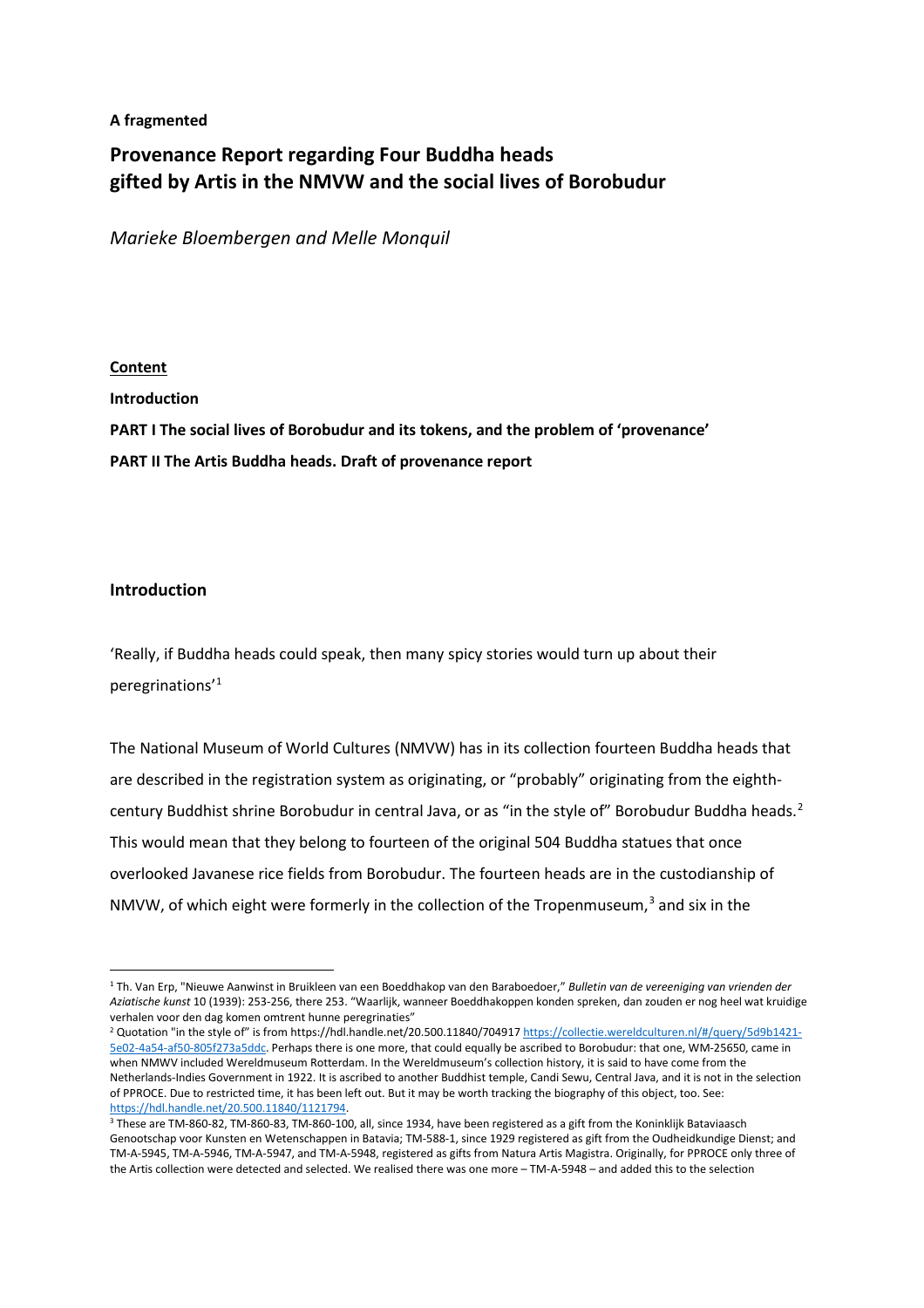collection of the Museum Volkenkunde.<sup>[4](#page-1-0)</sup> Initially, it was assumed that there were eleven Buddha heads; through research, fourteen were identified. It is possible more will be identified in the future.<sup>[5](#page-1-1)</sup>

This provenance report concerns a small selection of these fourteen stone Buddha heads under the custodianship of NMVW, and is unusual among the PPROCE reports of this collection. The authors follow a different format, which prioritises the social-political biography over provenance. For methodological reasons, the first part of this report (Section I) looks into the socio-biographical history of the *site of origin* – Borobudur – and discusses, in an embedded way, a few of the token Buddha heads in NMWV in connection to that history. In other words, it follows *the site* and its changing valuations in the context of heritage politics over time, and only to a certain extent the *objects* it lost. Then, in Section II, for just one sub-set of four Buddha heads, we follow the PPROCE format, but also reflect on the 'Dutch' public life of these objects. This 'clustered' report concerns the four heads in the NMVW Tropenmuseum mentioned in the subtitle of this report, that arrived there via the donation of the Artis Ethnographic museum in 1921.

With this different approach, we hope to provide insight into the merits and limits of doing provenance research exclusively in light of the topical, and admittedly highly relevant, debates on decolonising museums. Most provenance research into objects acquired in the colonial era that is currently carried out around the world follows an institutional and national 'colonial-historical' framework. It is our contention that this may impose unnecessary conceptual limitations for many of the objects under scrutiny. The fourteen Buddha heads kept at NMVW offer an illuminating illustration. These heads, allegedly decapitated from statues at Borobudur, the eighth-century Buddhist temple in Central Java, seem to fit in to a broader landscape that includes a large number of comparable Buddha heads, Buddha statues, and reliefs from Borobudur (which enact episodes from the lives (and previous lives) of the Buddha and some of his followers), and which are kept in museums and private collections in the Netherlands and worldwide, including Indonesia.<sup>[6](#page-1-2)</sup> If these

<span id="page-1-2"></span><span id="page-1-1"></span><span id="page-1-0"></span><sup>4</sup> One, RV-2574-1, was a gift, in December 1945, by Wolter Jr. Broese van Groenou (1881-1971), the son of Wolter Broese van Groenou (1842-1924), who had the Buddha head in his possession. Wolter Jr., for some time took over his fathers' sugar factory in Central Java, where this Buddha head, accordingly, was kept and perhaps to be seen, and apparently brought it with him to the Netherlands after this factory went bankrupt. Five of them, RV-1403-1607, RV-1403-1608, RV-1403-1690, RV-1403-2072, and RV-1403-2924, are from the 1403 series that came to the museum in 1903, when the Rijksmuseum van Oudheden transferred its 'non-European' antiquities (excluding those from Egypt) to the 's Rijks Ethnographisch Museum. One of those five was initially not selected by PPROCE: RV-1403-1608. Like RV-1403- 1607, it was part of the RMO donation of 1903, and said to originate from a sending of Reinwardt and as such inventoried by Juynboll. <sup>5</sup> The first identification round may just reflect how complicated it can be to find particular objects in large museum collections. One explanation may be that the fourteen Buddha heads now identified, bring together these two formerly separate collections: NMVW Tropenmuseum and NMVW Museum Volkenkunde. Also, in TMS, when, for example, looking at RV-1403-2924, at https://hdl.handle.net/20.500.11840/704917, it is mentioned that there are eleven heads. One of them, RV-1403-1608, that entered the Netherlands as a gift of two (RV-1403-1607) from botanist C. Reinwardt is severely damaged at the left eye, and may have lacked attention. <sup>6</sup> For example: for tokens from Borobudur scattered on site and in Indonesian Museums, see Daud Aris Tanudirdjo, Tjahjono Prasodjo et al. "Laporan Penelitian. Kualitas penyajian warisan Budaya kepada Masyarakat. Studi kasus Manajemen Sumberdaya Budaya Candi Borobudur." UGM: 1993-1994, in particular pp. 79-92, for 'sajian' (gifts) of Borobudur this research team located in several Museums in Java (including reproductions, miniatures etcetera). For the Borobudur tokens that ended up in Bangkok: Marieke Bloembergen and Martijn Eickhoff, "Exchange and the Protection of Java's Antiquities: A Transnational Approach to the Problem of Heritage in Colonial Java,"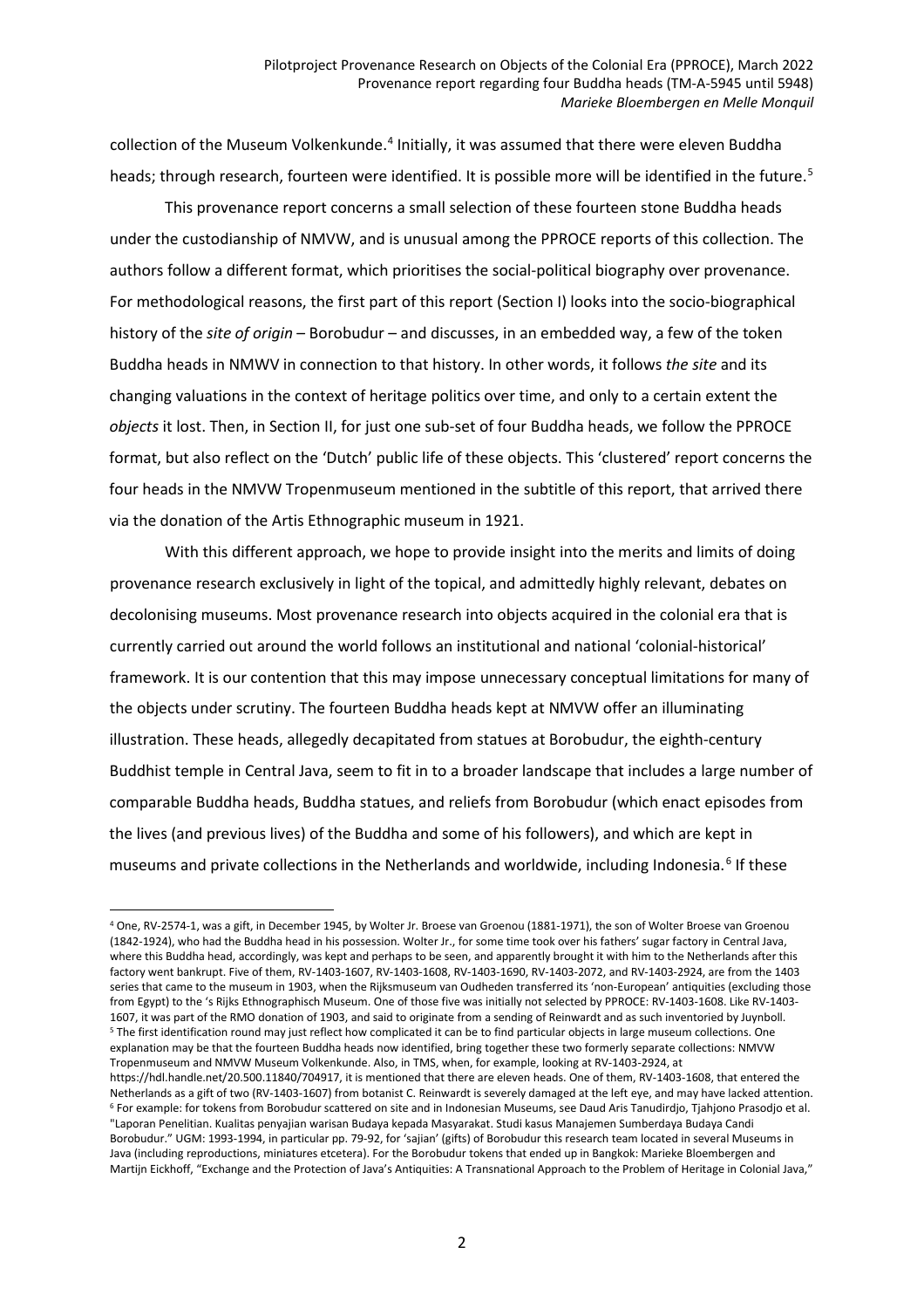objects are what they are believed to be, they all share the same fate, that is, being disconnected from one and the same site, Borobudur, the site they originally belonged to. Since the 1810s, when Borobudur was rediscovered and became the object of huge cleaning operations, research, and conservation programs under changing colonial and postcolonial regimes, the temple transformed into a colonial, postcolonial, as well as world heritage site, and on the way got re-sacralised by various religious groups, with various aims. The Borobudur-objects that were carried away, and are now scattered over collections across the world, were taken during that modern, nineteenth and twentieth century life of the temple. In that context, the Buddha heads became part of networks of accidental and scientific collectors and museums *worldwide*; since the 1910s, the Buddha heads have also entered a rising market in Asian art that, if we consider the prices they sold for in the 2000s, is still booming. Therefore, research into these objects cannot be restricted to national or bilateral forms of collaboration, but requires international coordination.

Moreover, if these Buddha heads are in fact from Borobudur, then one thing immediately becomes clear — namely, the origin, the place where these objects belong, which is saying something different from the question of who is the rightful owner. But even if they are not from Borobudur, then provenance in the classical sense of origin may still not be the only interesting aspect to the social biography of their life.<sup>[7](#page-2-0)</sup> Study of the socio-political biography of objects implies that we can provide insight into the stories and conditions of exchange, collecting, theft, gifts, science, creativity, love, greed and/or violence that these objects have to reveal and to tell. These stories can broaden our view of history and how history works.<sup>[8](#page-2-1)</sup> As stated in the Final Report, *Sporen*, this can also be concluded from the Provenance Reports provided by PPROCE in general. Finally, the socio-political biography of the site of origin, Borobudur, to which we turn in the first section of the report, unsettles the question of provenance even further. For if a 'site of origin' of an object changes in meaning and use to people over time (which they mostly do), then the question would not only be to which decapitated stone Buddha statue, but also to 'which' (guise of) Borobudur the Buddha heads would belong. On the other hand, the social-political history of

*JAS* 72:4 (2013), 1-24. Utama Ferdinandus. "Arca-arca dan Relief pada Masa Hindu Jawa di Museum Bangkok." In *Monumen: Karya persembahan untuk Prof. Dr. R. Soekmono*, ed. Edi Sedyawati and Ingrid H.E. Pojoh et al (Depok: Fakultas Sastra Universitas Indonesia 1990), 78-101.. For the travels of some other Borobudur Buddha heads, ending up in France and the US, Marieke Bloembergen, "The politics of 'Greater India', a moral geography. Moveable antiquities and charmed knowledge networks between Indonesia, India and the West," *Comparative Studies in Society and History*, Vol 63, 1 (January 2021), 170-211. For earlier complaints on the carrying away of objects from Borobudur, see also Van Erp, "Nieuwe aanwinst."

<span id="page-2-0"></span><sup>7</sup> Compare Richard Davis, *Lives of Indian Images.* Princeton: Princeton University Press; Salomi,

Matur, "A parable of postcolonial return: Museums and the discourse of restitution," *India by Design: Colonial History and Cultural Display*. Berkeley: University of California Press, 2007), 133-164.

<span id="page-2-1"></span><sup>8</sup> Michel-Rolph Trouillot, *Silencing the Past: Power and the Production of History*. Boston: Beacon Press, 1995.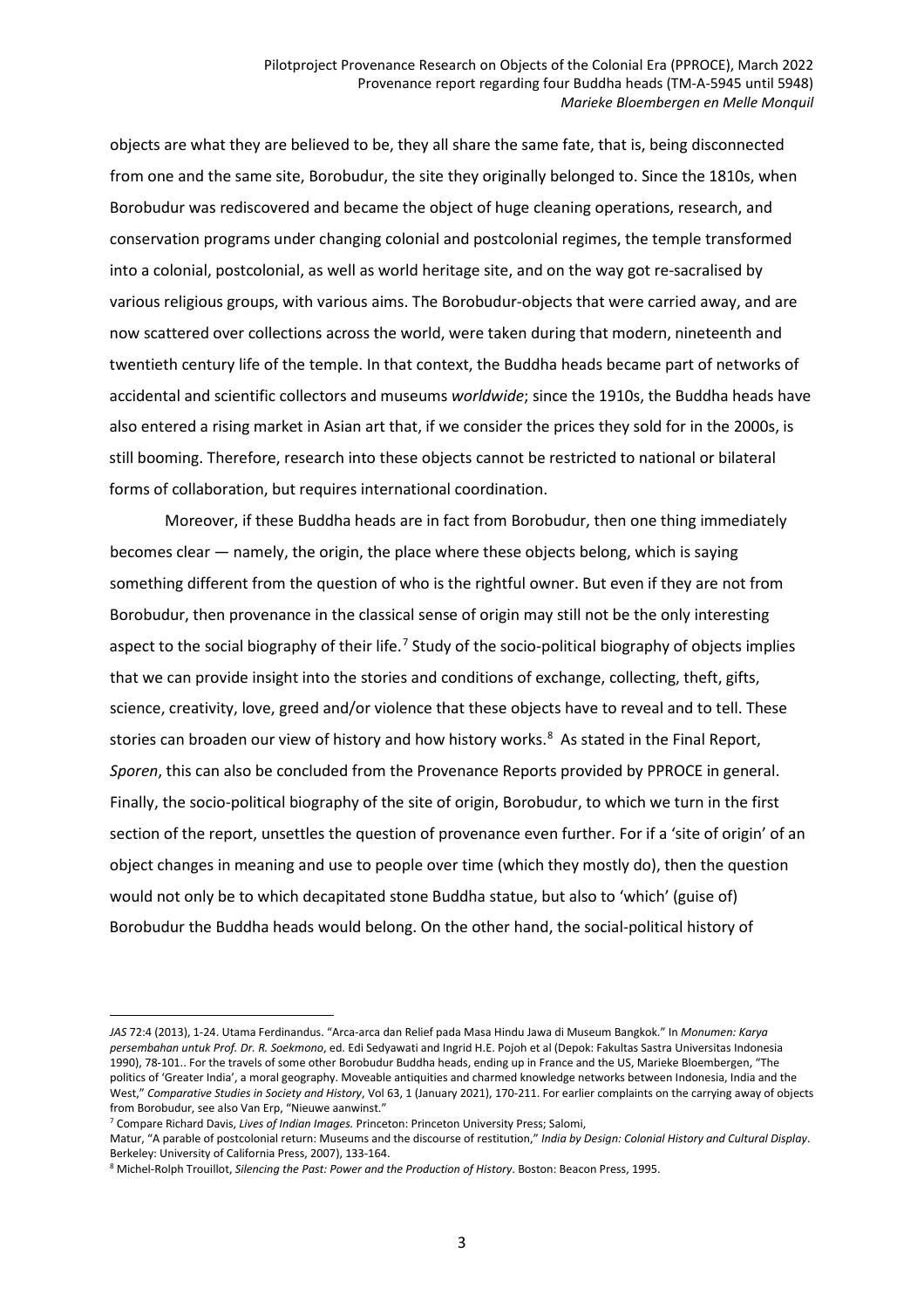Borobudur may also help to provide clues for future research regarding the histories of transactions of tokens from Borobudur, *at location*.

# **PART I The social lives of Borobudur and its tokens, and the problem of 'provenance'**

Borobudur, the largest Buddhist shrine of the world, has been an official UNESCO World Heritage Site since 1991, and today is one of Asia's major sites of (local and foreign) mass tourism – comparable to Angkor Wat in Cambodia and Bodh Gaya in India.<sup>[9](#page-3-0)</sup> All were ruins rediscovered in the nineteenth century that, under colonial and postcolonial regimes, transformed into majestic heritage-cumpilgrimage sites. Built around 800 C. under the Sailendra dynasty that ruled over much of Java, Borobudur had gone out of use when, in the tenth century, the centre of power moved to the East of Java.<sup>[10](#page-3-1)</sup> Over time, it became overgrown with vegetation. Borobudur's second public life, attracting increasing attention, began in the early nineteenth century. This was, notably, when the majority of the population in Java had converted to Islam, during a process that started in the late fifteenth century. In 1814, during the British interregnum and at the order of Lieutenant-General T.S. Raffles, Javanese workers cleared the vegetation from the temple. Trees had grown into and on the temple, and the temple's galleries had filled with sand. It took 200 men one and a half months to complete the job.<sup>[11](#page-3-2)</sup> And even then, the temple still needed further 'cleaning,' as can be deduced from the observations from Reinwardt, one of the donors of two Buddha heads and loose hands of the Buddha statues to the Rijksmuseum van Oudheden, objects that subsequently travelled to the Rijks Ethnographisch Museum in Leiden.<sup>12</sup> Reinwardt visited the temple in 1817 in the company of a large group of men, and noted in his travel diary how trees grew on the temple. He also expressed worries about the decay of the temple, observing how people freely took objects. For him, apparently, this was also an occasion to take (or buy, or accept) a number of heads and hands from Borobudur Buddha statues. Unfortunately, we do not yet know when and how he took possession of these objects.[13](#page-3-4) Other clearance operations would follow in 1816-17, and shortly after the devastating Java War (1825-1830).

<span id="page-3-1"></span><span id="page-3-0"></span> $\overline{a}$ <sup>9</sup> This paragraph is from *The Politics of Heritage in Indonesia: A Cultural History* (Cambridge: Cambridge University Press, 2020), 1,2. <sup>10</sup> A series of catastrophic eruptions and damaging earthquakes may have played a role in this move away of the centre of power from Central to East Java. See Jan Wisseman Christie, "Under the volcano: Stabilising the early Javanese State in an unstable environment," in David Henley and Henk Schulte Nordholt eds., *Environment, Trade and Society in Southeast Asia: A Longue Durée Perspective* (Leiden: Brill, 2015), 46-61.

<span id="page-3-2"></span><sup>11</sup> John Miksic, *Borobudur: Golden Tales of the Buddhas* (Boston: Shambhala, 1990) 17.

<span id="page-3-3"></span><sup>&</sup>lt;sup>12</sup> Now in NMVW Museum Volkenkunde, RV-1403-1607 [https://hdl.handle.net/20.500.11840/703593;](https://hdl.handle.net/20.500.11840/703593) and RV 1403-1608, https://hdl.handle.net/20.500.11840/703594

<span id="page-3-4"></span><sup>&</sup>lt;sup>13</sup> Reinwardt, Journaal van de reis naar Indië en excursies op Java, Oct. 1815- Oct.1818. UBL Leiden, Special Collections, BPL 2424: 5. Digitalised version, p. 86-87.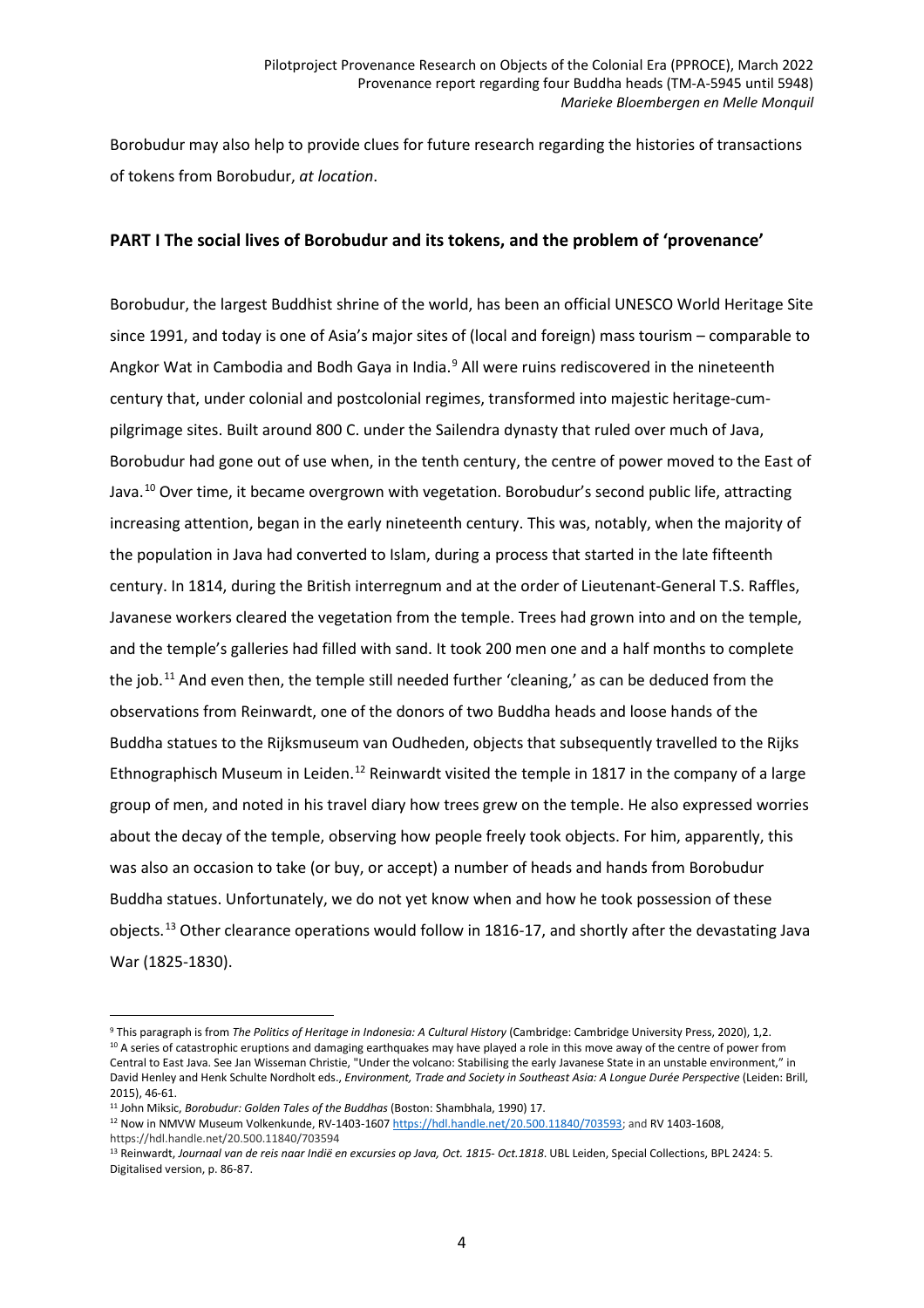These interventions reflect what Eickhoff and Bloembergen have observed regarding the phenomenon and political dynamics of heritage formation: when the ruins of religious buildings transform into archaeological sites, they form new spots on new maps that give historical depth to contemporary geographical and political imaginations.<sup>[14](#page-4-0)</sup> These sites convey historical, religious, and moral messages as they are found, but archaeological interventions like the ones just discussed, added scientific, (art-)historical, and governmental concerns, linking sites to new geographical, moral, and political imaginations – including various, conflicting or parallel developing notions of heritage. This happened to the temple ruins that European civil servants, military personnel, and travellers during the nineteenth century 'rediscovered' in South- and Southeast Asia. Borobudur became a colonial archaeological site in 1814, when Raffles ordered its uncovering and cleaning, thereby generating supra-local, academic, and governmental interests. But precisely because archaeological sites are 'localised,' and because of their histories, their religious connotations, and their moral messages, they are the centre of multiple geographies and moral spaces. They therefore do not necessarily overlap with the political boundaries in which, under changing regimes, they were rediscovered, excavated, cleaned, conserved, and appreciated again. Moreover, these temple sites travelled in time and in space: through images and copies; in 'real' pieces, as parts of pilgrim's souvenirs, exchanges, and national or international exhibitions; as gifts, or as theft. Thus, while crossing boundaries they could play a role in alternative heritage politics that were not exclusively based in national or colonial state formations, but coexisted in parallel worlds which had other centres than Europe-based empires.

The visit in 1896 of King Chulalongkorn from Siam (current Thailand) to Borobudur and other ancient temple sites on Java can serve to illustrate this. It also reveals the heuristic value of focusing on the mechanisms of exchange to understand and study the *political* dynamics of heritage formation. And it makes clear that subsequent investigations such as provenance research influence these dynamics, as well as why they are part of it. By 'giving' a number of Buddha statues from Borobodur to King Chulalongkorn, the Dutch parties introduced themselves as owners. But so did some Javanese elites, who also honoured the Siamese king with gifts in the form of Buddha statues, which were drawn from other Javanese temple-sites. Objects from Borobudur and other ancient temple sites that travelled along with Chulalongkorn to Siam, ended up in temples and museum displays in Bangkok. There, they came to play a role in parallel, essentialising processes of heritage formation and religious identification that transcended those of the state, and of the kingdom of Siam. They became part of a popular Buddhist cult that legitimised the Royal elite of the Chakri

<span id="page-4-0"></span><sup>&</sup>lt;sup>14</sup> These two paragraphs are from Bloembergen and Eickhoff, "Exchange and the Protection of Java's Antiquities: A Transnational Approach to the Problem of Heritage in Colonial Java," 2013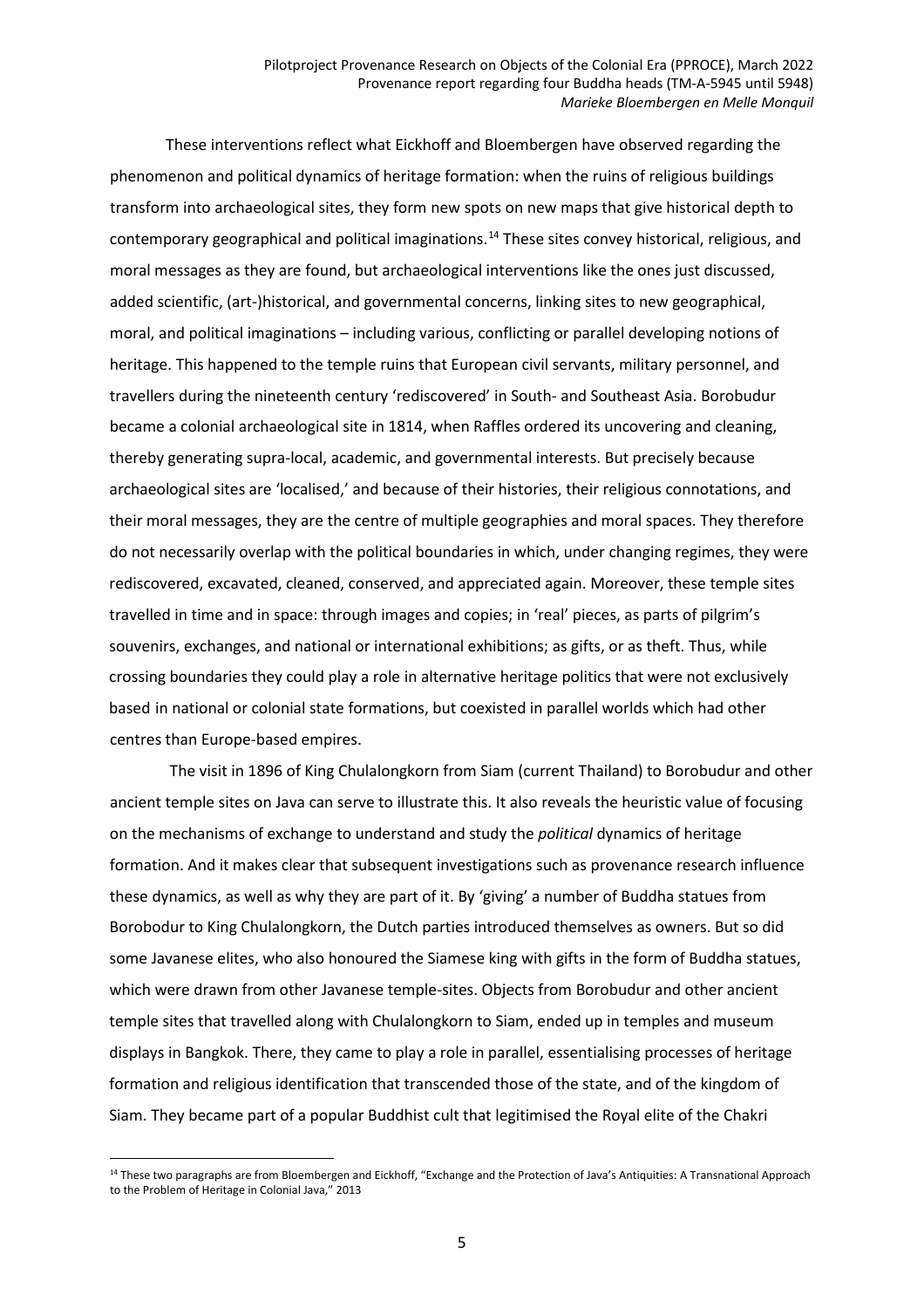dynasty, and thereby a Greater Buddhist Asia, with Siam as its centre. And around 1900 they generated an early form of provenance research in situ, when Theodoor van Erp, who was in charge of the first state-supported restoration of Borobudur and outraged about what he saw as a demolition of the temple, explored the histories and conditions of the exchange of Chulalongkorns tokens.<sup>[15](#page-5-0)</sup>

We should understand the Buddha heads of Borobudur within these dynamics of local, inter-Asian, inter-colonial, and international dynamics of heritage politics. That international, and entangled history of processes of heritage formation taking place in parallel, and at multiple sites which are connected by Borobudur, also complicates, to a certain extent, discussions about *to whom, or to which regime* the 'Buddha heads' belong. However, regardless of this wide-ranging and multilayered historical matrix, if one thing is very clear, then it is the *place* where the heads belong: on one of the decapitated stone statues of Borobudur, watching out over Javanese mountains and rice fields.

Originally, Borobudur counted 504 Buddha statues, representing six meditative postures of the Buddha.[16](#page-5-1) Four postures — *bumisparsa mudra* (touching the earth), *vara mudra* (giving), *dyana mudra* (meditating), and *abaya mudra* (eliminating fear) — were each represented ninety-two times at the four lower levels on each side of the temple, and the fifth, *vitarka mudra* (preaching), was represented sixty-four times in the highest gallery. Seventy-two Buddha statues in the smaller stupas sat in preaching postures on the three circular terraces that surround the central, largest stupa.<sup>[17](#page-5-2)</sup> Finally, there was the so-called "unfinished Buddha," once posted in the main stupa but moved from there by military Engineer Theodoor van Erp during his famous restoration of the temple between 1907 and 1910. We now find this Buddha statue in the Borobudur site museum, carrying the debates over its original location and receiving regular offerings in its lap.<sup>[18](#page-5-3)</sup> Today, of these 504 Buddha statues, 43 are fully "missing," their posts left vacant. Over 300 others are damaged, of which 250 are "headless." According to the Borobudur Conservation Centre, only 56 "loose" heads remain on site. This would mean that 194 Buddha heads, and perhaps some more from the 'missing Buddha statues,' from Borobudur are scattered over the world in museums and private collections, and some in temples.<sup>[19](#page-5-4)</sup>

<span id="page-5-0"></span> $\overline{a}$ <sup>15</sup> Bloembergen, Marieke, and Martijn Eickhoff, "Exchange and the Protection of Java's Antiquities: A Transnational Approach to the Problem of Heritage in Colonial Java."

<span id="page-5-1"></span><sup>&</sup>lt;sup>16</sup> Bloembergen, "The politics of 'Greater India,' a Moral Geography:" 184-5.

<span id="page-5-2"></span><sup>17</sup> Miksic, *Borobudur*: 53–55.

<span id="page-5-3"></span><sup>&</sup>lt;sup>18</sup> Soekmono, "Serat Centhini and the rejected Buddha from the main stupa of Borobudur," in: Marijke J. Klokke and Karel R. van Kooij (eds.), *Fruits of Inspiration: Studies in Honour of Prof. J.G. de Casparis* (Groningen: Forsten, 2001), 474-485. <sup>19</sup> At Wikipedia. "Boroburdur." https: [//en.wikipedia.org/wiki/Borobudur;](https://en.wikipedia.org/wiki/Borobudur) and [https:](https://www.thejakartapost.com/news/2014/11/20/buddhas-be-reunited-with-their-heads.html)

<span id="page-5-4"></span>[<sup>//</sup>www.thejakartapost.com/news/2014/11/20/buddhas-be-reunited-with-their-heads.html.](https://www.thejakartapost.com/news/2014/11/20/buddhas-be-reunited-with-their-heads.html) (both consulted 9 Jan. 2020). See also Daud Aris Tanudirdjo et al. 'Laporan Penelitian. Kualitas penyajian warisan Budaya kepada Masyarakat in particular pp. 79-92, for 'sajian' (gifts)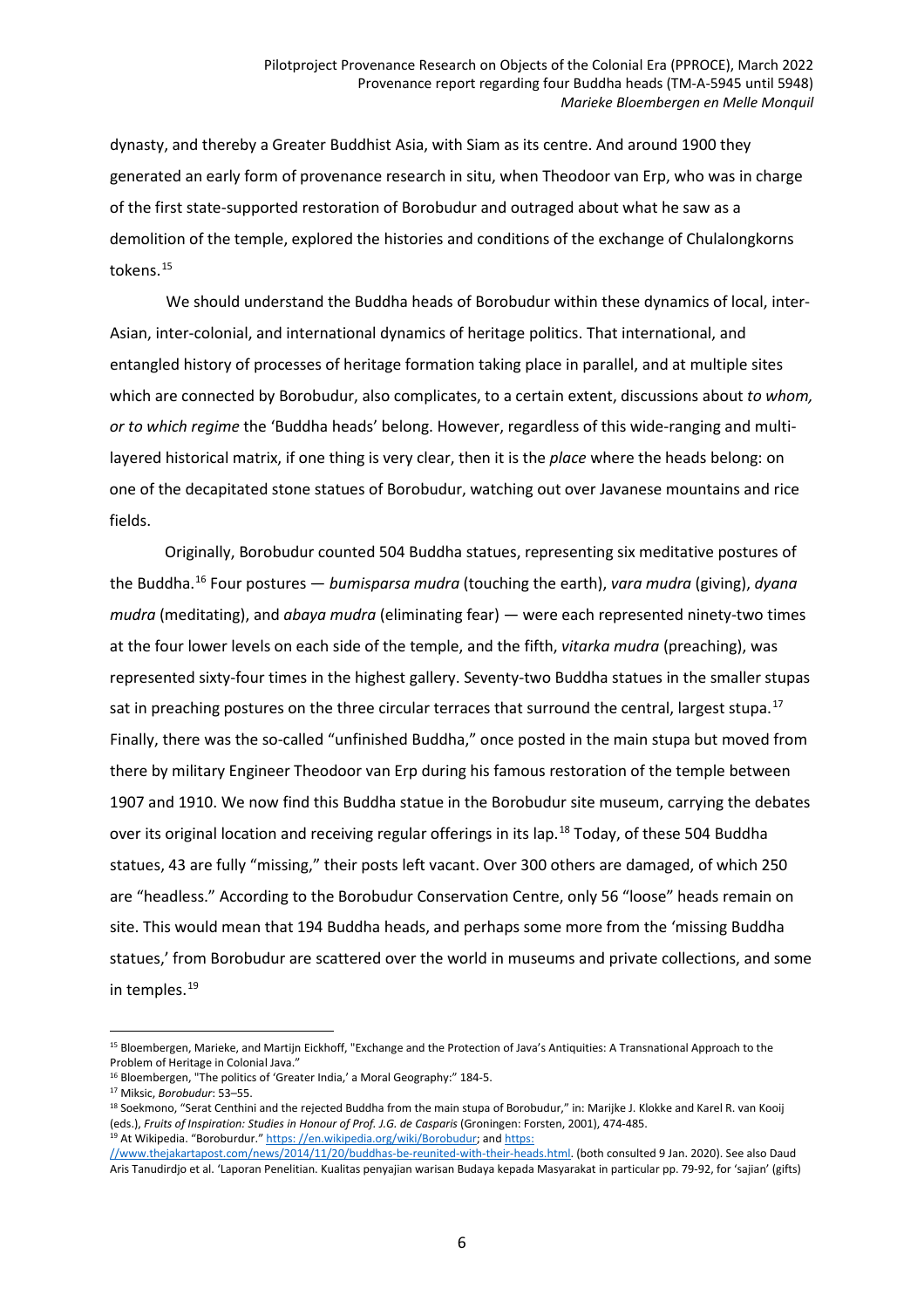Thus, the Borobudur Buddha heads in museums in the Netherlands and elsewhere exemplify a wider practice of carrying away of such ancient – in this case Buddhist – objects from their site of origin in colonial (and postcolonial) times "which does not seem to have troubled those doing the taking."<sup>[20](#page-6-0)</sup> It should be noted, however, that before regulations against export there were also people who thought it remarkable, unethical, improper, or scandalous to do so, although after regulations the practice continued.<sup>[21](#page-6-1)</sup> The openness, or the formal illegality, of this practice has implications for provenance research into these kind of objects. Or, as the colonial archaeologist W.F. Stutterheim, head of the Oudheidkundige Dienst van Nederlands-Indië between 1930-1942, remarked, in the opening of a 1924 article on old Javanese antiquities in European museums:

the fate of the old Javanese small bronzes and pieces of stone sculpture has been, in general, rather adventurous. As for the latter, for several decades people freely considered temple ruins on Java as welcome fortunes for the honest finder. Many *residents* [colonial administrators MB] showed a shining interest in old Javanese art by benignly offering a new home to statues and ornaments, on their estate; sometimes these highly honoured sculptures accompanied their Maecenas in their final journeys home to Holland, or they were sent to Holland in advance to climatise.

[…]

[L]ater […] when people began to understand that the Javanese antiquities actually belonged at their home on Java, they tended to keep silent about the sending or taking of such objects, to the effect that we completely lost track of their trajectory, whereas the honest theft of old days [at least] made it possible that, long thereafter, the adventures of the token objects could be traced back in time.<sup>[22](#page-6-2)</sup>

Whether or not Stutterheim was right in his idea that 'openness' makes it easier to get insight into the precise conditions under which Borobodur Buddha heads came into 'Dutch' hands and Dutch museums, is actually very much a question.

The Buddha heads central in this report, as objects registered as "from" or "in the style of" Borobudur, located in museums and private collections in the Netherlands, are thus not unique. Besides the fact that they (may have) once belonged to the temple, watching out over a Javanese sacred landscape, they now share the fate of a multitude of heads from Borobudur's Buddha statues that are scattered over the world's premier museums of Asian art, world civilisations, and

 $\overline{a}$ of Borobudur this research team located in several Museums in Java (including reproductions, miniatures etcetera).

<span id="page-6-0"></span><sup>&</sup>lt;sup>20</sup> Bloembergen, "The politics of 'Greater India', a Moral Geography," 182.

<span id="page-6-1"></span><sup>21</sup> William Southworth. "Twelve Stone Sculptures from Java." *Rijksmuseum Bulletin* 65 (2017): 245–74; Bloembergen, "The politics of 'Greater India', a Moral Geography," 182-3; 190-191.

<span id="page-6-2"></span><sup>22</sup> W.F. Stutterheim 'OudJavaansche plastiek in Europeesche Musea', *BKI* 1924, 287-301, there 287. When speaking about unconcealed theft, Stutterheim was here referring in particular to the famous statues from Candi Singasari, carried away from the site in 1804 by Nicolaus Engelhard (1761-1831), governor of Java's North-east coast, to his residential garden 'De Vrijheid' (Freedom) in Semarang. From there, Engelhard sent hem to the Kingdom of the Netherlands in 1815, as a gift to the newly installed king. Since 1903, they have been kept in NMVW Museum Volkenkunde (and remain prominently on display there today). Dutch original: 'Het lot van oudjavaansche bronsjes en stukken steensculptuur is over het algemeen zeer avontuurlijk. Wat de laatste betreft, zoo heeft men gedurende tientallen van jaren de tempelruines op Java vrijelijk beschouwd als welkome fortuintjes voor den eerlijken vinder. Vele der residenten uit de vorige eeuw gaven blijk van hunne blakende belangstelling in oudjavaansche kunst door welwillend aan beelden en ornamentstukken een onderkomen te verschaffen op hun erf; soms vergezelden de aldus geëerde beeldwerken dan hun Maecenas op de eindelijke reis naar Holland of werden vast vooruit gestuurd om te acclimatiseren […] [L]ater […] toen men begrijpen ging dat javaansche oudheden toch eigenlijk op Java thuishoorden, werd het oversturen of medenemen van deze voorwerpen meestal verzwegen, wat tot gevolg had, dat wij nu in het geheel het spoor ervan bijster zijn, terwijl de eerlijke diefstal uit oude dagen nog lang daarna toestond de lotgevallen van het medegenomene na te gaan'.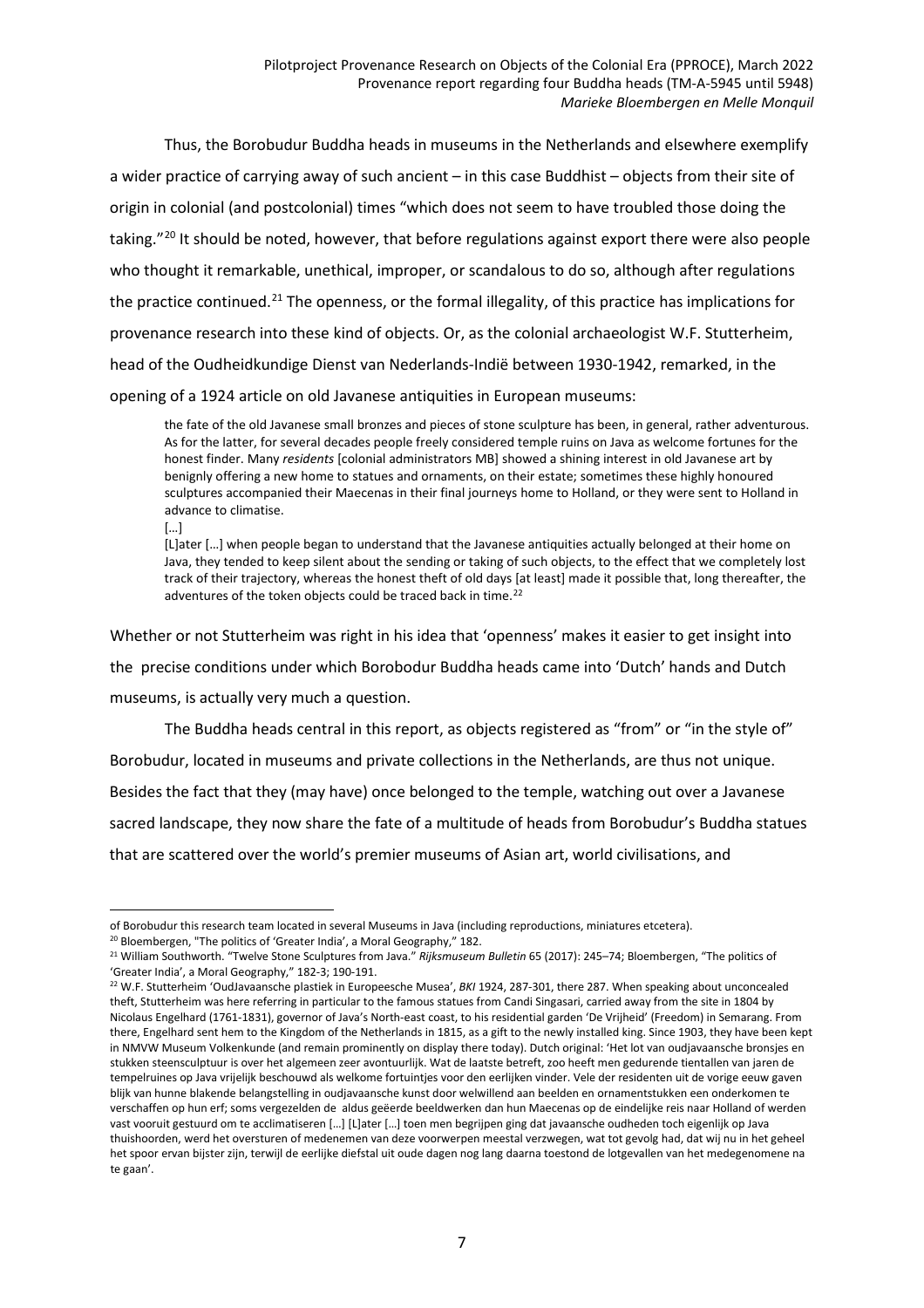ethnography, and a number of Buddhist temples. These Buddha heads display acts of taking that began in the early nineteenth century, when, and after, the temple was 'rediscovered' and cleaned at the initiative of governor-general T.S. Raffles, during the British interregnum. They reflect the intercolonial, transnational, and international dimension of an art market in Hindu-Buddhist antiquities developing since around 1900, as well as the forms of epistemic violence that facilitated this market.<sup>[23](#page-7-0)</sup> The basic problem for provenance research into these kind of objects is that they may be connected to their site of origin (and, via new digital techniques even to the specific statue they belong to)<sup>[24](#page-7-1)</sup> – but that it will be hard to solve who was involved in the taking, and under which conditions of exchange the objects were taken at location.

# *The problem of 'provenance'*

 $\overline{a}$ 

If, as suggested by museum registration, there is doubt whether *all* Buddha heads at NMWV were from Borobudur (discussed further in section II), the Buddha heads still deserve the kind of concern or curiosity as to *which site* they 'belong,' which is a completely different question from *to whom* they belong. If we presume that the Buddha heads indeed *are* from Borobudur then, at first sight, this set of objects differs from most of the other objects researched within PPROCE. For the Buddhaheads, it is not so much 'provenance' in its meaning of origin that needs solving, but the acts of removing the head at location, the question from which spot or statue precisely, and the conditions under which these acts took place. But the mere act of taking can be gauged as an act of violence and injustice in itself as these acts contributed to the destruction of the temple and local memories. If one thing is clear here, it is where the Buddha heads originally ought to be, and to *what* they belong, namely Borobudur, and ideally the decapitated Buddha statues on which they once overlooked the rice fields of Java. [25](#page-7-2)

Unfortunately, although for some heads we did get a better understanding of the *kind of* context and interest that made people take, or order, Buddha heads from the temple (such as Reinwardt's

<span id="page-7-0"></span><sup>&</sup>lt;sup>23</sup> Bloembergen, "The politics of 'Greater India', a Moral Geography," 184. Buddha heads of Borobudur can be found around the world. The following update of 14 feb 2022 is not pretending to be complete. Heads are kept in London (the British Museum, the Victoria and Albert Museum), Germany (Berlin (moving from the Ethnography Museum to the Museum für Asiatische Kunst in the Staatliche Museen); Museum für Völkerkunde Dresden), France (Paris (Musée Guimet)), the Netherlands (the Museum of World Cultures, the Rijksmuseum, Keramiek museum Prinsessehof), Switzerland (the Rietberg Museum), and the United States (the Metropolitan Museum, the Boston Museum of Fine Arts, the Arthur M. Sackler Gallery, Boston; the Cleveland Museum of Art); Austria (Oberösterreichischen Landesmuseum). Five Complete Buddha statues from Borobudur are shared between two temples in Bangkok, and the National Museum there displays some reliefs and a guardian statue from there. In Indonesia, the National Museum in Jakarta prominently displays four complete Buddha statues in the entrance of its old building, and its Stone Statues display includes at least two Buddha heads. All these examples reflect "tokens" from colonial times. Stutterheim mentions that the museum in Berlin had to sell "some" of its Buddha heads because of the crisis that followed World War I (1924: 300).

<span id="page-7-1"></span><sup>&</sup>lt;sup>24</sup> At Wikipedia. "Borobudur." https: [//en.wikipedia.org/wiki/Borobudur;](https://en.wikipedia.org/wiki/Borobudur) and Bambang Muryanto, 'Buddhas be reunited with their heads', https: [//www.thejakartapost.com/news/2014/11/20/buddhas-be-reunited-with-their-heads.html.](https://www.thejakartapost.com/news/2014/11/20/buddhas-be-reunited-with-their-heads.html) (both consulted 9 Jan. 2020 and again 14 Feb 2022).

<span id="page-7-2"></span><sup>&</sup>lt;sup>25</sup> Bloembergen, "The Politics of 'Greater India', a Moral Geography".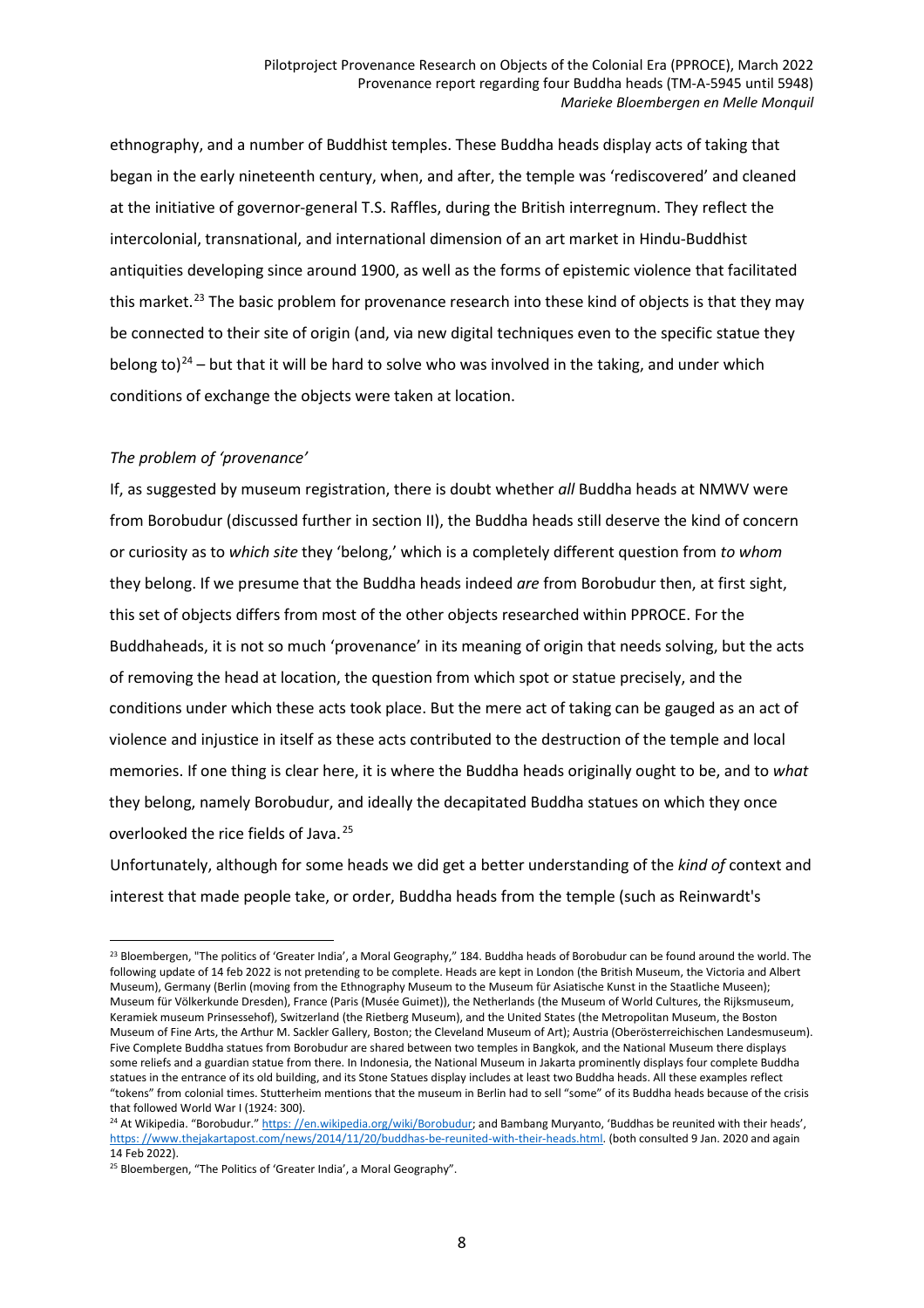scientific explorations on and around the site in 1817), precisely these kinds of site-centred, local circumstances will be hard to detect. Our research for PPROCE, which for reasons of time as well as restrictions caused by Covid, was limited to research in the Netherlands, has not led to any concrete details as to who exactly took the heads, nor from where exactly – i.e. from the ground, from the galleries of the temple, as 'fallen' objects, or from a statue still intact; nor can we answer questions that are as meaningful, such as at the request of whom, in which way, under which conditions, at the gain or loss of whom, leave aside that we can know from which Buddha statues exactly they derive.<sup>[26](#page-8-0)</sup> It will probably be impossible to find anything about that because of the fact that they were 'just taken,' and that very precise act/moment is not registered, nor did anyone who received the Buddha head in the Netherlands bother to ask or write it down, as our research in the archives of NMVW and Artis reveals so far. This is just one aspect of the structural injustice that reflects the departure of the Buddha heads from their site of origin, and of their present fate being kept in depots or vitrines of museums – not only in the Netherlands, but worldwide, including in Indonesia.<sup>[27](#page-8-1)</sup>

In that regard, provenance on the Borobudur Buddha heads, for all of the fourteen Buddha heads, and all others scattered over museums worldwide, requires more combined, and site-centred research. For this kind of research, some general observations can be made. One is that periodisation might be a clue for research, since *the period in which* the Buddha heads were carried away from the site *and* in which they entered the Netherlands mattered both for their fate and the way they were gauged, and thus, perhaps also for provenance research. Until the 1890s, despite the first efforts to gate the temple and introduce a *Visitor's Book,* it was probably easier for visitors to take objects as if they were free, than after. With the government-supported restoration conducted by Van Erp between 1907-1910, and the foundation of the Oudheidkundige Dienst (Archaeological Service) in 1913, the colonial state (and its successors) took charge of care and conservation of the site. As stated above, this was no guarantee that the site remained intact, or that other parties cared.<sup>[28](#page-8-2)</sup> Objects that subsequently *entered* the Netherlands in the nineteenth century became part of a

<span id="page-8-0"></span><sup>&</sup>lt;sup>26</sup> Conversation with Panggah Ardiayanshah, and Louis Buana, 21-10-2021. See for earlier efforts to relocate, restore and return tokens from Borobudur scattered around the site, as well as in the museum in Batavia, back to the site, during the preparatory research for the restoration Van Erp (1907-1911), amongst others: Van Erp, 'Nieuwe Aanwinst'; Th. Van Erp, "Eenige Mededelingen betreffende de Beelden en Fragmenten van Boroboedoer in 1896 geschonken aan de Koning van Siam." *Bijdragen tot de Taal-, Land- en Volkenkunde*/*BKI* 73 (1):285-310; *Beschrijving van Barabudur. Deel 2: Bouwkundige beschrijving*. 's –Gravenhage: Nijhoff. On the practice and legacies of Anastylosis and stone matching in colonial and postcolonial Indonesia: Jan Fontein, The retrieval and reconstruction of Indonesian sculpture', *Aziatische Kunst* 26, 4 (December 1996), 2-23, there 20; and Bloembergen and Eickhoff, *The politics of heritage*, 202 . During the Unesco restoration, at the initiative of Australian partners, efforts were made to try to match heads and statues V.K. Khandelwal, "Cataloguing and matching of 'missing' Borobudur stones using a computer," *Pelita* Borobudur, seri B, no. 9 (1977). For a more recent attempt to do so Bambang Muryanto, 'Buddhas be reunited with their heads', [https:](https://www.thejakartapost.com/news/2014/11/20/buddhas-be-reunited-with-their-heads.html)

<span id="page-8-1"></span>[<sup>//</sup>www.thejakartapost.com/news/2014/11/20/buddhas-be-reunited-with-their-heads.html.](https://www.thejakartapost.com/news/2014/11/20/buddhas-be-reunited-with-their-heads.html) (consulted 9 Jan. 2020 and again 14 Feb 2022). <sup>27</sup> Bloembergen, "The Politics of 'Greater India', a Moral Geography."

<span id="page-8-2"></span><sup>&</sup>lt;sup>28</sup> See Southworth, "Twelve Stone Sculptures from Java." Bloembergen, "The Politics of 'Greater India', a Mmoral Ggeography." 182-183; 190-191.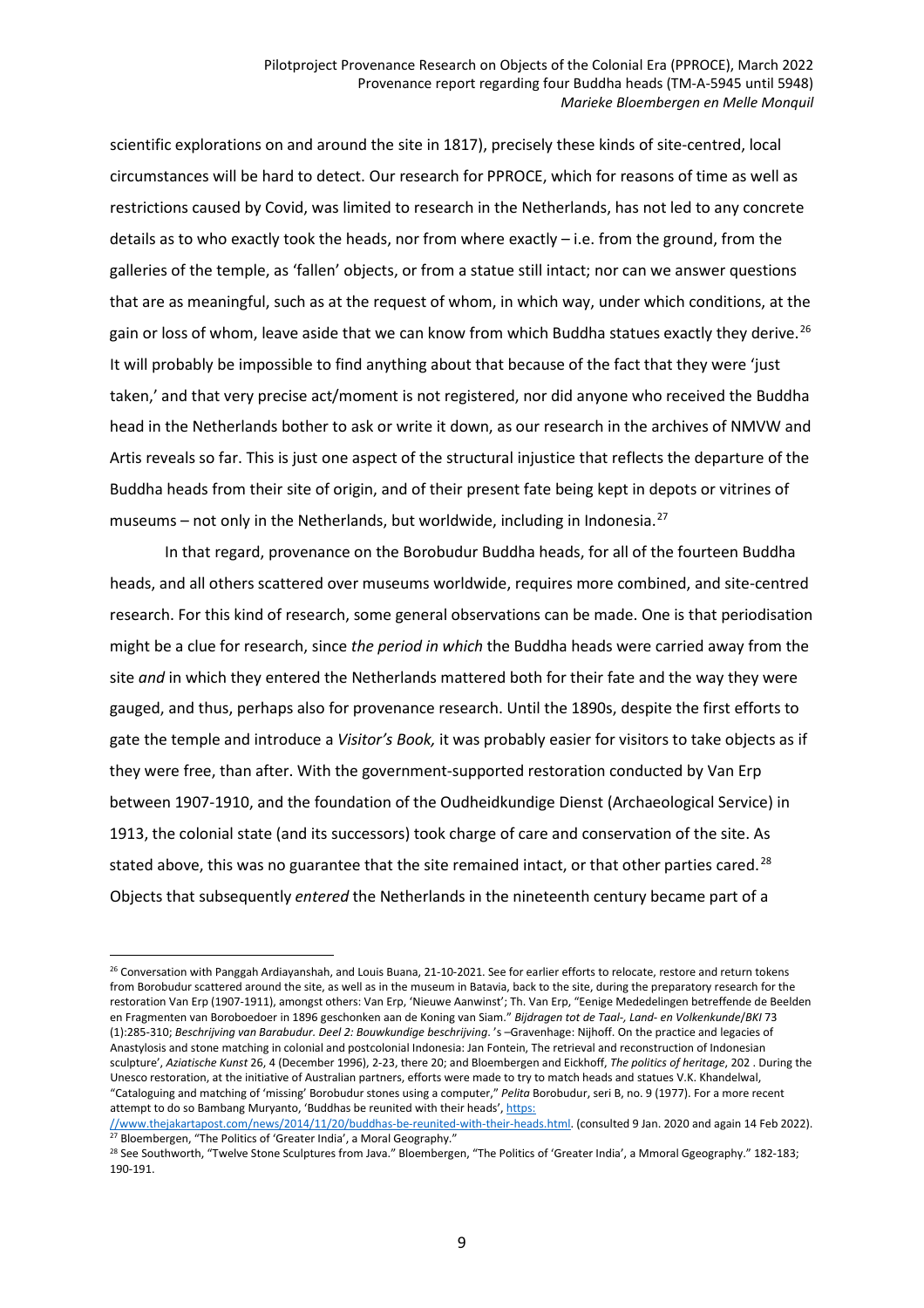circuit of ethnographic and/or antiquarian museums, and were, initially, predominantly considered to be objects of scientific competition. Stone sculptures from Java in the ethnographic museum generated a dispute about where they belonged: antiquarian study or ethnographic study, as we discuss below. Those objects that arrived after the 1890s, in the context of changing taxonomies that elevated objects from past Hindu-Buddhist civilisations as higher forms of art, would enter the circuit of the new and booming trend of Asian art museums and the Asian art market. The Borobudur Buddha head (RV-2574-1), gifted to the Rijks Ethnografisch Museum in 1945, by Wolter jr. Broese van Groenou (1881-1979), son of the colonial military officer and sugar entrepreneur in Central Java with the same name, seems a remarkable exception.<sup>[29](#page-9-0)</sup>

### *Suggestions for research into the social life of Borobudur-tokens*

 $\overline{a}$ 

The Buddha heads like those kept at NMVW, or in any other private or museum collection in and outside the Netherlands, require an international coordinated research program. That research would be directed to the aim – in itself – to follow the Buddha heads in their journeys and sociopolitical biographies across time and borders, to provide insight into the conditions and politics of taxation and transactions that made them travel; and to gauge why they mattered, to whom, and how these transactions shaped and changed hierarchies of knowledge, and power relations. Ideally, to de-centre knowledge creation, such an international program should be initiated and centred in Indonesia, and if possible coordinated by the Borobudur-based Conservation Centre, Indonesian historians, and archaeologists.<sup>[30](#page-9-1)</sup> Ideally, all museums that have such heads in their collection would pro-actively engage: by providing their staff serious time for provenance research, by opening up to external researchers, and by together investing in research that reaches outside museum walls, and into the various networks that museums are connect to, such as the world of Asian Art galleries, auctions, and trade. The first aim would be to identify the location of all Buddha heads in public and

<span id="page-9-0"></span><sup>&</sup>lt;sup>29</sup> RV-2745-1 was gifted 16 December 1945, and accepted after inspection of the head in the house of Broese van Groenou jr in the Hague, by Museum director C.C.F.M. Le Roux, in January 1946.

Archives Rijks Ethnografisch Museum, NMVW, Leiden, \*NL-LdnRMV\_A01\_242\*. Agenda op 1945-1946, 1946-1-18, director C.C.F.M. Le Roux, to Broese-Groenau, dank voor geschonken Boeddha-kop; 16 December 1945, from W. Broese van Groenou: 'In ons bezit bevindt zich een Boedha-kop van trachiet +/- ware grootte, afkomstig van de suikerfabriek 'Tandjong-Tirto' ten oosten van Djokjakarta, in de buurt van Prambanan gelegen, uit den bloeitijd der hindoe-javaansche kunst'. If it is what the donor said it to be, this head was kept at Wolter jr.'s fathers' Sugar Factory Tandjong Tirtjo, located to the East of Yogyakarta. NB: the fact that this fabric was located close to Prambanan may well indicate that this Buddha head is from nearby Candi Sewu instead of Borobudur. This should be kept in mind when provenance research for this head is undertaken. If, when, how, and under which conditions it was acquired at Borobudur (or another temple, like Candi Sewu), when, and with which family member it moved to the Netherlands, cannot not be solved on the base of correspondence in the Museum. Perhaps private correspondence kept at the family archive in the Gemeente archief Den Haag will give clues. All other files in that family archive have been consulted and give insight in an interest in Javanese culture by Wolter Sr., but no clue leading to the family possession, or acquirement, of a Buddhahead. Gemeentearchief Den Haag, Archief Wolter Broese van Groenou, Archieftoegang 1019-01, 1.2.8. BNR 1019.

<span id="page-9-1"></span><sup>&</sup>lt;sup>30</sup> Compare on the merits of de-centring knowledge production regarding Indonesian objects in museums worldwide, Panggah Ardiyansyah in his blog 'Object repatriation and knowledge co-production' (November 2021), at [https://blogs.lse.ac.uk/seac/2021/11/04/object](https://blogs.lse.ac.uk/seac/2021/11/04/object-repatriation-and-knowledge-co-production-for-indonesias-cultural-artefacts/)[repatriation-and-knowledge-co-production-for-indonesias-cultural-artefacts/](https://blogs.lse.ac.uk/seac/2021/11/04/object-repatriation-and-knowledge-co-production-for-indonesias-cultural-artefacts/) last consulted 4-3-2022.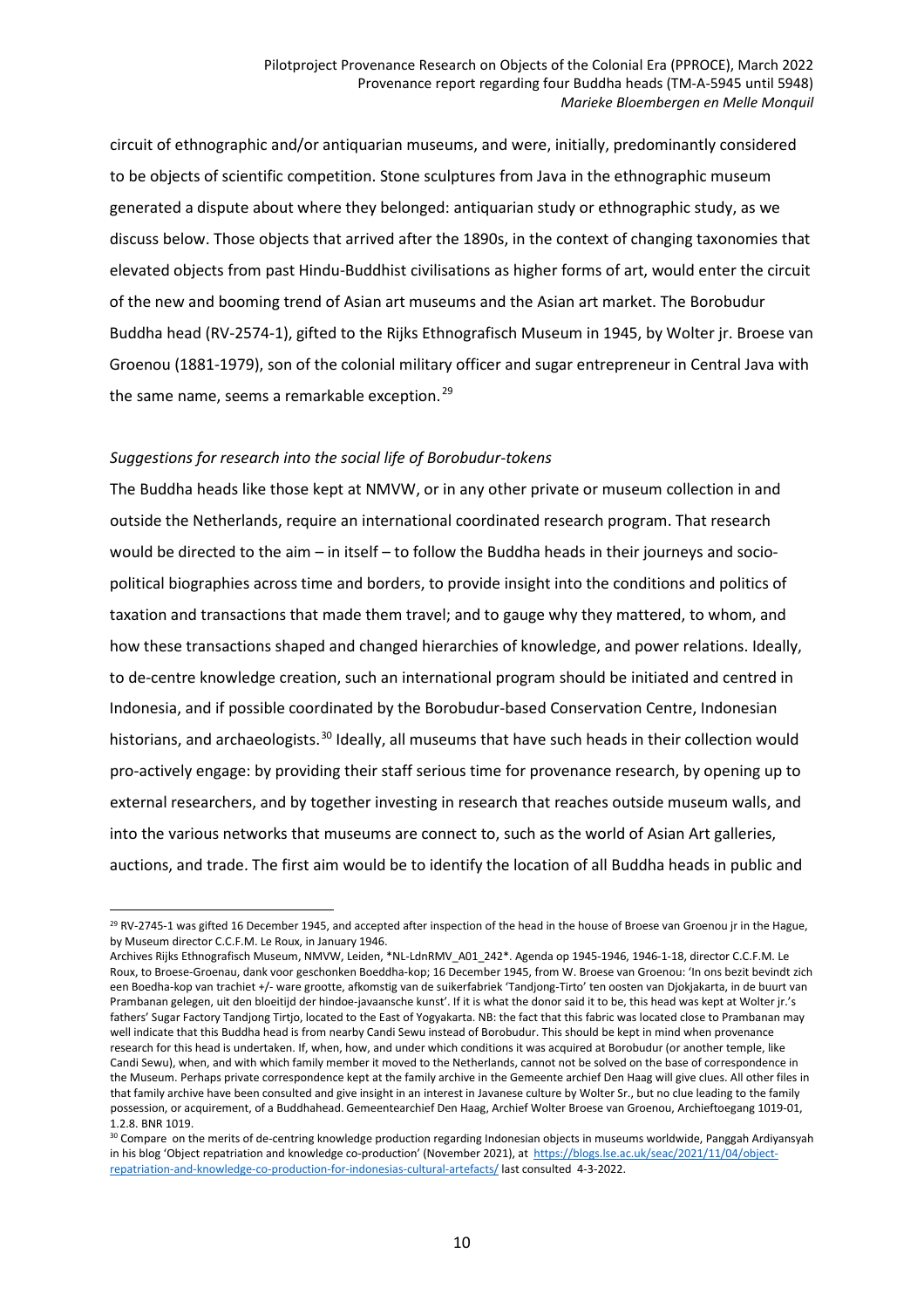private collections and centralise this information.<sup>[31](#page-10-0)</sup> The second aim would be to research their socio-political biographies, and the third aim to include these in the socio-political historical narratives Borobudur has to tell. Given the multiple forms of economic, political-moral, religious, aesthetic interests Borobudur and its tokens have raised, over time, and at multiple sites, such a program should remain open for all various forms of knowledge, and knowledge production through exchange, providing insight into the choices people make, and in how these contribute to mechanisms of inclusion and exclusion.

<span id="page-10-0"></span> $\overline{a}$ <sup>31</sup> It may be that such information is kept at the Borobudur Conservation Centre, this requires research at location. For this research, orientating conversations were held with Indonesian archaeologist Daud Aris Tanudirdjo (UGM), 14-11-2019, and historians Panggah Ardiayanshah, and Louis Buana (in relation to Borobudur Conservation Centre), 21-10-2021, mainly in the framework of the particular queries of PPROCE in itself.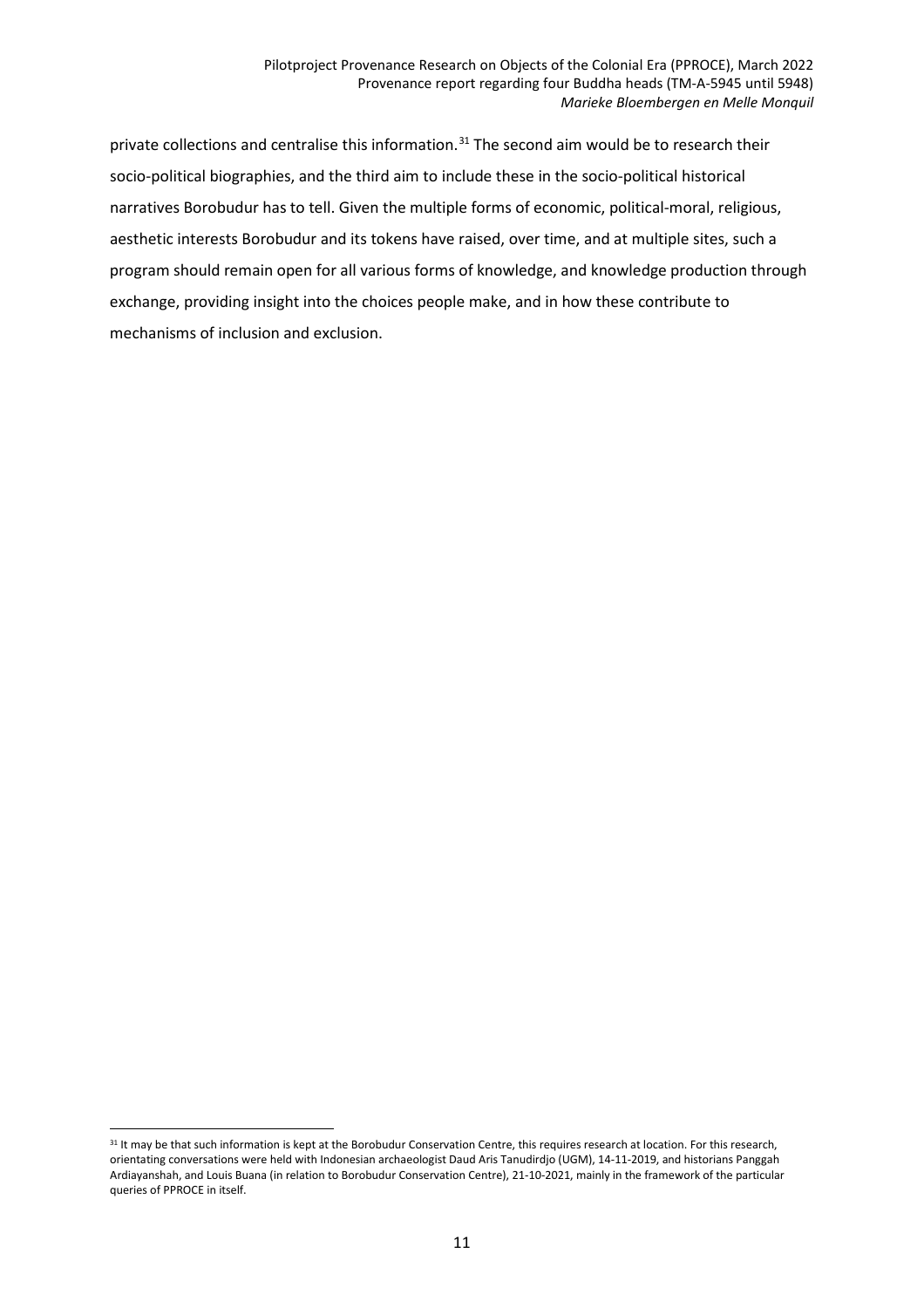# **PART II The Artis Buddha heads. Draft of a provenance report**

### **Introduction and summary of findings**

From the fourteen Buddha heads registered today as ('probably') originating from the eighth-century Buddhist temple Borobudur in Central Java, the four heads central in this report go back to a donation, in 1921, from the *Koninklijk Zoölogisch Genootschap Natura Artis Magistra* (The Royal Zoological Society Natura Artis Magistra, founded in Amsterdam in 1838, henceforth Artis), to the Colonial Institute in Amsterdam (which opened its doors in 1926, today NMVW Tropenmuseum) where they are kept until today. They were part of a larger donation that entailed the full collection of 'ethnographic' objects kept in the Ethnographisch Museum of Artis, which closed in 1910. The donation took place at the request of the *Vereeniging Koloniaal Instituut* (Society Colonial institute): a few prominent Dutchmen, mostly Amsterdam citizens and representatives of the Dutch cultural and economic elite that strove to generate competitive imperial allure to the Dutch capital through the establishment of a Colonial Institute and Museum.<sup>[32](#page-11-0)</sup>

For this research, aiming to trace the itineraries of the heads and their donors, we thoroughly examined the archives of Artis, kept at the Stadsarchief in Amsterdam, as well as the archives of the Colonial Institute (or of NMVW Tropenmuseum), held at the National Archives in The Hague and in the Institute itself. In addition, we collected material on the private donors who gifted or lent Buddha heads to Artis. We followed the lead of gift-registrations, and linked those to the board meetings and incoming correspondence. We also consulted former curators, and discussed the possibilities of doing research, in collaboration, in the context of the on-site Borobudur Conservation Centre. These conversations taught us that provenance research in Indonesia seems to have been restricted to 'stone matching' (e.g. to find a 'match' between a decapitated stone head and 'headless' body), in the context of conservation operations, and incidental advice based on material characterisation. Contextual findings are based on earlier research in Indonesia, and publications by Bloembergen and Eickhoff, which took place in collaboration with local historians and archaeologists, on the socio-political biography of Borobudur and the travels of its tokens elsewhere.<sup>[33](#page-11-1)</sup>

For the relevant contextual and historical background of Borobudur, its transformation into a heritage site in the nineteenth and twentieth centuries, as well as on the Buddha statues, Buddha

<span id="page-11-0"></span> $\overline{a}$ 32 For related correspondence to this 'full' donation of the Artis collection, see '28-10-1910 van vereeniging Koloniaal Instituut aan Genootschap Artis' and Archives Tropenmuseum, 4395 – Stukken betreffende de overdracht van de etnografische verzameling van de vereniging 'Natura Artis Magistra' te Amsterdam.

<span id="page-11-1"></span><sup>33</sup> Bloembergen and Eickhoff, *The politics of Heritage*; Marieke Bloembergen and Martijn Eickhoff, "Save Borobudur! The moral dynamics of heritage formation in Indonesia across orders and borders," in Michael Falser (ed.), *Cultural Heritage as Civilising Mission: From Decay to Recovery* (Cham; Heidelberg: Springer, 2015), 83-122; 'Decolonising Borobudur: Moral Engagements and the Fear of Loss. The Netherlands, Japan and (Post) Colonial Heritage Politics in Indonesia', in: Susan Legêne, Bambang Purwanto and Henk Schulte Nordholt (eds.) *Sites, Bodies and Stories: Imagining Indonesian History* (Singapore: NUS, 2015), 33-66.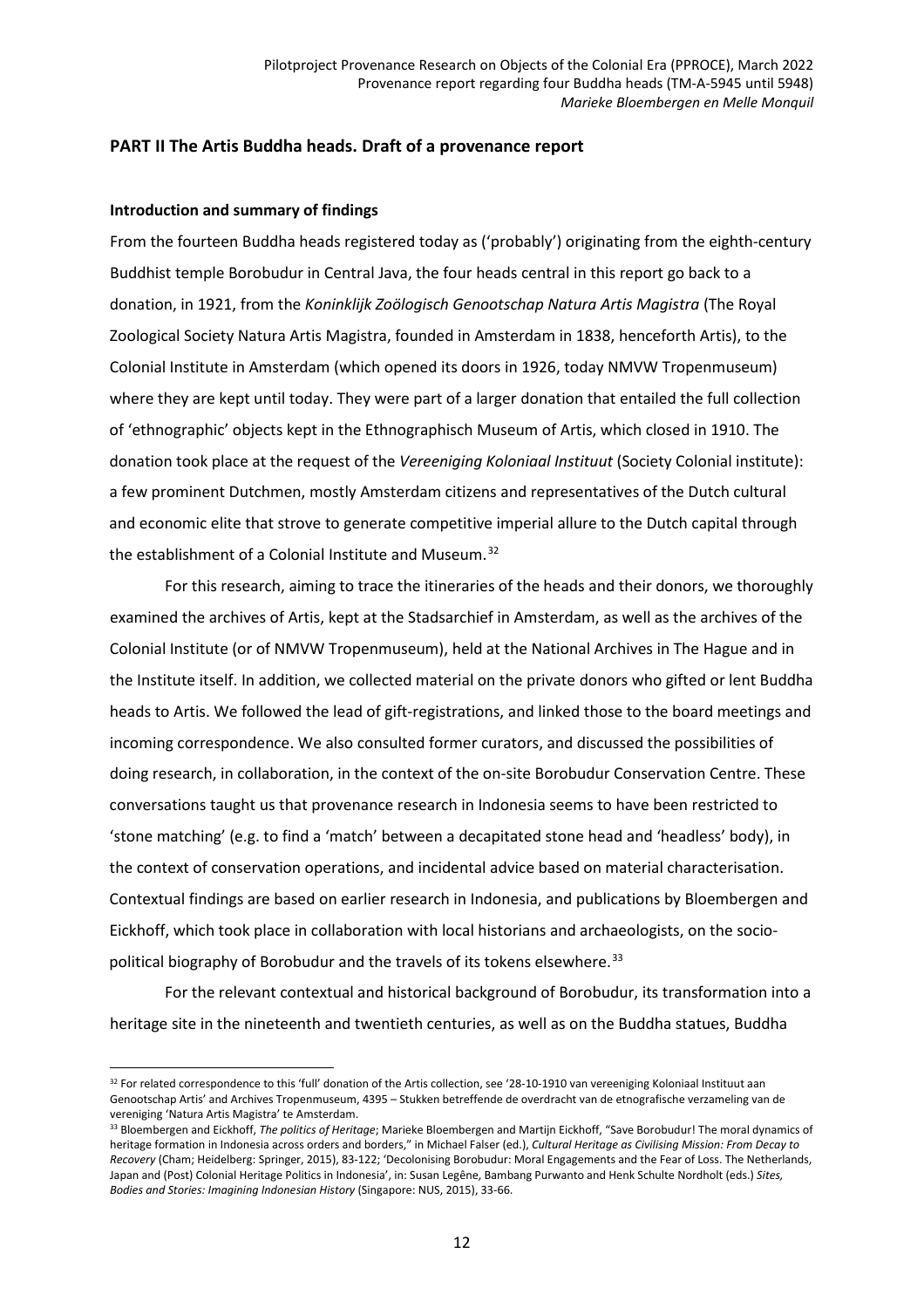heads and reliefs it lost to museums, temples and private collections worldwide, we refer to part I of this report. In part II we only reflect on our findings regarding the Dutch trajectories of the Buddha heads we could trace in the Artis collection.

It is important to emphasise here what we do not know: despite extensive research in the Artis archives and following leads of donors, we found little information that helps us to connect individual gifts of Buddha heads that we located in the Artis archives to this particular set of four kept at NMVW Tropenmuseum, nor can we trace any of the gifted heads back to transactions taking place at the site of origin. As far as we can tell from the sources we have collected thus far, nobody – neither donors nor recipients – wrote down how the Buddha heads were acquired. Nor do the sources we have gathered so far relating to the gifts indicate whether anybody asked for this information verbally. Drawing on the Artis archives, only three of the Buddha heads are explicitly mentioned to originate from Java, of which two entered as gifts and one as a loan. Moreover, only two of these Javanese Buddha heads (one of the gifts, and the loan) are said to come from Borobudur. Information we subsequently found on donors is restricted to orienting (sometimes very limited) biographical information. When available, consultation of private correspondence of the donors around the time of their gift did not lead to any relevant information.

Little more can be said in that regard (linking Artis' Buddha heads to the four at NMVW Tropenmuseum) about the subsequent 'public' Dutch phase of the social biography of these Buddha heads that had entered the collection of Artis, because they cannot be followed individually. The first time they appear in public is in 1883, when Artis submitted 'four' Buddha heads to the International Colonial and Export Trade Exhibition (*Internationale Koloniale en Uitvoerhandel tentoonstelling*) in Amsterdam, where they were said to be from Borobudur, and were displayed as such.<sup>[34](#page-12-0)</sup> In 1887, when the Ethnographic museum of Artis opened, the museum showed an unspecified number of Buddha heads said to be from Borobudur. In the guide written by curator Pleyte, they are only described in this general way. We can conjecture that the four heads, put on display at the International Colonial and Export Trade Exhibition, are the ones that entered the Colonial Institute. This is likely for several reasons: 1.) because there were four, 2.) because of the description of one characteristic (one of the four has an *urna* on its head; *three* of the Buddha heads lack the *urna*, and 3.) because they are presented explicitly as "possibly from Borobudur."

<span id="page-12-0"></span><sup>34</sup> Krom, N.J. *Gids in het Volkenkundig Museum. IV. Het Hindoeïsme.* Amsterdam: Koloniaal Instituut, 1927. Pictures [amongst others] on page 17, fig 4, shows one of them, one with slight damage/ erosion visible on the nose. Following the description on old inventory cards, this may be 'TM-A-5946', where a curator noted that that one is "slightly damaged," and refers to this picture in Krom's guide. But note that also on the card of TM-A-5945, a curator refers to this picture. All may just be intended to compare.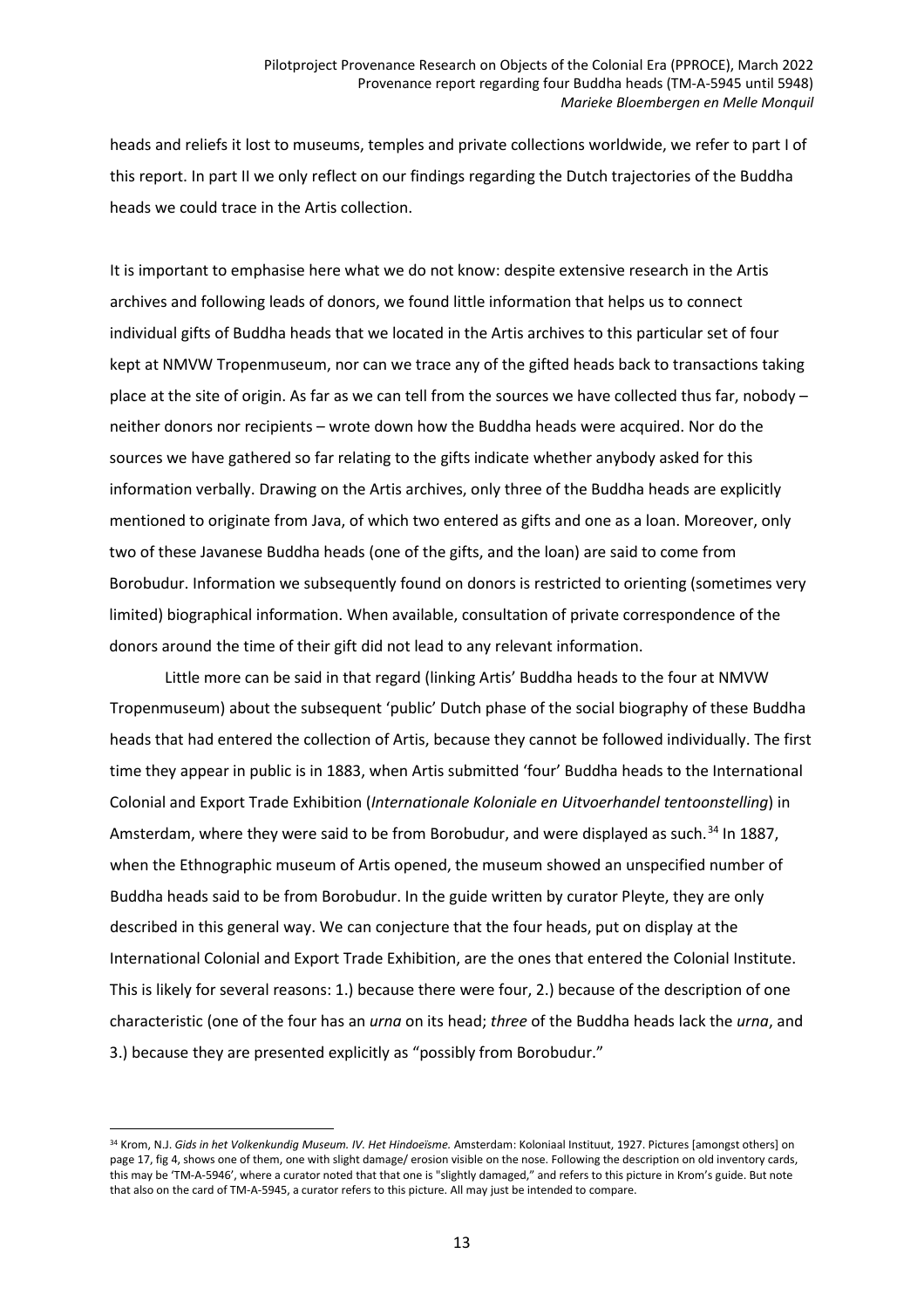However, we note again that in this research we have not managed to establish which of these individual four heads connects to which of the four entering the Colonial Institute. At the world exhibition, as discussed further below, they were not described individually, only as a group of heads said to derive from the temple, and numbered, under inventory nr. 25 (which counted 13 other stone sculptures), a-d. Yet we did find two inventory numbers of the heads on display at the Ethnographic museum in Artis – nrs. 10 and 11 – that we can connect to respectively TM-A-5947 and TM-A-5946 on the basis of the old inventory cards of NMVW Tropenmuseum.<sup>[35](#page-13-0)</sup> The registration cards of the two other heads in the NMVW Tropenmuseum, refer to Artis' 0-series 12 and 13.

In the end, however, based on our research, we cannot (yet) connect particular Buddha heads gifted or lent to Artis in the nineteenth century to either one of the Buddha heads in the NMVW Tropenmuseum. More importantly, we have not found information that can connect them to any concrete transactions of taking, giving, or selling a Buddha head at Borobudur, nor at any other Buddhist site in Java for that matter, nor of any of these Buddha heads' journey from the temple to Amsterdam. This is the big silence in their history. Because of the persisting ambiguities as to which headgifted to Artis might be matched with one of the heads in NMVW, below we give a 'clustered,' and fragmented research report on the four Buddha heads that entered Artis. This report mainly follows their Dutch trajectories, with some additional reflections on timing, the period in which the Buddha heads may have been taken, to reflect on contemporary interventions taking place at Borobudur as well. These may serve as a lead for further 'site-centred' research into potential transactions of Buddha heads, and the conditions under which these took place at location.

<span id="page-13-0"></span><sup>35</sup> Stadsarchief Amsterdam, 395 (Archief van het Koninklijk Zoölogisch Genootschap Natura Artis Magistra), Inv.1899, Scan 3: "(nr.) 10, 11 Boeddhabeelden Java" vermeld onder (scan 2: "Ethnographisch Museum, […], Zaal I"). See also Inv. 1901, onder het kopje "Vitrine 1, Oudheden", staat vermeld "De overige zich in de zaal bevindende gehouwen steenen koppen werden bij den Boro-Boedoer, den beroemden boeddhistischen tempel, in de residentie Kadoe, gevonden. This texts overlaps with the description of this room by Pleyte in his guide to the musuem of 1888. (C.M. Pleyte, *Gids voor den bezoeker van het Ethnographisch Museum. Insulinde. I. Java*. Amsterdam: Tj. Van Holkema, 1888, p.4); In another file, we found reference to other antiquities, all categorised under Serie O, followed by their number. Artis' serie O may well have been the 'Oudheden', or antiquities.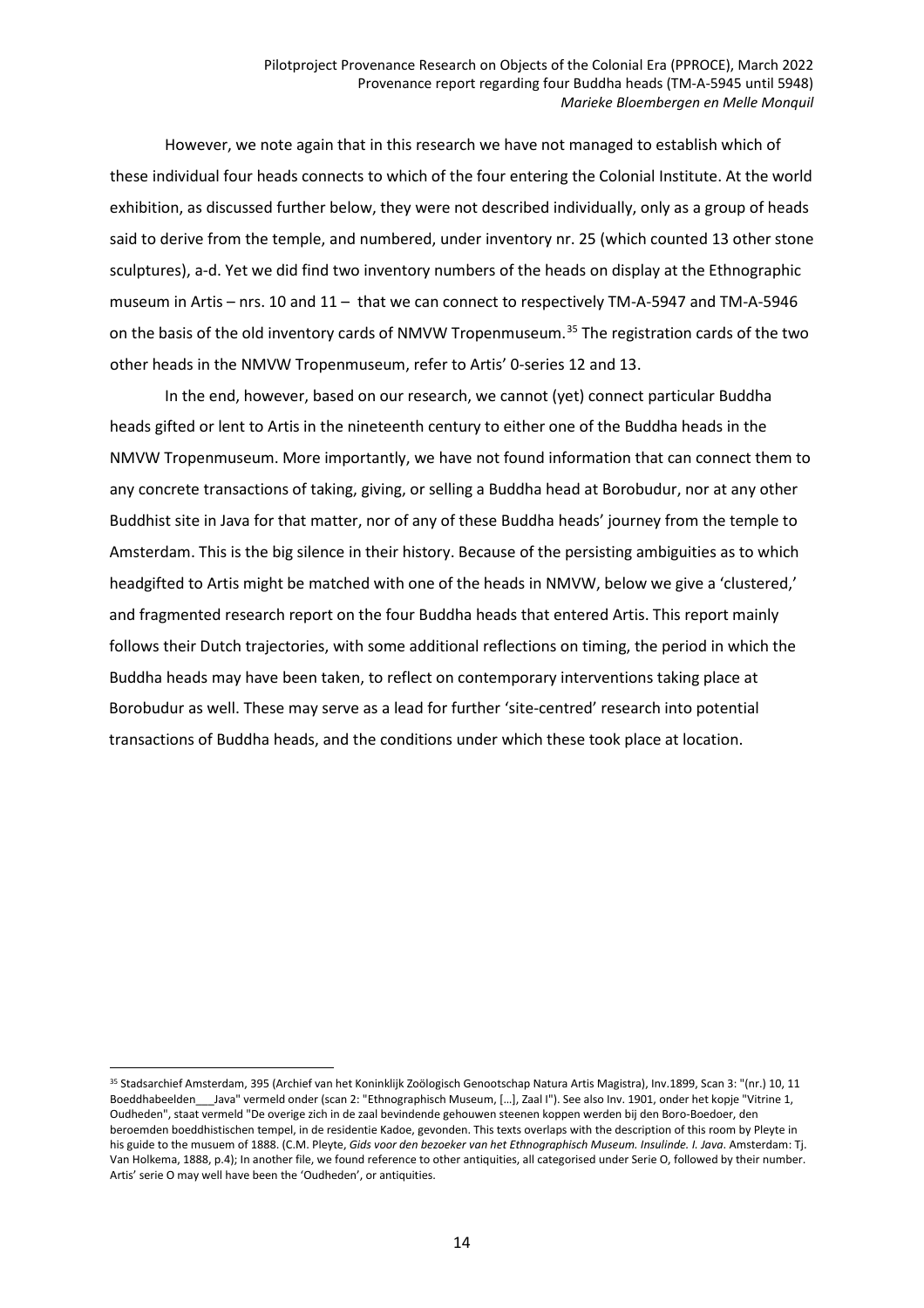#### **Tentative reconstruction provenance**

### **Ca. 800 CE**

Building of Borobudur temple, under the Central Javanese, Buddhist Sailendra Dynasty.

### **Tenth Century**

Probably due to a series of environmental catastrophes, the centre of power moves to the East of Java; from this period, probably, Borobudur is no longer structurally maintained. Over time it is overtaken by vegetation.

[Jan Wisseman Christie, "Under the volcano: Stabilising the early Javanese State in an unstable environment," in David Henley and Henk Schulte Nordholt eds., *Environment, trade and society in Southeast Asia: a longue durée perspective* (Leiden: Brill, 2015), 46-61].

#### **1814-**

During the British interregnum (1811-1816), beginning of clearance works by 200 Javanese workers, on the order of the Lieutenant-General T.S Raffles. This moment also marks the beginning of the second public life of Borobudur. In this life, due to activities of cleaning, research, documentation, glossy books, gates, guestbooks, and surveillance, the temple transformed into a site of heritage under a number of colonial and postcolonial regimes, and from the 1950s, also entered the context of an international heritage movement, which led to UNESCO's Save Borobudur campaign and restoration in the 1970s. In 1991, Borobudur was enlisted as a UNESCO World Heritage Site. From the nineteenth century onwards, Borobudur has become a site of local, trans-Asian, and international pilgrimage, as well as a place of tourism, spiritual meaning-giving, and Buddhist revivalism. Thus, in the context of multiple archaeological, touristic, diplomatic and pilgrim's interventions, the site, which already counted headless statues at its rediscovery in 1814, became less and less 'complete' as it lost tokens to private 'collectors,' pilgrims, tourists, and museums worldwide, as well as to local villages. The Buddha heads from Borobudur, scattered over the world's museums and private collections, must have been taken during this (ongoing) second social life of Borobudur that began in 1814-1816.

#### **1851**

First mention of a gift in the Artis Archives, of "an important collection of antiques from the Hindus," gifted by captain J.G. Veening (1798-?) to Artis. Veening sailed between Amsterdam and Java between 1829-1840. The content of this collection, which, given the fact that Buddhist, Hindu-Buddhist, and Hindu were used interchangeably for Buddha heads, may have included Buddhist sculpture as well, is not specified in related correspondence. This gift

15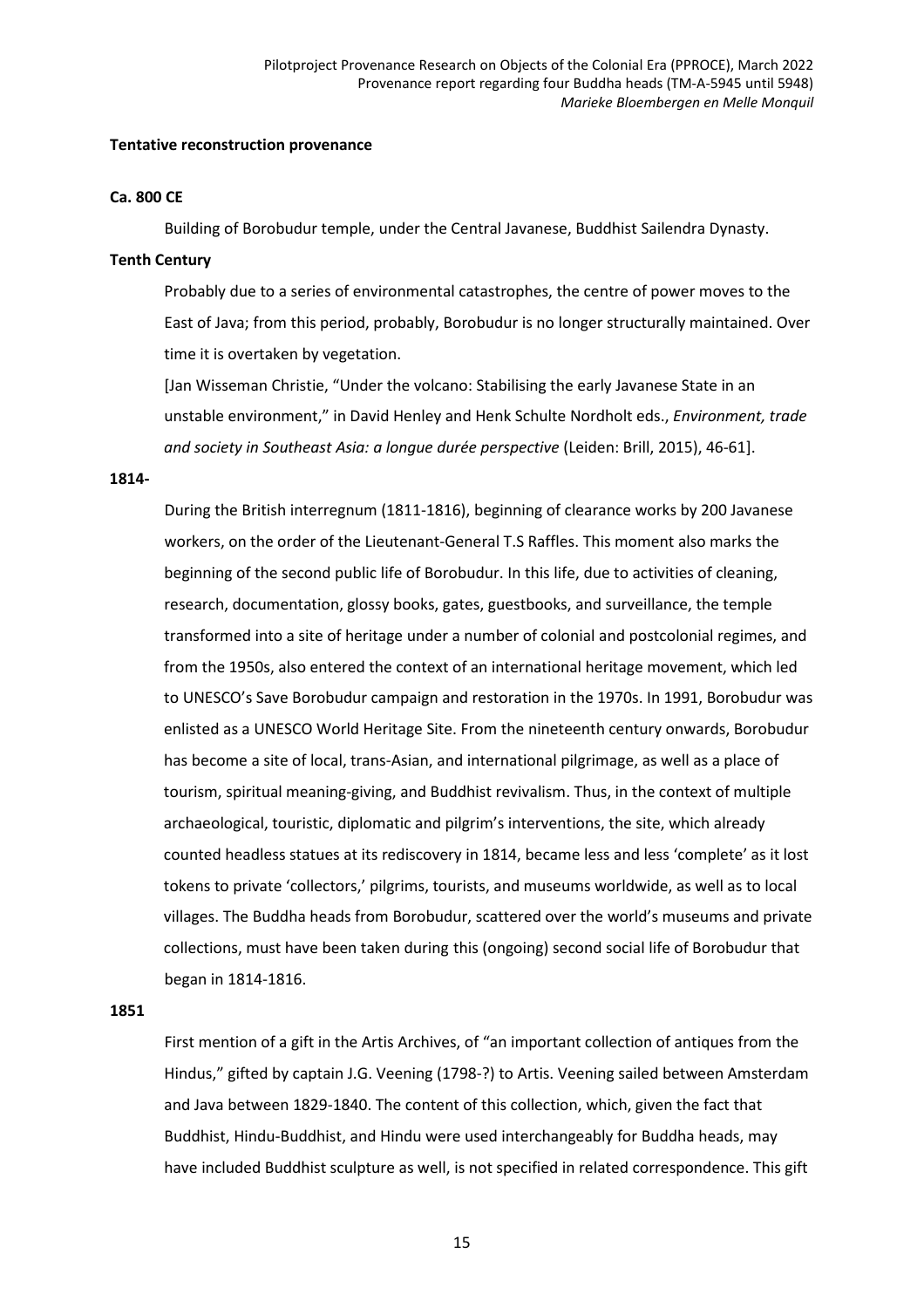only indicates that by that time Artis had a number of Hindu and/or Buddhist antiquities from Java in its collection.

["*Eenige afgodsbeelden der Hindous*," Stadsarchief Amsterdam, 395 (Archief van het Koninklijk Zoölogisch Genootschap Natura Artis Magistra), Inv. 104, scan 49].

### **1862**

Earliest concrete reference to a stone Buddha head gifted to Artis described as "One of the heads (stone head) of the Javanese idol-temple at Baero-Boedo."[36](#page-15-0) Donor was Pieter Arnold Diederichs (1804-1874), who was a well known Amsterdam-based public figure: businessman, publisher, book-seller and collector (of autographs, manuscripts, coins, tokens, and portraits).

Letter of Diederichs to Westerman (21 November 1862), Stadsarchief Amsterdam, 395 (Archief van het Koninklijk Zoölogisch Genootschap Natura Artis Magistra), Inv. 228 (incoming letters A-I, 1862), folder D.

#### **1883**

Four Buddha heads, said to be from Borobudur and submitted by Artis, are on display at the International Colonial and Export Trade Exhibition in Amsterdam. Very probably one of these heads, then still in the form of a loan, was the one that I. (Israel) Schnitzler (probably a commissioner with family and a trading company of the same name in Semarang) after closure of the exhibition, gifted to Artis, since after closure of the exhibition, Israel Schnitzler inquired about the willingness of the Artis-directors to take over some objects he had lent to the exhibition. He proposed, amongst other objects: "the head of a woman and two hands from the Buddha times."[37](#page-15-1) Several weeks later, he sent another letter accompanying his donation in which he specified that, indeed, it concerned a Buddha head.<sup>[38](#page-15-2)</sup> Besides the four Buddha heads of Artis, no other Buddha head from Java is mentioned in the catalogue of the exhibition, which is why we reason that Schnitzler's Buddha head was categorised among the four Artis-heads.

 $\overline{a}$ 36 'Een der hoofden (kopstuk) van den Javaanschen afgoden-tempel te Baero-Boedor'

<span id="page-15-1"></span><span id="page-15-0"></span><sup>&</sup>lt;sup>37</sup> 'Weledele heeren! Bezitter van de ondervolgende voorwerpen door mij in de Tentoonstelling tentoongesteld, ben ik bereid die voorwerpen aan uw museum af te staan, indien u die wenscht te aanvaarden: [...] Een vrouwenhoofd en twee handen uit den Boedah tijden.' Letter Schnitzler to directors NAM (19 October 1883), Internationale Koloniale en Uitvoerhandel tentoonstelling, gehouden te Amsterdam in 1883 van mei-oct. achter het Rijksmuseum, 1880 – 1888, Stadsarchief Amsterdam, 395 (Archief van het Koninklijk Zoölogisch Genootschap Natura Artis Magistra), Inv. 2188, scan 269.

<span id="page-15-2"></span><sup>38</sup> Amongst other objects, his gift consisted of a 'Bouddha kop', a 'Bouddha hand', and a 'Bouddha voet', Letter Schnitzler to directors NAM (8 November 1883), Internationale Koloniale en Uitvoerhandel tentoonstelling, gehouden te Amsterdam in 1883 van mei-oct. achter het Rijksmuseum, 1880 – 1888, Stadsarchief Amsterdam, 395 (Archief van het Koninklijk Zoölogisch Genootschap Natura Artis Magistra), Inv. 2188, scan 253.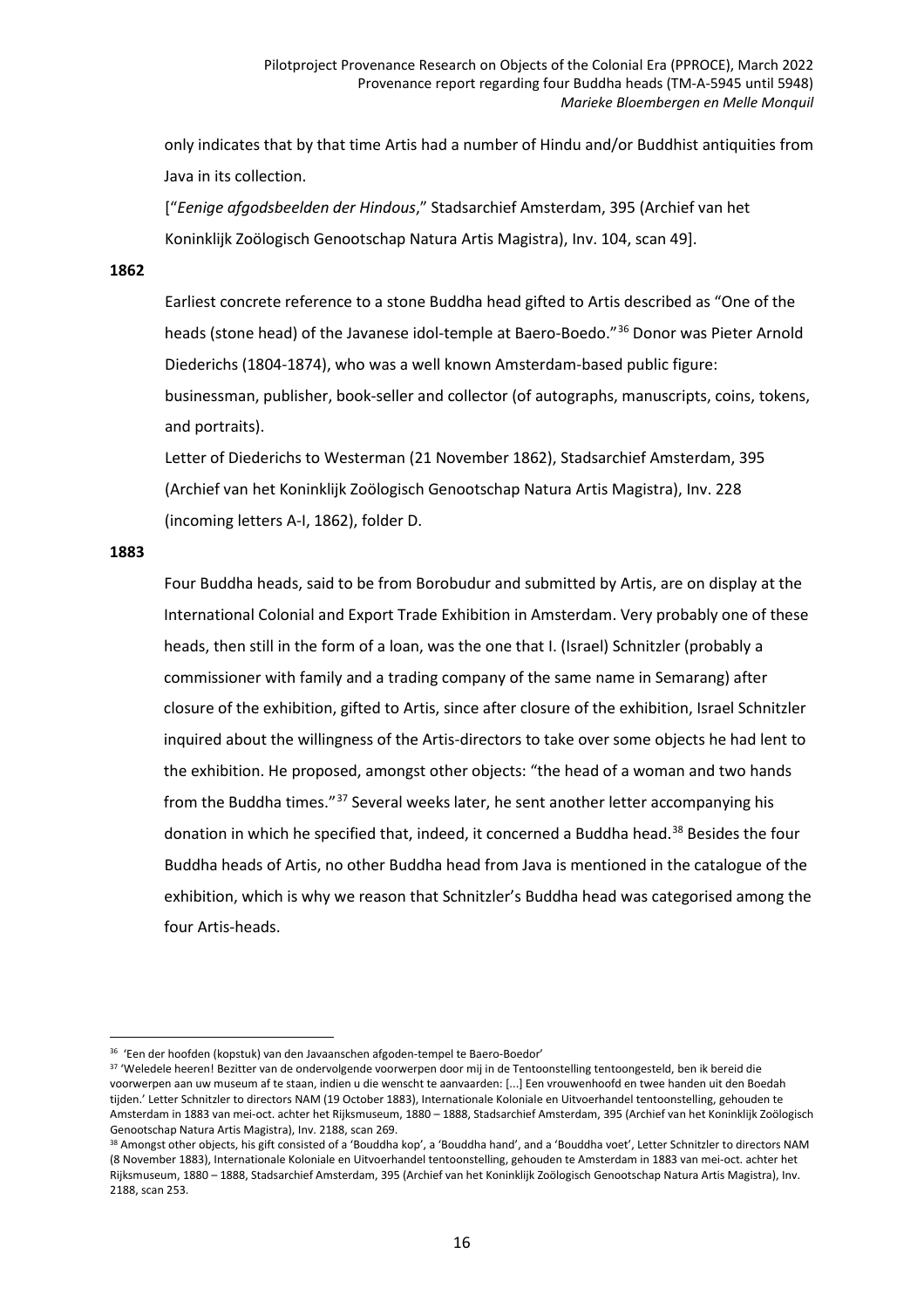P.J. Veth, *Catalogus der afdeeling Nederlandsche Koloniën van de Internationale Koloniale en Uitvoerhandeltentoonstelling van 1 Mei tot ulto. October 1883. Amsterdam. Groep II.* Leiden: Brill 1883, Nr. 25, pp. 329, inv. 25, a-d.

Letter from Schnitzler to directors NAM (19 October 1883), Internationale Koloniale en Uitvoerhandel tentoonstelling, gehouden te Amsterdam in 1883 van mei-oct. achter het Rijksmuseum, 1880 – 1888, Stadsarchief Amsterdam, 395 (Archief van het Koninklijk Zoölogisch Genootschap Natura Artis Magistra), Inv. 2188, scan 269.

Letter from Schnitzler to directors NAM (8 November 1883), Internationale Koloniale en Uitvoerhandel tentoonstelling, gehouden te Amsterdam in 1883 van mei-oct. achter het Rijksmuseum, 1880 – 1888, Stadsarchief Amsterdam, 395 (Archief van het Koninklijk Zoölogisch Genootschap Natura Artis Magistra), Inv. 2188, scan 253.

#### **1888**

'Several' Buddha heads are on display in the Ethnographic Museum in Artis, in the newly opened building De Volharding, in Room 1, dedicated to Java, under the category 'Antiquities.' In his guide to the museum, C.M. Pleyte does not mention the exact number, nor does he indicate inventory numbers.

[C.M. Pleyte, *Gids voor den bezoeker van het Ethnographisch Museum. Insulinde. I. Java*. Amsterdam: Tj. Van Holkema, 1888, p.4].

### **1889**

Mentioning of another stone Buddha head, originating from Borobudur, in this case not a donation, but a part of the 'Bruikleen-collection' (Loan), dating from "after 1893" of protestant missionary Jacques H. de Vries (1860-1937), who had been posted in the Netherlands Indies between 1888 until 1922, amongst other places, in Yogyakarta and Magelang (thus close to the site). De Vries appeared to have been a fervent collector of cultural objects at the various locations where he worked. However, whatever the conditions under which De Vries got hold of a Buddha head, on 15 March 1898 Artis curator J.C.M. de Meijere adds in the book of loans that this collection was "transported" from the ethnographic museum of Artis, and returned to the "owner."[39](#page-16-0)

<span id="page-16-0"></span> $\overline{a}$ 39 KIT, inventarisnummer 7852 (sisn 7778), PDF pages 49-53, manuscript pages 27-30: 'Bruikleenverzameling van Dr. J.H. de Vries, predikant te Magelang, Java', see nr 6. 'Boeddhakop (Baraboedoer)', Notes Melle: Op pdf p. 49 (van 138) [p. 27 van het boek] staat, als onderdeel van: 'Bruikleen verzameling van dr. J.H. de Vries, predikant te Magelang, Java', als No. 6 (oorspronkelijk nummer 61), een 'Boeddhakop (Bara boedoer)'. Verder, op pdf p. 51 [p. 29 van het boek] staat dat deze collectie objecten zijn ontvangen op 20 november 1893. Op pdf p. 52 [p. 30 van het boek] staat dat 'bovenstaande collectie is op 15 maart 1898 van het museum afgevoerd en aan de eigenaar *afgeleverd.'*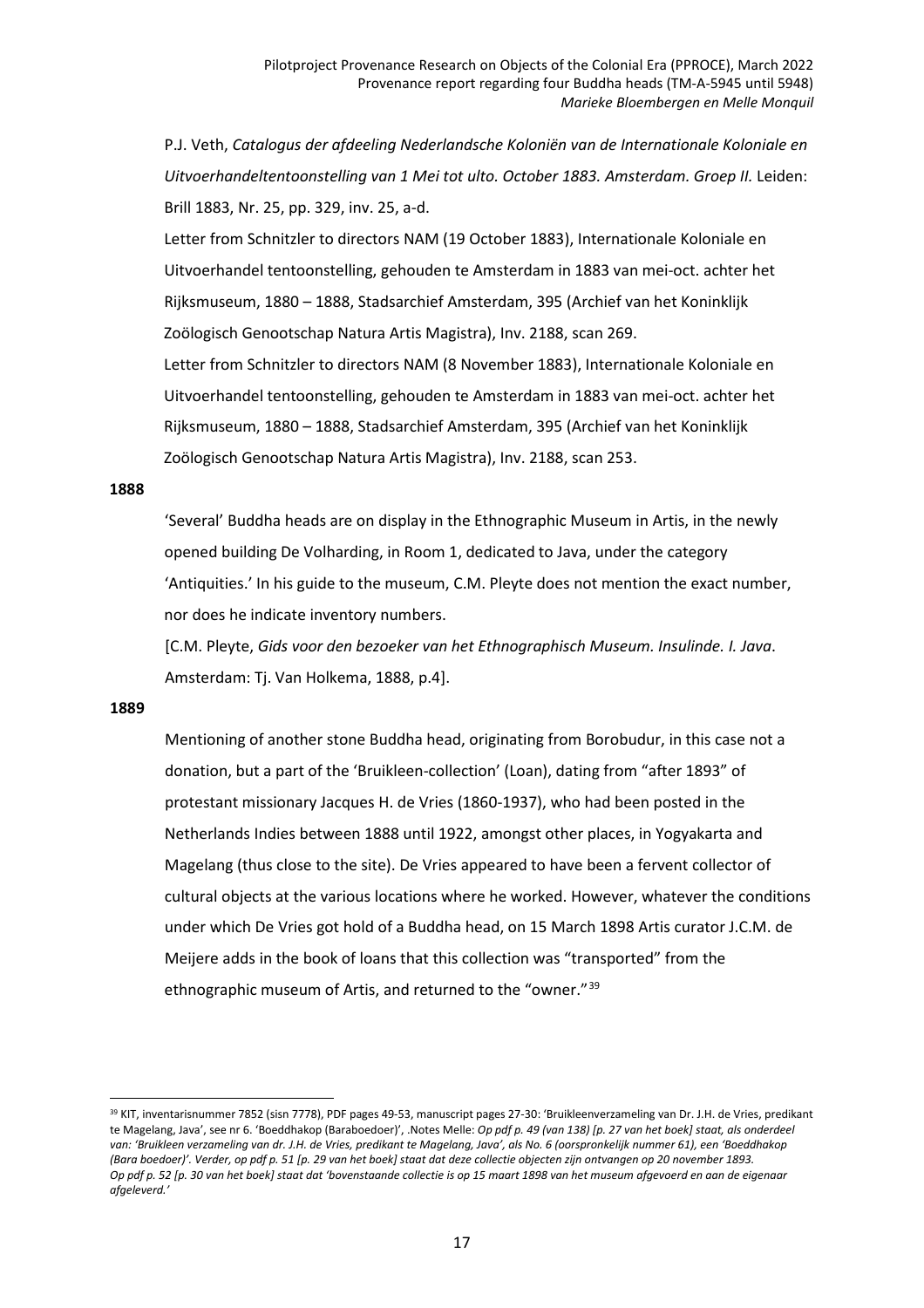"Bruikleenverzameling van Dr. J.H. de Vries, predikant te Magelang, Java," see nr 6. "Boeddhakop (Baraboedoer)," KIT, inventarisnummer 7852 (sisn 7778), PDF pages 49-53 (manuscript pages 27-30), in particular PDF page 49, 51 and 52.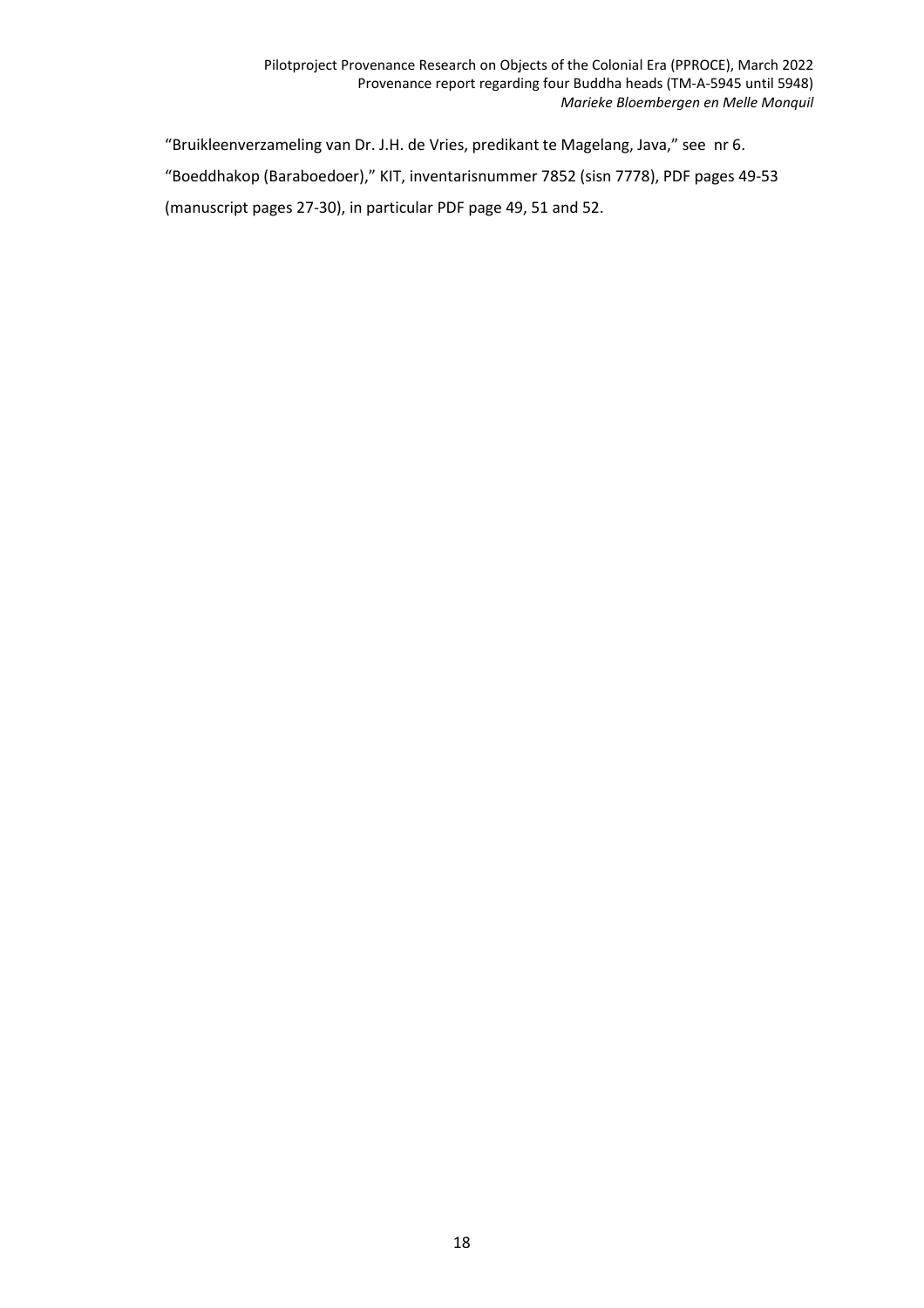## **1901**

Indische Tentoonstelling in het Stedelijk Museum in Amsterdam: One of the Buddha heads is on display, as nr. 50 "head of a Dyani Buddha. Originating from Barabadoer." [Stadsarchief Amsterdam, 395 (Archief van het Koninklijk Zoölogisch Genootschap Natura Artis Magistra), Inv. nr. Scan 4, onder het kopje "Archaeologische Verzameling" binnen een selectie voorwerpen die werd uitgeleend aan het Stedelijk Museum voor een Ethnologische Tentoonstelling: "Twee Boeddhakoppen." For the one Buddha head on display at the exhibition in the Stedelijk:

N.P. van den Berg, *Gids voor den Bezoeker van de Indische Tentoonstelling in het Stedelijk Museum te Amsterdam* (Amsterdam: J.H. de Bussy, 1901), 36].

#### **1910**

Ethnographic Museum Artis closes. Founding of the Vereeniging Koloniaal Instituut/ Colonial Institute Society in Amsterdam. Ethnographic Collection Artis donated to Colonial Institute, including the four Buddha heads.

For related correspondence to this 'full' donation of the Artis collection, see "28-10-1910, Vereeniging Koloniaal Instituut aan Genootschap Artis" and Archives Tropenmuseum, 4395 – Stukken betreffende de overdracht van de etnografische verzameling van de vereniging 'Natura Artis Magistra' te Amsterdam.

### **1921**

The Buddha heads are transferred to the Colonial Institute, and re-registered.

#### **1926**

Opening building Colonial Institute which has an Economic and Ethnographic Museum. The Buddha heads get a place in the Vestibule dedicated to 'Borobudur,' posing as remains of a high civilisation cared for by an ethical colonial state, and as regalia of the Great Dutch Empire.

**[**Krom, N.J. *Gids in het Volkenkundig Museum. IV. Het Hindoeïsme.* Amsterdam: Koloniaal Instituut, 1927**].**

#### **Object information**

For all four Buddha heads, there is a general description to give. Particularities and differences in external characteristics will be mentioned below. For all four Buddha heads we compared the general description in NMVW's collection registration system TMS, with relevant literature, and tried to reimagine them as part of what is missing: the sculptured stone body of a Buddha. In TMS they are all described as: a stone head of a Buddha Statue, from Central Java, probably from the eighth-

19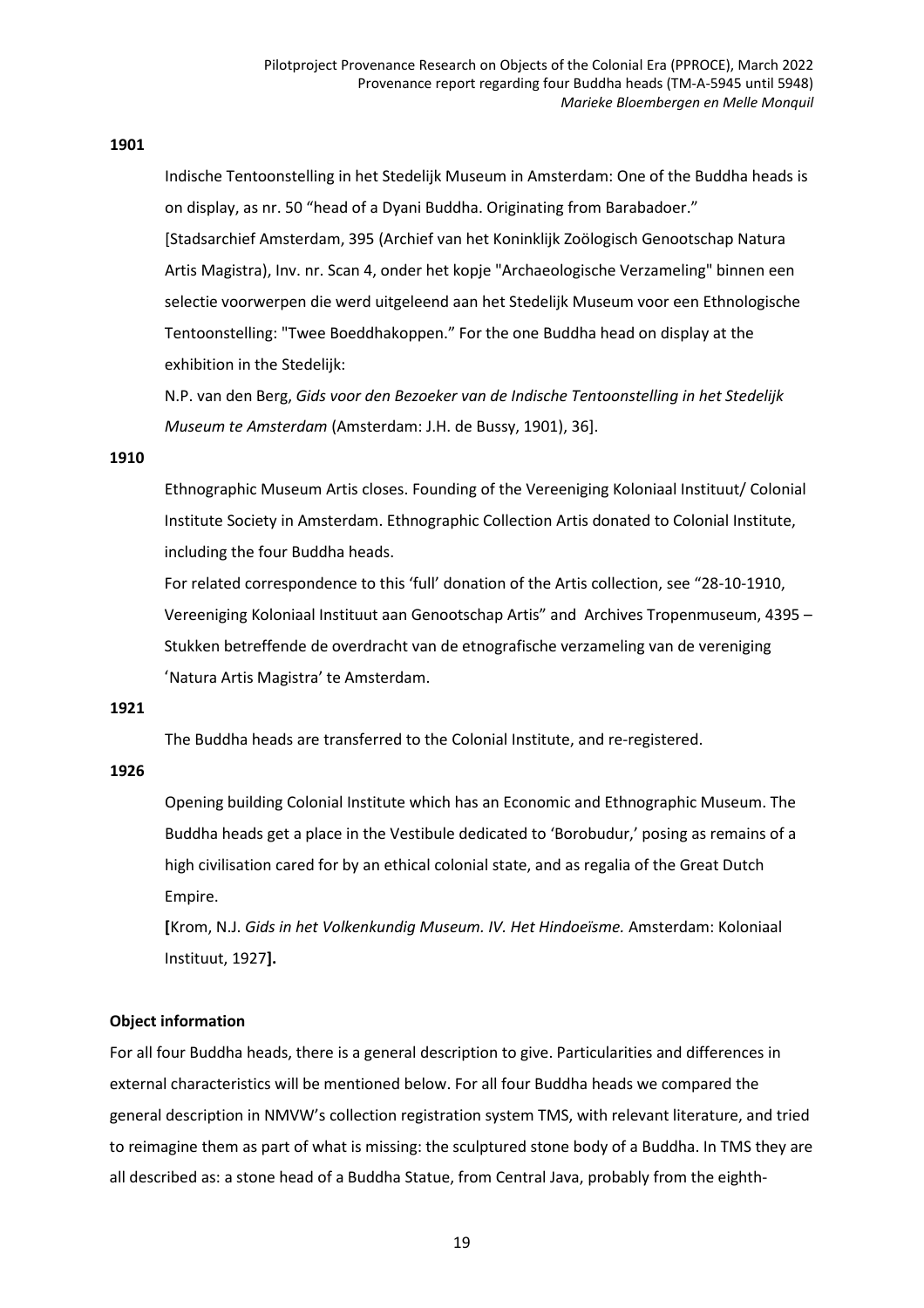century Buddhist shrine Borobudur, near Magelang. They are all fixed on a pedestal with a metal pin. They represent the head of Buddha, and once must have been part of a complete seated Buddha, sculpted from stone, in one of the Buddha's six preaching poses, posting on the outer galleries or in the niches of Borobudur.<sup>[40](#page-19-0)</sup> Furthermore, for all four Buddha heads' characteristic attributes can be recognised, that experts consider typical for the sculpted heads of the Buddha: the eyes on the Buddha head are almost closed. His ears are stretched in length, which, according to experts like Jan Fontein, refer to the jewellery the Buddha threw off when he decided to strive for enlightenment.<sup>[41](#page-19-1)</sup> The curls on his head are styled, and turned to the right. The head is crowned by a three-dimensional oval topknot, the so-called ushnisa. As can be seen on the photographs, only one of the four, TM-A-5947, has another characteristic that typifies most sculptured Buddha heads: the urna on the fronthead.

 $\overline{a}$ <sup>40</sup> For a brief overview of scholarly discussions over the meaning of these various poses, Miksic, *Borobudur*, 53-55.

<span id="page-19-1"></span><span id="page-19-0"></span><sup>41</sup> Jan Fontein, 'Het goddelijk gezicht van Indonesië', in: Pauline Lunsingh Scheurleer eds. *Het Goddelijk gezicht van Indonesië* Zwolle, Waaanders: 19190, 113-301, there 134.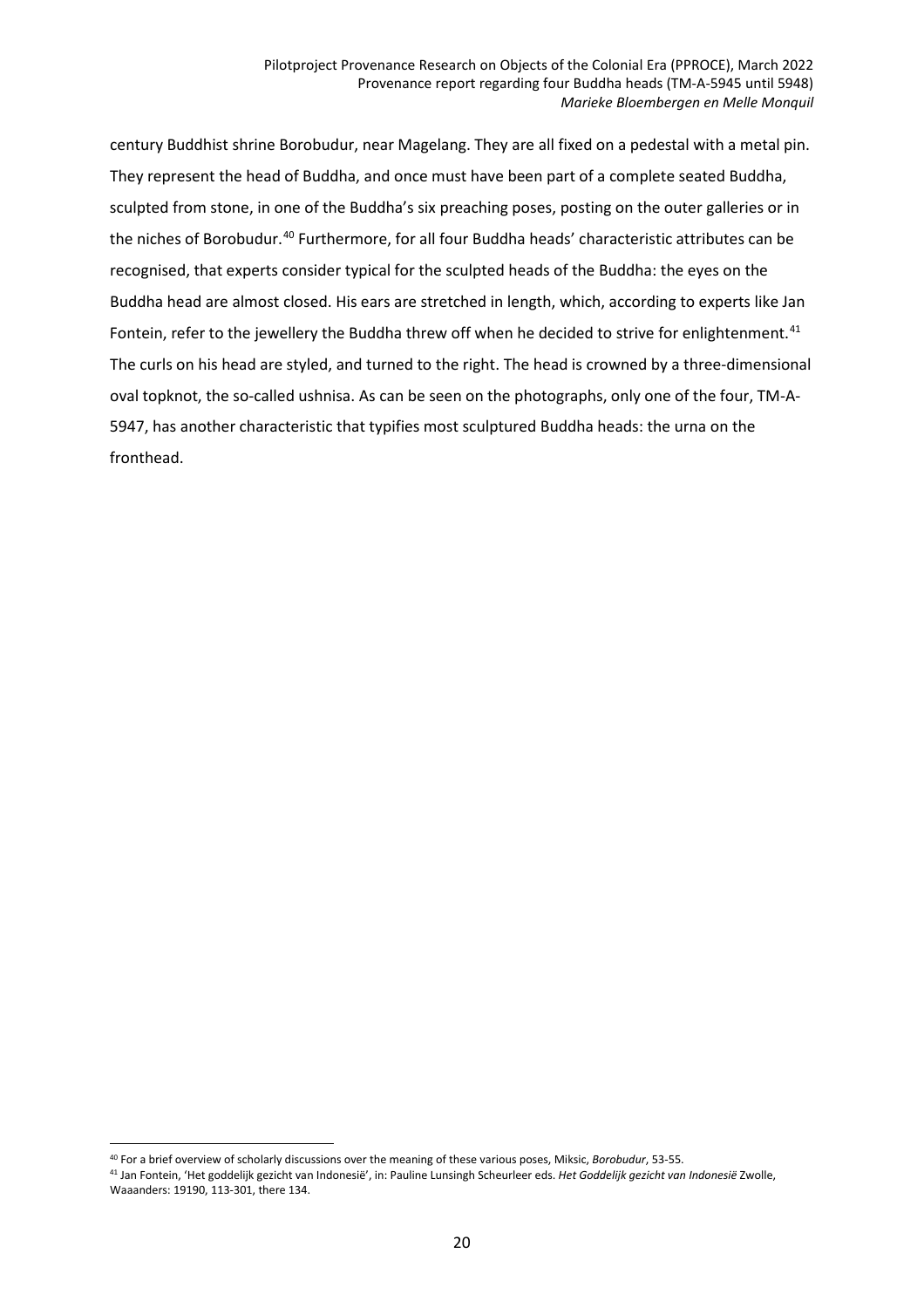

# TM-A-5945 Stone head of a Buddha Statue, Basic information<sup>[42](#page-20-0)</sup>

Object information TM-A-5945: Stone head of a Buddha Statue

This Buddha head fits for the most part the general description presented above. Notably, however, the old inventory card registers "een grote knobbel midden op het hoofd," which would be, in the style of most sculptured Buddha heads from that period and region, the urna.<sup>[43](#page-20-1)</sup> Yet, this urna is not visible on the photograph of this particular Buddha head. On the old inventory card, a curator also typed, "comparable to A-5946, yet darker in colour." And he or she refers to the old N.A.M. Serie O no.12.<sup>[44](#page-20-2)</sup> Comparing the photographs in TMS today, it seems to be the other way around: A-5946 looks darker than A-5945.

<span id="page-20-0"></span><sup>&</sup>lt;sup>42</sup> Taken from TMS registration system and inventory cards..

<span id="page-20-1"></span><sup>43</sup> Old inventory card, scanned in TMS, of TM-A-5945.

<span id="page-20-2"></span><sup>44</sup> Old inventory card, scanned in TMS, of TM-A-5945.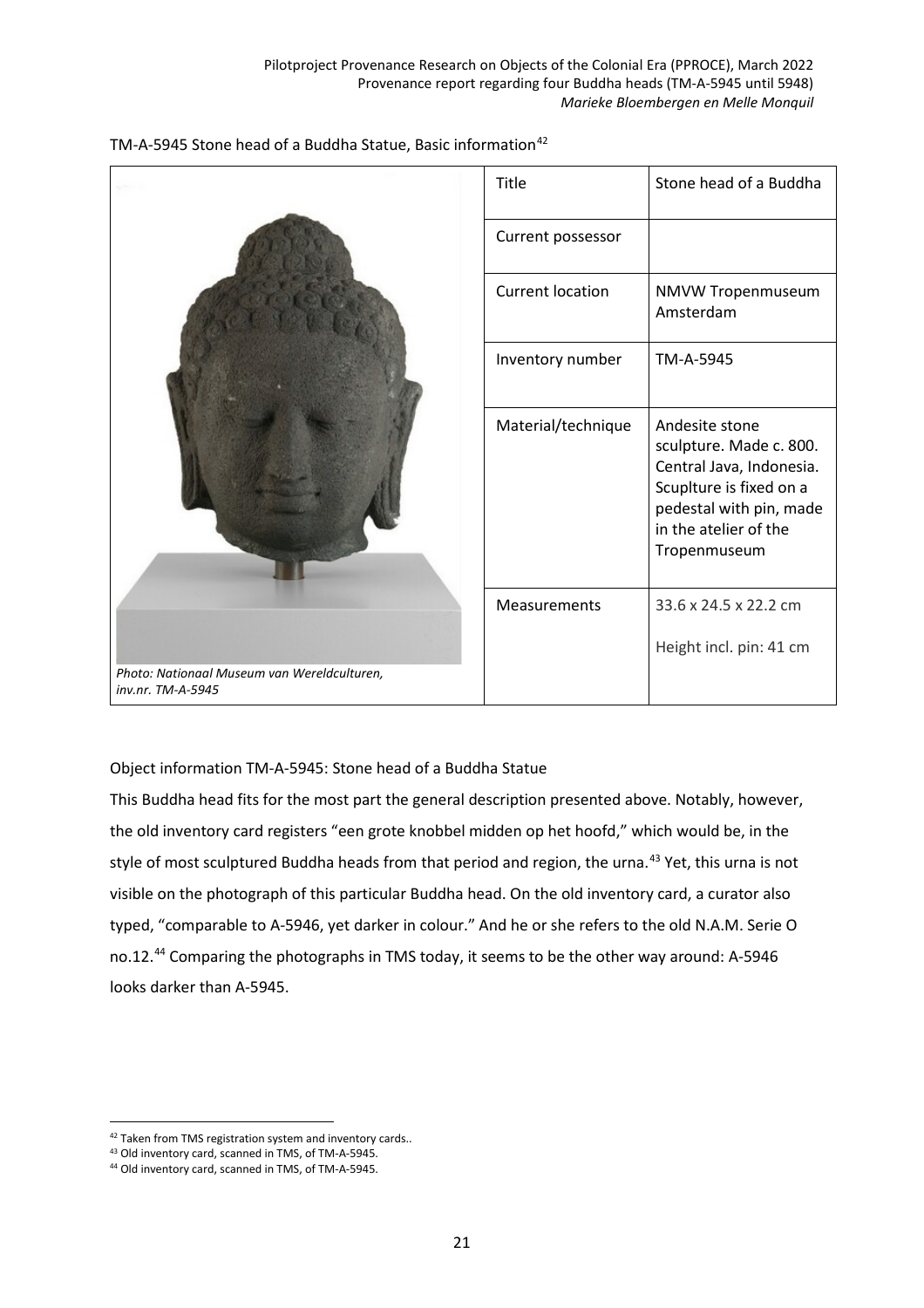|                                                                  | Title                   | Stone head of a Buddha                                                                                                                                               |
|------------------------------------------------------------------|-------------------------|----------------------------------------------------------------------------------------------------------------------------------------------------------------------|
|                                                                  | Current possessor       |                                                                                                                                                                      |
|                                                                  | <b>Current location</b> | NMVW Tropenmuseum<br>Amsterdam                                                                                                                                       |
|                                                                  | Inventory number        | TM-A-5946                                                                                                                                                            |
|                                                                  | Material/technique      | Andesite stone<br>sculpture. Made c. 800.<br>Central Java, Indonesia.<br>Scuplture is fixed on a<br>pedestal with pin, made<br>in the atelier of the<br>Tropenmuseum |
|                                                                  | Size                    | Height: 33 cm                                                                                                                                                        |
| Photo: Nationaal Museum van Wereldculturen,<br>inv.nr. TM-A-5946 |                         |                                                                                                                                                                      |

### Object information TM-A-5946: Stone head of a Buddha Statue<sup>[45](#page-21-0)</sup>

Object information TM-A-5946: Stone head of a Buddha Statue

This Buddha head fits for the most part, the general description, presented above. According to the ancient registration card, this head had no urna ("het kleine knobbeltje boven de neus ontbreekt hier"), however, and is apart from that comparable to A-5948. The colour of the stone is lighter. And the sculpture is "somewhat damaged" ("eenigszins geschonden"). Looking at the (recent) photograph, his head is damaged, especially at the nose, the forehead, and the right eye (in such a way that it even seems half open). The registering curator refers to the old N.A.M. Serie O no.11.<sup>[46](#page-21-1)</sup>

<span id="page-21-0"></span><sup>45</sup> Taken from TMS registration system and inventory card..

<span id="page-21-1"></span><sup>46</sup> Old inventory card A-5946, scanned in TMS.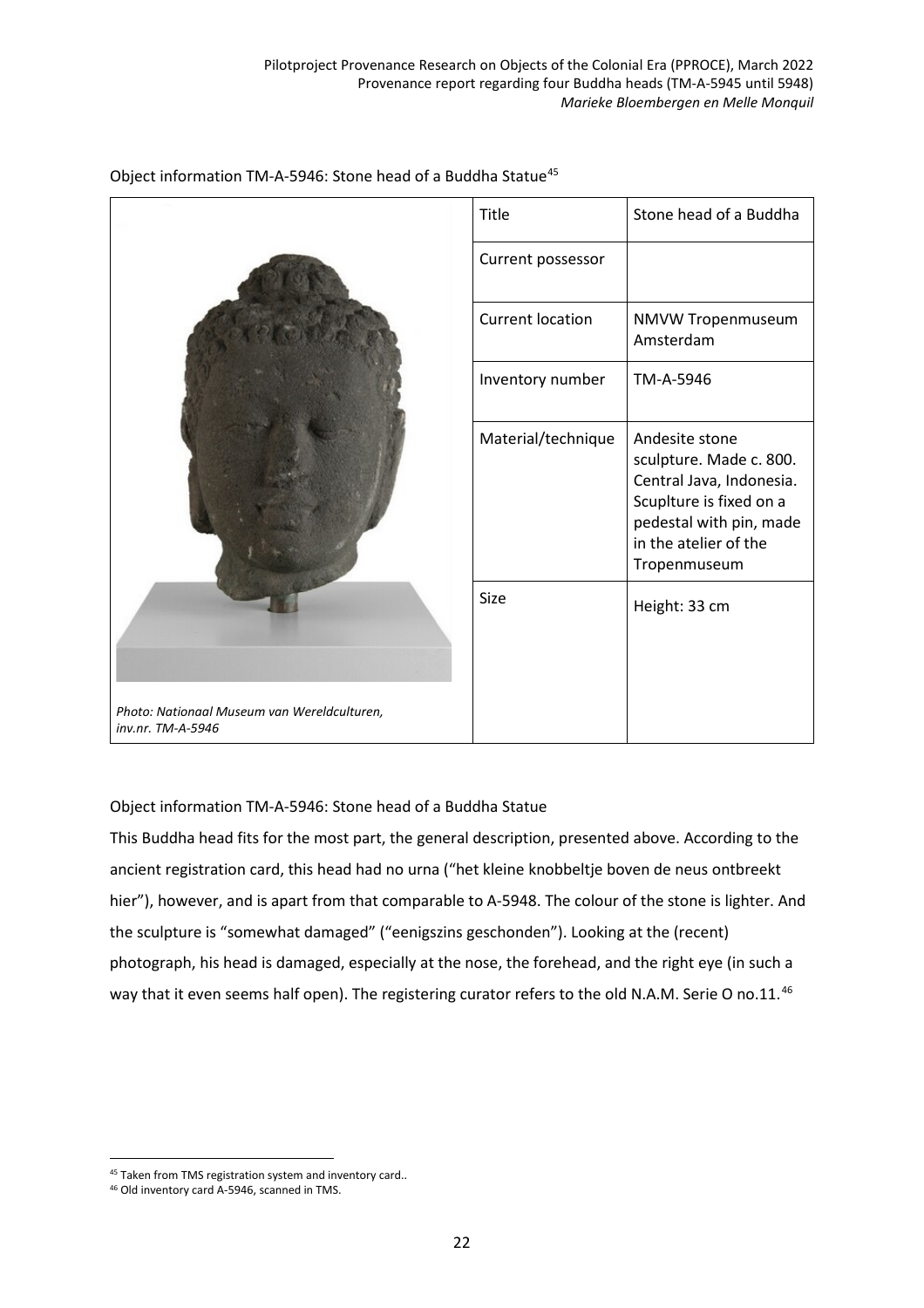

|                                                                  | Title                   | Stone head of a Buddha                                                                                                                                                            |
|------------------------------------------------------------------|-------------------------|-----------------------------------------------------------------------------------------------------------------------------------------------------------------------------------|
|                                                                  | Current possessor       |                                                                                                                                                                                   |
|                                                                  | <b>Current location</b> | NMVW Tropenmuseum<br>Amsterdam                                                                                                                                                    |
|                                                                  | Inventory number        | TM-A-5947                                                                                                                                                                         |
|                                                                  | Material/technique      | Stone sculpture.<br>'anorganic material'.<br>Made c. 800. Central Java,<br>Indonesia. Sculpture is<br>fixed on a pedestal with<br>pin, made in the atelier of<br>the Tropenmuseum |
|                                                                  | Size                    | Height: circa 35 cm                                                                                                                                                               |
| Photo: Nationaal Museum van Wereldculturen,<br>inv.nr. TM-A-5947 |                         |                                                                                                                                                                                   |

TM-A-5947 Stone head of a Buddha Statue, Basic information

For the most part, this Buddha head fits the general description mentioned above.

On the old inventory card a curator has typed: "comparable to A-5948, yet lighter in colour stone."

And he or she refers to the old N.A.M. Serie O no.10.<sup>[48](#page-22-1)</sup>

<span id="page-22-0"></span><sup>47</sup> Taken from TMS registration system and inventory card..

<span id="page-22-1"></span><sup>48</sup> Old inventory card, scanned in TMS, of TM-A-5947.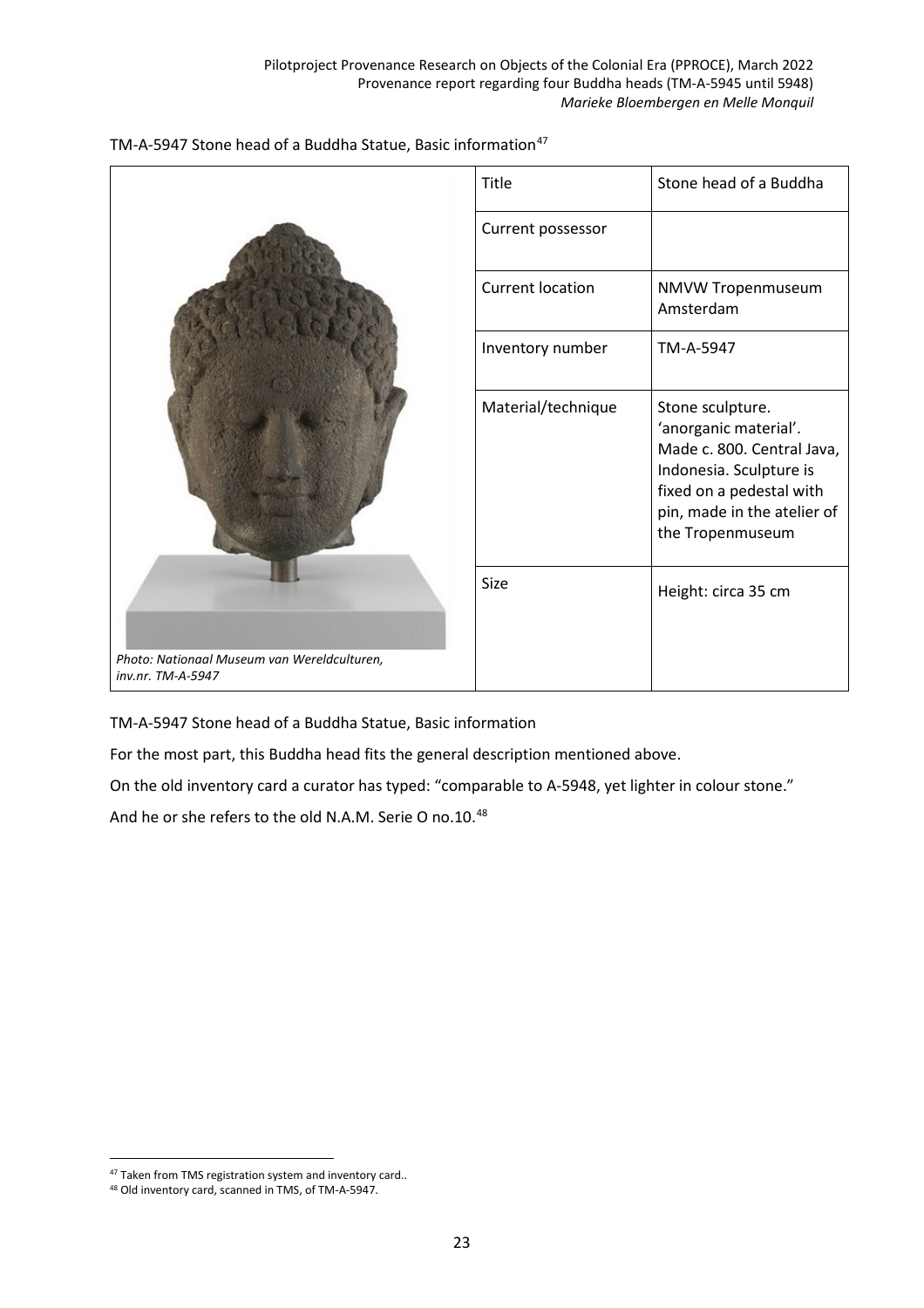

|                                                                  | Title                   | Stone head of a Buddha                                                                                                                                                         |
|------------------------------------------------------------------|-------------------------|--------------------------------------------------------------------------------------------------------------------------------------------------------------------------------|
|                                                                  | Current legal owner     |                                                                                                                                                                                |
|                                                                  | <b>Current location</b> | NMVW Tropenmuseum<br>Amsterdam                                                                                                                                                 |
|                                                                  | Inventory number        | TM-A-5948                                                                                                                                                                      |
|                                                                  | Material/technique      | Stone sculpture. 'anorganic<br>material'. Made c. 800. Central<br>Java, Indonesia. Sculpture is<br>fixed on a pedestal with pin,<br>made in the atelier of the<br>Tropenmuseum |
|                                                                  | Size                    | Height: circa 33.8 cm<br>Wide: 25.3 cm                                                                                                                                         |
| Photo: Nationaal Museum van Wereldculturen,<br>inv.nr. TM-A-5948 |                         | Deep: 22.2 cm<br>Iron Pin: 42 cm                                                                                                                                               |

TM-A-5948 Stone head of a Buddha Statue, Basic information

For the most part, this Buddha head fits for the most part the general description, presented above. According to the old inventory card, it has an urna – described as a "knobbeltje," (small lump) $50 50 -$  on its fore head. However, from the photograph in TMS, it seems that this has disappeared. We can see a very small hole, which may be the place where the urna had been attached. According to the old inventory card, this object refers to: N.A.M. Serie O no.9.<sup>[51](#page-23-2)</sup>

# *Comparing older descriptions of external characteristics with photographs*

A visit to the depot to see and study the actual heads, which was cancelled earlier because of COVID restrictions, will be planned after the deadline of this report. What follows, comparing descriptions and photographs, might be adapted on the basis of that study-visit.

If, in 1883, the visitor of the International Colonial and Export Trade Exhibition would have carried Veth's catalogue along (it was published long after the exhibition opened) and looked for the

 $\overline{a}$ 49 Taken from TMS registration system and inventory card.

<span id="page-23-1"></span><span id="page-23-0"></span><sup>50</sup> Inventory card TM A-5948, scanned in the TMS registration. Visit to depot is planned for 21 December.

<span id="page-23-2"></span><sup>&</sup>lt;sup>51</sup> Inventory card TM A-5948, scanned in the TMS registration. Visit to depot is planned for 21 December.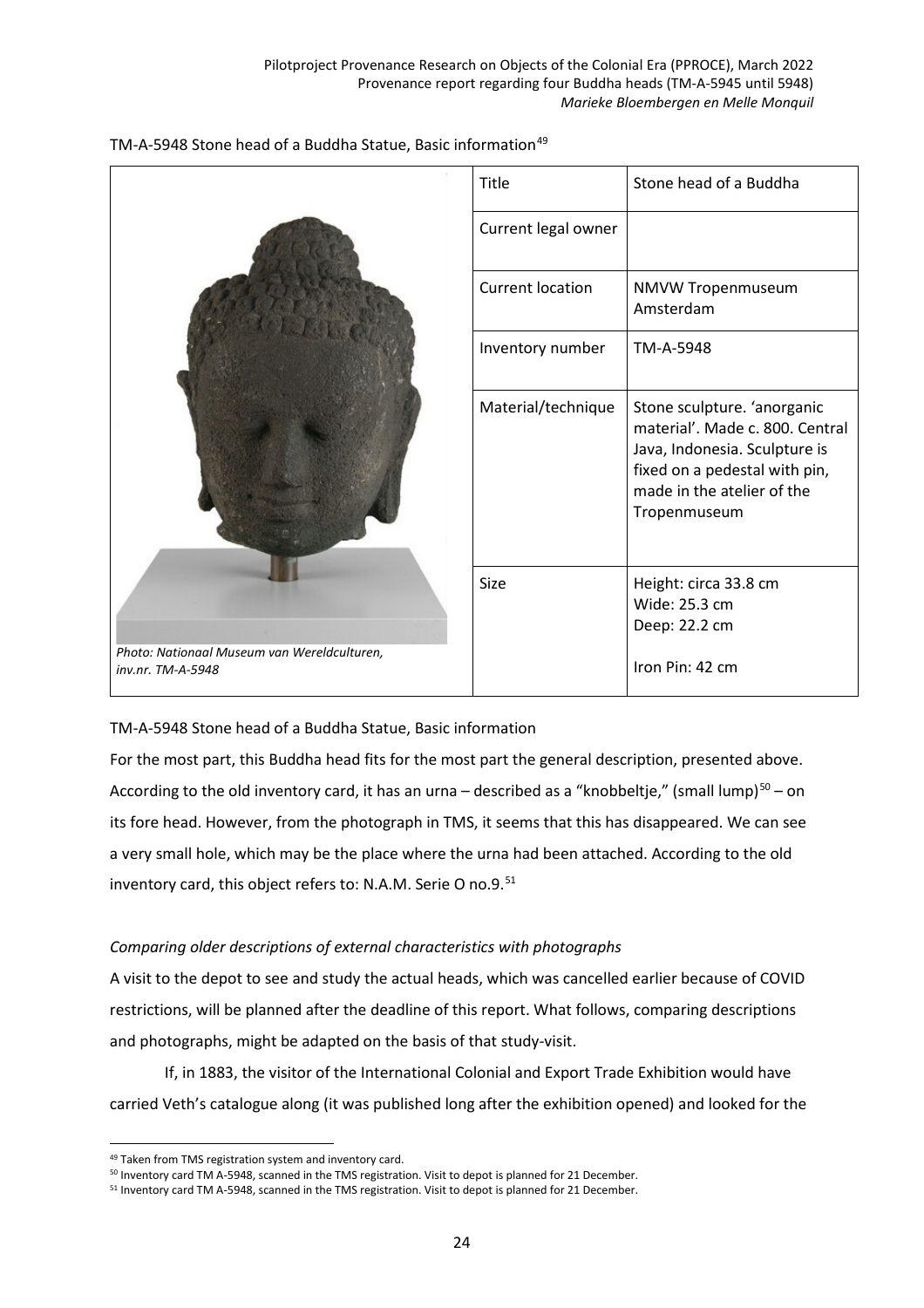four Buddha heads of Borobudur on display there, submitted by Artis, she or he would find them described under entry number 25, which entailed a collection of seventeen stone statues from Artis, and there under *a-d*: *"*Four heads of Buddha-statues, one of which with a wart on its head." The "wart" in the quotation, refers to the "urna" that characterises sculptured Buddha heads. Nobody had bothered to add more detailed information.<sup>[52](#page-24-0)</sup>

Regarding the connection between these four heads and the four that entered the NMVW Tropenmuseum: if we look at the photographs of the Buddha heads included in the TMS registration (a visit to the depot to see the actual heads is planned for later), we see only an urna on inv. nr. TM-A-5947.<sup>[53](#page-24-1)</sup> If we turn to the old inventory cards in the TM registration, however, three of the four Artis Buddha heads are said to have an "urna," except for one (TM-A-4946). As said, this goes against what we actually see. It may be that the others may have also had an urna when they entered the Colonial Institute, which may have gotten lost, but these kinds of changes cannot be deduced from the registration cards. Alternatively, the explanation may be that the curators writing down the information on the first inventory cards took the complete Buddha head as a model. This fate is also typical for Borobudur, which from an archaeological/(art-)historical view has most often been studied in a complete form, reconstructed in the mind, on paper, or as an ideal and complete model, with all 504 Buddha statues and their heads included. Whereas today, as noted in part I, of these 504 Buddha statues, 43 are fully "missing," their posts left vacant. Over 300 others are damaged, of which 250 are "headless." As a possible indication, the photograph of TM-A-5946 shows a small hole on the forehead, where an urna might have been fixed. In general, regarding the question whether they all had an urna, and when and where these got lost might be an interesting lead for further research to establish the link between these heads and the heads on display at the world exhibition in Amsterdam.

#### *Doubt*

 $\overline{a}$ 

One curator-expert of NMVW Tropenmuseum explicitly expressed his doubts as to whether *any* of the eight heads in the museum are actually from Borobodur. Later curators, and object-registrators echoed that doubt. Yet, their doubt is solely based on an experts' generalised comparisons between the different heads kept by the museum that are ascribed to the temple, which they deemed to differ too much from each other. The same goes, by the way, for the Buddha heads that ended up in

<span id="page-24-0"></span><sup>&</sup>lt;sup>52</sup> P.J. Veth, Catalogus der afdeling Nederlandsche Koloniën van de Internationale Koloniale en Uitvoerhandeltentoonstelling van 1 Mei tot *ulto October 1883. Groep II.* Leiden: Brill, 1883, 329.

<span id="page-24-1"></span><sup>53</sup> Again, we haven't yet been able to check, since our visit to the depot of the Tropenmuseum was cancelled due to Covid measures. Another visit will be planned after the deadline of this report.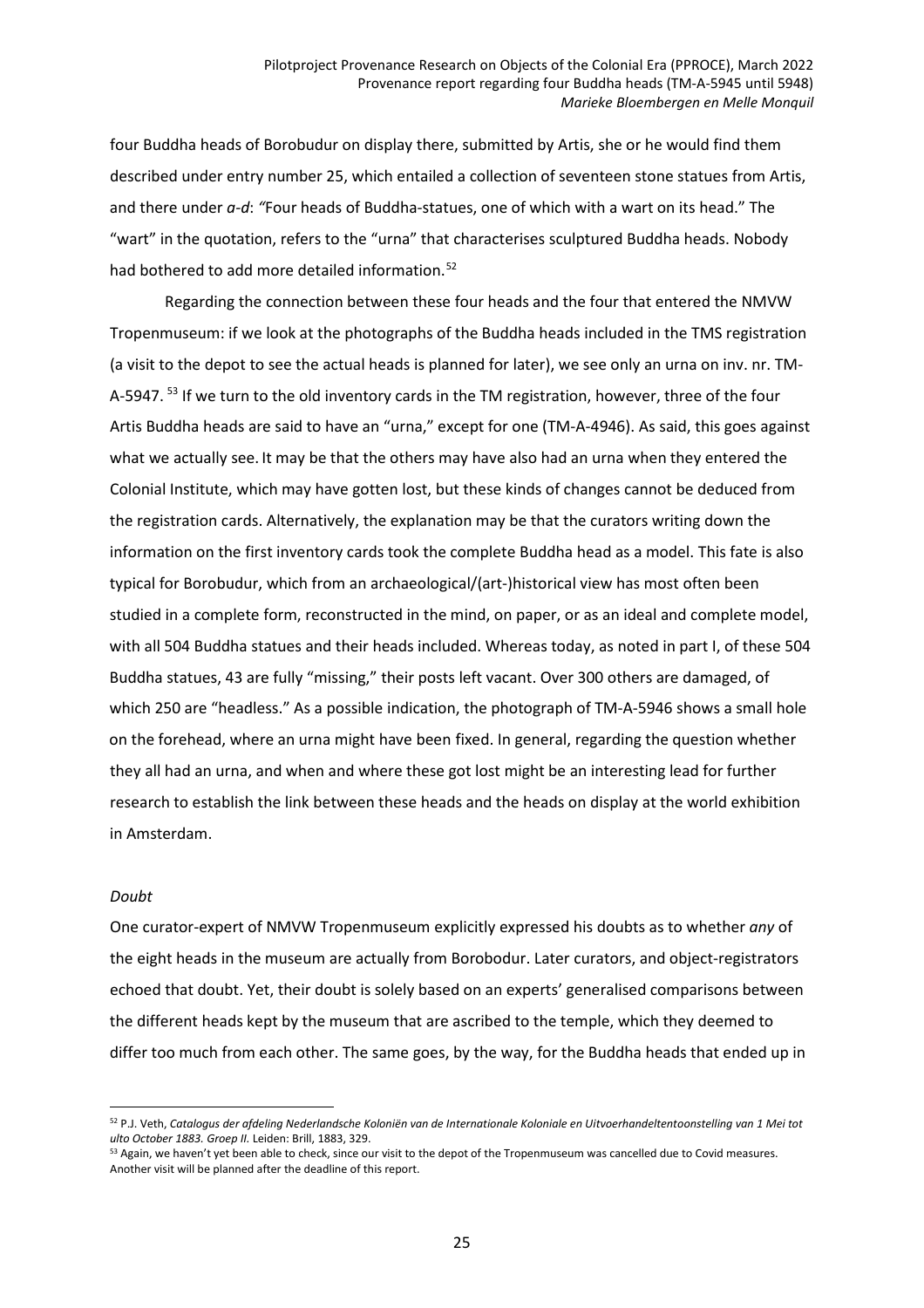the Ethnographic Museum in Leiden.<sup>[54](#page-25-0)</sup> On the basis of detailed differences, the present TMS registration for both museums concludes that the Buddha heads in the NMVW Tropenmuseum must have different origins: "the mutual divergences in size, type of stone, and elaboration (a huge variation in the number of curls, both on the head as on the ushnisha), the uma's, corner of the mouth, eyelids, forms of the ear all point to different origins."<sup>[55](#page-25-1)</sup>

However, the same registrations observe that *at* the Borobudur temple, in situ, the Buddha heads, though at first sight uniform, also show remarkable small differences. "This is also the case for the Buddha heads at NMVW Tropenmuseum. For example, there are differences in the number of rows of curls, de width of the mouth, the fulness of the lower lip, the form of the eyelid, the curve of the ear. NMVW Tropenmuseum Buddha heads show generally centimetres in difference in height, width, depth."[56](#page-25-2) This ambiguous doubt, combined with the suggestion that only TM-A-5947 *might* be seriously ascribed to Borobudur, which curators wrote down on registration cards, would be copied later on, and recurred in the 1990s, for several heads in the digital registration system TMS.<sup>[57](#page-25-3)</sup> As such, this 'generalised' doubt reflects a general 'loose' concern for the precise circumstances in which the Buddha heads ended up in collections in the Netherlands – which we also see in the early nineteenth century – but also of the research priorities of museums, even in times of critical selfreflection.[58](#page-25-4)

It is intriguing that of the four Buddha heads deriving from Artis, nr. TM-A-5947, the one that is complete, and has an urna on its head, is being considered as truly originating from Borobudur, implying that its 'completeness' makes it more convincing.

### **Reconstructing the Dutch context. Buddha heads 'gifted' to Artis**

<span id="page-25-0"></span><sup>54</sup> In his catalogue of the Javanese antiquities' collection of the Museum of Ethnography, Juynboll observes comparable differences for the Buddha heads registered there. "Presumably all originating from Borobudur," he concludes. H.H. Juynboll, *Catalogusvan 's Rijks Ethnographisch Museum. Deel* V. *Javaansche Oudheden*. Leiden: Brill, 1909, 37

<span id="page-25-1"></span><sup>&</sup>lt;sup>55</sup> From TMS registration of TM-A-5947. 'De onderlinge verschillen in afmeting, steensoorten en detaillering (grote variatie in het aantal krullen, zowel op het hoofd als de ushnisha), uma's, mondhoeken, oogleden, oorvormen wijzen op diverse herkomstbronnen' <sup>56</sup> From TMS registration of TM-A-5947. The registration, signed BCM, is probably from 'South Asia'-curator Ben Meulenbeld, (curator

<span id="page-25-2"></span>between 1986-2013). This observation may reflect more in general a 'loose' concern for the precise circumstances under which these Buddha heads were taken, and the circumstances through which these ended up in the collection, and as a side-effect, estrangement from the museum towards its collection. See Bloembergen 2022 (essay Bloembergen in the PPROCE Report). We have been trying to contact Meulenbeld, via the network of (former) museum curators but to no avail. We had a meeting with William Southworth 21-12-2021, on different sizes of the Buddha heads; see also the e-mail of Marijke Klokke, 7-10-2021 on 'doubts' and on the German project documentation. Both confirmed that while there may be doubt, museums, at least those in the Netherlands haven't given time to take such doubt as a stimulation for serious provenance research into the Buddha heads. This was the case until fairly recently, when the NMVW held a Big Buddha exhibition in 2016-17: 'dat was een zeer hectische tijd waarin er weinig tijd was voor dit soort onderzoek naar collectiegeschiedenissen', aldus Marijke Klokke.

<span id="page-25-4"></span><span id="page-25-3"></span><sup>57</sup> Systeemkaarten, en TMS description online, TM-588-1; TM-860-82; TM-860-83; TM-860-100; TM-A-5945; TM-A-5946; TM-A-5947. <sup>58</sup> See Marieke Bloembergen , 'Koloniale overvloed zonder onbehagen. Herkomst van museale voorwerpen en de economie van verzamelen' 2022 (essay Bloembergen in the PPROCE Report).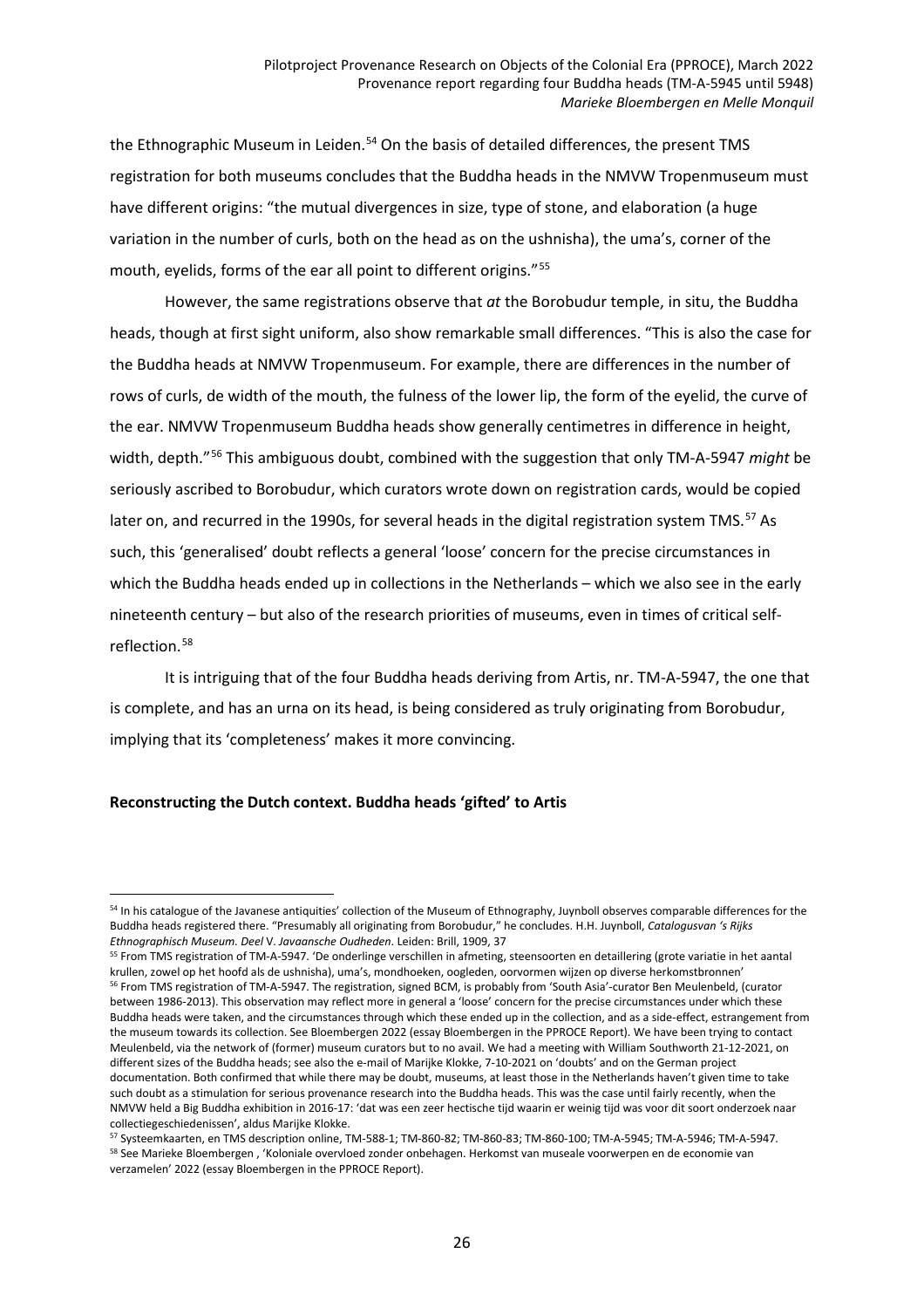As summarised above, going through the available gift registrations and minutes of board meetings kept at the archives of Artis (held in the Stadsarchief Amsterdam), we found *three* heads of stone Buddha statues mentioned as such in the correspondences. And for these, only in *two* cases did the donor or curator explicitly link the head to Borobudur. One of these two Buddha heads connected to Borobudur was registered as a "free loan" which was ultimately returned to the owner. It was lent to Artis by a protestant missionary, Jacques H. de Vries (1860-1937), who had been posted, amongst other places, in Magelang (thus, very close to the site of Borobudur). However, chances are limited that this head ended up in the NMVW Tropenmuseum. This missionary only arrived in the Netherlands-Indies in 1888 to begin his work of proselytising (and, on the way, collecting ethnographic objects), in Ambon. The Buddha head he lent to Artis only entered the Artis collection after 1893. There, it was registered – in the registration of the 'loans' in Artis that were (or were not) transferred to the Colonial Institute – as "returned to the owner."<sup>[59](#page-26-0)</sup> Below, while keeping the option open, we will explain why there are strong arguments to reason that it is improbable that this was one of the four Buddha heads that Artis sent to the Colonial Institute, but, also reflect on the context in which he may have acquired a head. If, however, we have to exclude the donation of the missionary, we are left with two explicit references to Buddha heads, only one of them in connection to Borobudur. In addition, we hypothesise that a large donation of "Hindu stone statues" brought to the museum in 1851 by Captain J.G. Veening, may have included one or more Buddha heads. Unfortunately, the archive lacks detailed descriptions of this donation. Veening's travels, and career may provide leads for further research: he captained four different ships that sailed to the Dutch East Indies between 1829 and 1844, two of which we found the name. $60$ 

We could not connect the individual Buddha heads mentioned in the archival paperwork directly to the four in the NMVW Tropenmuseum. Nor did we find any information on when, how, and under what circumstances donors acquired these Buddha heads and whether they did so directly from a specific site in Java, or indirectly. In the remaining part of this report, we therefore mostly restrict ourselves to providing the information we found on the Dutch itinerary, and new contexts and valuations of the Buddha heads we found, with some possible leads for further research following the owners.

<span id="page-26-0"></span><sup>59</sup> Loan of De Vries, as such ('returned to owner') registered in 'Bruiklenen van de Artis collectie die met Natura Artis Magistra naar Koloniaal instituut zijn gekomen', Nationaal Archief, Archief van het koninklijk Instituut voor de Tropen, (1856) 1910-1995.(hereafter, Archives Tropenmuseum), inv. nr. 7852 (sisn 7778).

<span id="page-26-1"></span><sup>60</sup> According to Artis' director G.F. Westerman, Veening sent an "important collection of antiques of the Hindus" ('*Belangrijke verzameling antieken der Hindous*'), Stadsarchief Amsterdam, 395 (Archief van het Koninklijk Zoölogisch Genootschap Natura Artis Magistra), Inv. 204, folder 'V'. Further details regarding captain Veening are hard to find. In the Artis-archive, his initials are written as J.G., which leads to Isaac Gerard Veening (1798-?) in the database of the *Stichting Maritiem-Historische Databank* (Marhisdata). There, Veening's initials are debated, because different maritime registers mention different initials (G.J. Veening and I.G. Veening). Veening captained four different ships that sailed to the Dutch East Indies between 1829 and 1844. See: <https://www.marhisdata.nl/gezagvoerder&id=13028>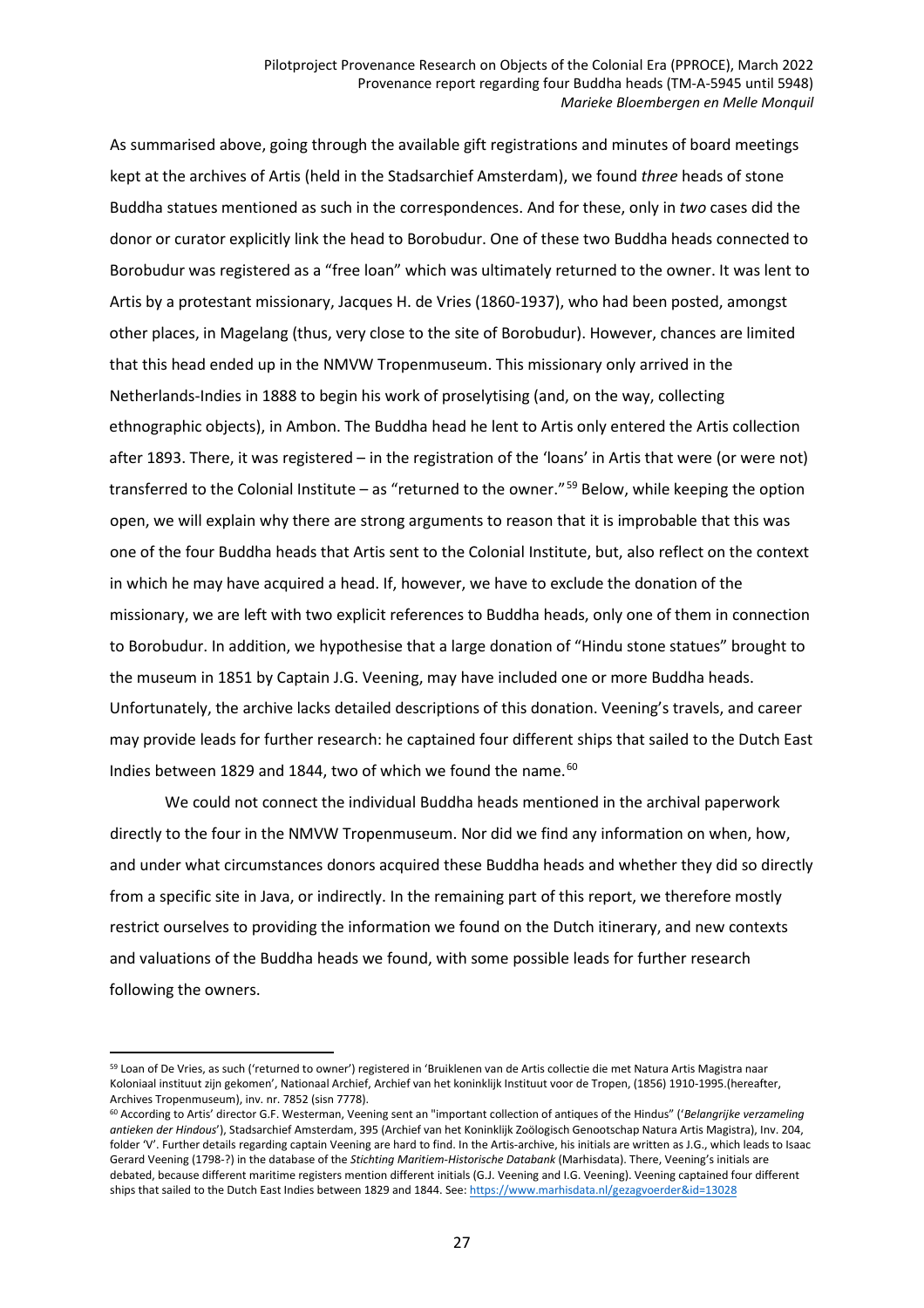#### *Veening's gift of Hindu-Buddhist antiquities to Artis: competing interests*

The Society Natura Artis Magistra was established in 1838. Two years earlier, an initiator of the project named Gerardus Frederik Westerman (1807-1890) had already tried to obtain royal approval for the building of a zoo, which could compete with other European knowledge institutions. King Willem I refused to provide such an endowment, compelling Westerman to privately start a Society (*genootschap*) with his friends J.W.H. Werleman and J.J. Wijsmuller in 1838. The Society Artis subsequently bought terrain and private animal collections to launch a zoo, Artis, in the Plantagebuurt in Amsterdam. After some profuse first years, during which the Society accumulated various private collections, possessed more and more terrain, and erected a large building to house its zoological, geological, and ethnographic collections, King Willem III eventually lent his name to Artis in 1852, which thus became a royal society.<sup>[61](#page-27-0)</sup>

This honor is considerable, since it propelled the number of donations to Artis by private persons and functionaries of the state. Consequently, even before Artis decided to actively acquire ethnographic objects in 1859, Artis already possessed an extensive ethnography collection whose pillars were constituted by donations of F.A. Jöhr, C. de Vlaming, and Captain J.G. Veening.<sup>[62](#page-27-1)</sup> Only the last seems to have donated objects related to Hindu-Buddhist artefacts: on 19 May 1851, Westerman mentioned during a board meeting the arrival of Veening's donation comprising "some idols of the Hindus."<sup>[63](#page-27-2)</sup> Some weeks later, a letter was sent to captain Veening, thanking him for "the important collection of antiques of the Hindus."<sup>[64](#page-27-3)</sup> Veening's gift was considered foundational for Artis' ethnographic collection, which is endorsed by a letter sent by C. Leemans, the director of the Rijksmuseum van Oudheden in Leiden, to the directors of Artis. In this letter, Leemans inquired about the possibility to transfer an ensemble of "old-Hindu" stone statues from Java to his museum:

<span id="page-27-0"></span> $\overline{a}$ <sup>61</sup> Sonja Wijs, "Een Plaats voor de Mens: De Etnografische Musea van het Koninklijk Zoölogisch Genootschap *Natura Artis Magistra,*" *Heden en Verleden: VVE Jaarboek* 8 (2020): 50-56.

<span id="page-27-1"></span><sup>62</sup> Sonja Wijs, "Een Plaats voor de Mens: De Etnografische Musea van het Koninklijk Zoölogisch Genootschap *Natura Artis Magistra,*" *Heden en Verleden: VVE Jaarboek* 8 (2020): 56-57. Wijs refers to P.H. Witkamp's *Amsterdam in Schetsen* (II), where we read: 'Onder de talrijke voorwerpen, door leden en belangstellenden als geschenken aan de musea van *Natura Artis Magistra* vereerd, waren vóór 1859 enkele voorwerpen betrekking hebbende tot de kleeding, wapening, leefwijze en godsdienst der Oost-Aziatische volken. De Schout bij Nacht F.A. Johr, Kapitein J.G. Veening en de Heer C. de Vlaming, waren onder de eersten die tot deze uitbreiding der verzamelingen bijdroegen.' Pieter Harmen Witkamp, *Amsterdam in Schetsen. Tweede Serie* (Amsterdam: G.W. Tielkemeijer, 1869), 148.

<span id="page-27-2"></span><sup>63</sup> '*Eenige afgodsbeelden der Hindous*', Stadsarchief Amsterdam, 395 (Archief van het Koninklijk Zoölogisch Genootschap Natura Artis Magistra), Inv. 104, scan 49.

<span id="page-27-3"></span><sup>64</sup> '*Belangrijke verzameling antieken der Hindous*', Stadsarchief Amsterdam, 395 (Archief van het Koninklijk Zoölogisch Genootschap Natura Artis Magistra), Inv. 204, folder 'V'. Further details regarding Captain Veening are hard to find. In the Artis-archive, his initials are written as J.G., which leads to Isaac Gerard Veening (1798-?) in the database of the *Stichting Maritiem-Historische Databank* (Marhisdata). There, Veening's initials are debated, because different maritime registers mention different initials (G.J. Veening and I.G. Veening). Veening captained four different ships that sailed to the Dutch East Indies between 1829 and 1844. See: <https://www.marhisdata.nl/gezagvoerder&id=13028>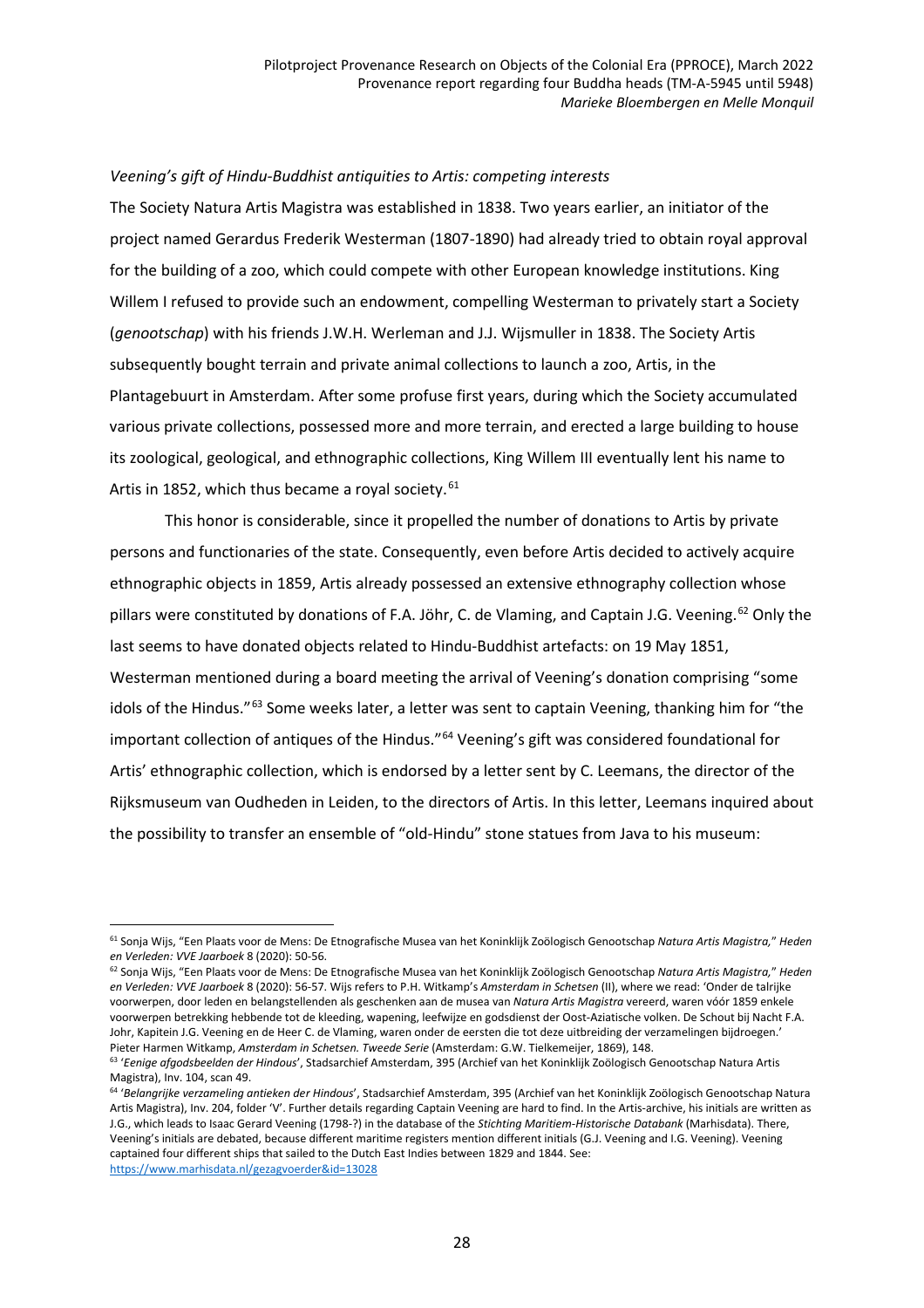Some time ago, while visiting the zoological garden of the association *Natura Artis Magistra*, some old-Hindu stone statues transferred from Java caught my eye. They are somewhat covertly placed in a corner and had previously slipped my attention or have only recently arrived in the garden. These objects cannot be deemed appropriate for mere decoration; if added to the state's collection of similar antiquities, serving science and surveyed by experts, they would be deservingly appreciated.<sup>[65](#page-28-0)</sup>

It is likely that Leemans referred to at least a part of Veening's gift, which had arrived one and a half years prior to his letter. Although no further details are mentioned concerning the exact composition of the gift, we can conclude that already in 1852, Artis held custody over a considerable collection of Javanese Hindu statues, which might include Buddhist sculptures as well. For observers at that time, and well into the early twentieth century, it was not uncommon to use the characterisation 'Hindu' for sculptures with Buddhist and Hindu religious iconography.<sup>[66](#page-28-1)</sup> It is therefore possible that one or more Buddha heads from Java, and Borobudur in particular, were already part of this collection, but this is not certain.

Leemans' request reflected a typical competition in cultural and scholarly appropriation of the objects, for he questioned to which modern science-in-the-making the material remains of Java's Buddhist and Hindu past belonged: should they be considered as ethnography or archaeology. His initial request was resolutely refused by Natura Artis Magistra's directors.<sup>[67](#page-28-2)</sup> In 1859, however, the six statues were transferred to the Museum of Antiquities, under the condition that Artis remained the owner, and was mentioned as such. Only in this final transfer are the statues described: there is not a Buddha head amongst them.<sup>[68](#page-28-3)</sup>

Apart from this history, we do not know if the collection that Leemans received completely overlaps with the statues Veening gifted. Thus Veening might still provide a lead for further research into the way Hindu or Buddhist Javanese antiquities, and perhaps Borobudur Buddha heads included, were taken and transferred to the Netherlands. The period in which Veening sailed back and forth to the Netherlands Indies, 1829-1842 — starting just before the ending of the devastating Java War

<span id="page-28-0"></span><sup>65</sup> 'Eenigen tijd geleden den zoölogischen tuin van het genootschap Natura Artis Magistra bezoekende viel mijn oog op eenige uit Java overgebragte oud-Hindoesche steenen beelden, die, enigzins in eenen achterhoek geplaatst, vroeger mijner aandacht ontsnapt of welligt eerst in den laatsten tijd in den tuin aangekomen waren. Als versiering kunnen die en diergelijken voorwerpen niet zeer geschikt worden geacht, terwijl zij bij andere soortgelijken in de Rijks oudheidkundige verzameling gevoegd, voor de wetenschap dienstbaar gemaakt, onder de oogen van deskundigen gebragt, en naar hunne waarde geschat zullen worden.' Letter from Leemans to directors of NAM (N. 86, 6 December 1852), Archive RMO, Inv. 013 (sent letters 1851-1852), scan 184/188.

<span id="page-28-1"></span><sup>&</sup>lt;sup>66</sup> Note that in 1927, the Guide for the Ethnographic collection in the Colonial Institute, and published by the Institute, which has a photograph of one of the reliefs of Borobudur on its cover, is entitled *IV. Het Hindoeïsme* (Hinduism). This is part IV of a series of small guides visitors could carry along, and in this part the Borobudur Buddha heads from Artis, and the way they are put on display in the Colonial Institute, are described, See Krom 1927: fig. 4, and p. 49.

<span id="page-28-2"></span> $67$  See: Recordings of the assemblies of 13 and 27 December 1852, Stadsarchief Amsterdam, 395 (Archief van het Koninklijk Zoölogisch Genootschap Natura Artis Magistra), Inv. 105, scans 6-8.

<span id="page-28-3"></span><sup>68</sup> See, amongst others, Letter Leemans to directors of NAM (9 May 1859), Stadsarchief Amsterdam, 395 (Archief van het Koninklijk Zoölogisch Genootschap Natura Artis Magistra), inv. 1879t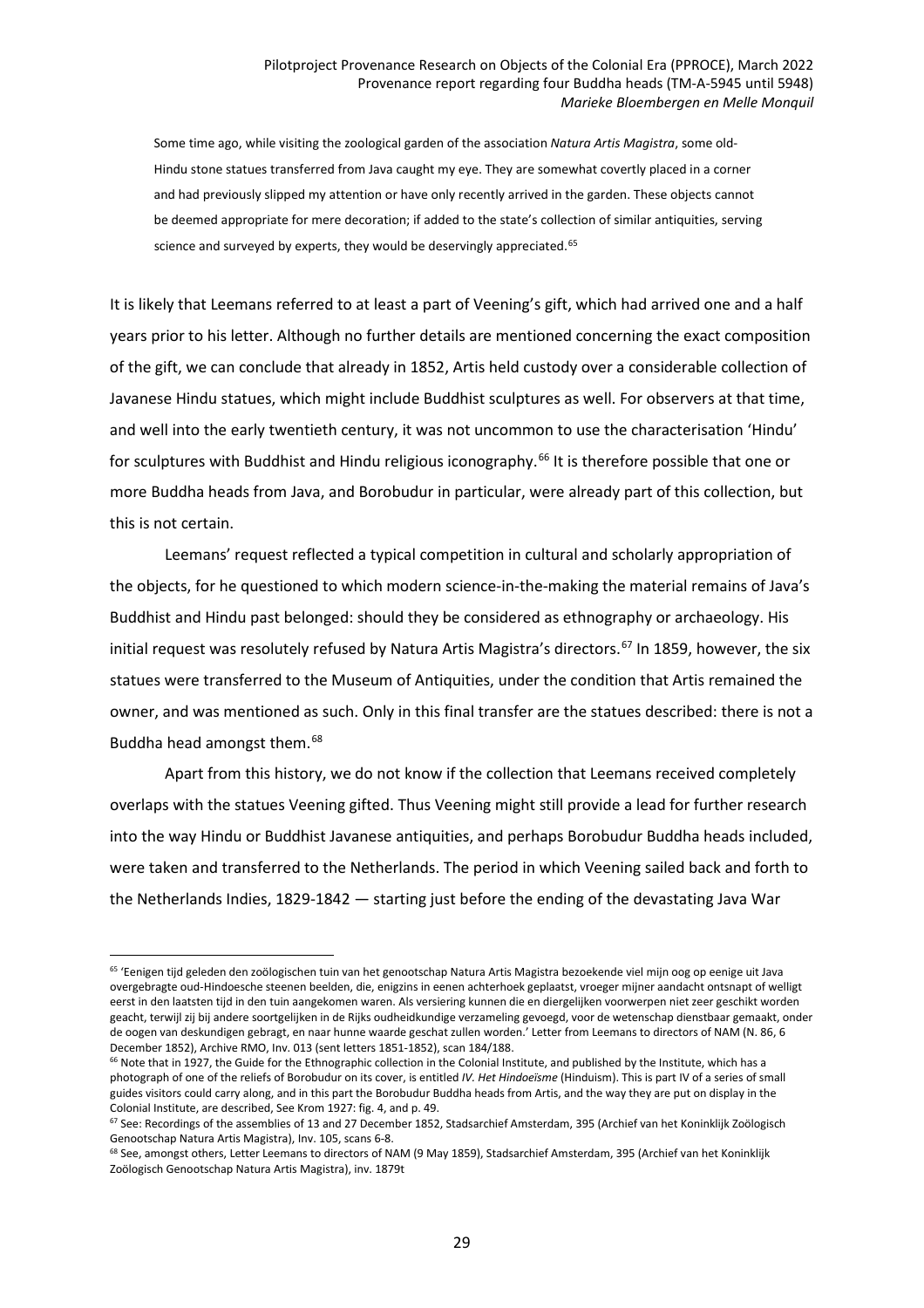(1825-1830) – was when resident C.L. Hartmann, the colonial administrator in Kedu, in 1835 and 1836 began a second round of clearance of Borobudur (after the first cleaning works at the order of Lieutenant-General T.S Raffles, during the British regime, in 1814-1816), probably with the help of local workers provided by the *regent* of Magelang. This clearance entailed the sweeping away of sand and rubbish from the galleries of the temple, which made the reliefs depicting the life and previous lives of the Buddha clearly visible for the first time to contemporary viewers and visitors.<sup>[69](#page-29-0)</sup> While the temple became thus more and more apparent and accessible, it attracted more and more curious individual visitors, like the Dutch artist Hubertus N. Sieburgh, who portrayed the temple in a starry night, or the Javanese author of the generative encyclopedic text, Serat Centhini.

Thus, at the time of Veening's donation in 1851, the temple had not only reacquired fame and new meanings in Java, the Dutch East Indies, and wider Asia, but also had become famous within Europe, and thus also the Netherlands.<sup>[70](#page-29-1)</sup> We could therefore expect that if any object of Borobudur was in the collection, this 'provenance' would show up in the correspondence on this donation. But again this remains uncertain and it seems that at this time it was more a question of quantity then of individual quality (leaving aside questions regarding provenance) that the staff of Artis' ethnographic collection expressed interest in.

### *Follow the Buddha heads*

 $\overline{a}$ 

Beyond the general descriptions of "some idol statues of the Hindus," the earliest concrete reference to a stone Buddha head in the Artis Archives dates from 1862. On 24 November of that year, in a list of incoming gifts attached to the assembly's recordings, we read that P.A. Diederichs donated "one antique stone Buddha head from Java, an extensive collection of objects from the Dutch East Indies, mainly comprising of lances, clubs, arrows, longbows, oars, etc. among which from Timor."<sup>[71](#page-29-2)</sup> Aside from De Vries' later loan, Diederichs' donation of a Buddha head is the only *donation* of a Buddha head we found that mentions its provenance to be from the Borobudur temple. In the letter accompanying his gift, he wrote that it concerned "one of the heads (head piece) of the Javanese idol-temple at Baero Boedor."[72](#page-29-3)

<span id="page-29-0"></span><sup>69</sup> For Serat Centhini and the visit to Borobudur, see: Soekmono, 'Serat Centhini and the rejected Buddha'; Bloembergen and Eickhoff, *The politics of heritage*, 32-33.

<span id="page-29-1"></span><sup>70</sup> Miksic, *Borobudur*; Bloembergen and Eickhoff, *The politics of Heritage*.

<span id="page-29-2"></span><sup>71</sup> 'Van P.A. Diederichs, alhier: 1 antieke steenen Budda kop van Java, eene uitgebreide verzameling voorwerpen uit Nederl. O Indië, bestaande voornamelijk uit lanzen, knotsen, pijlen, boogen, roeispanen, enz. waaronder van Timor.' Recordings of the assembly of 24 November 1862, Stadsarchief Amsterdam, 395 (Archief van het Koninklijk Zoölogisch Genootschap Natura Artis Magistra), Inv. 115, scan 87.

<span id="page-29-3"></span> $72$  'Een der hoofden (kopstuk) van den Javaanschen afgoden-tempel te Baero-Boedor', Letter of Diederichs to Westerman (21 November 1862), Stadsarchief Amsterdam, 395 (Archief van het Koninklijk Zoölogisch Genootschap Natura Artis Magistra), Inv. 228 (incoming letters A-I, 1862), folder D. The special collections library of the University of Amsterdam keeps a letter of Westerman to Diederichs (November 1862) in which he thanks Diederichs for his donation. Unfortunately, this letter does not provide additional information concerning the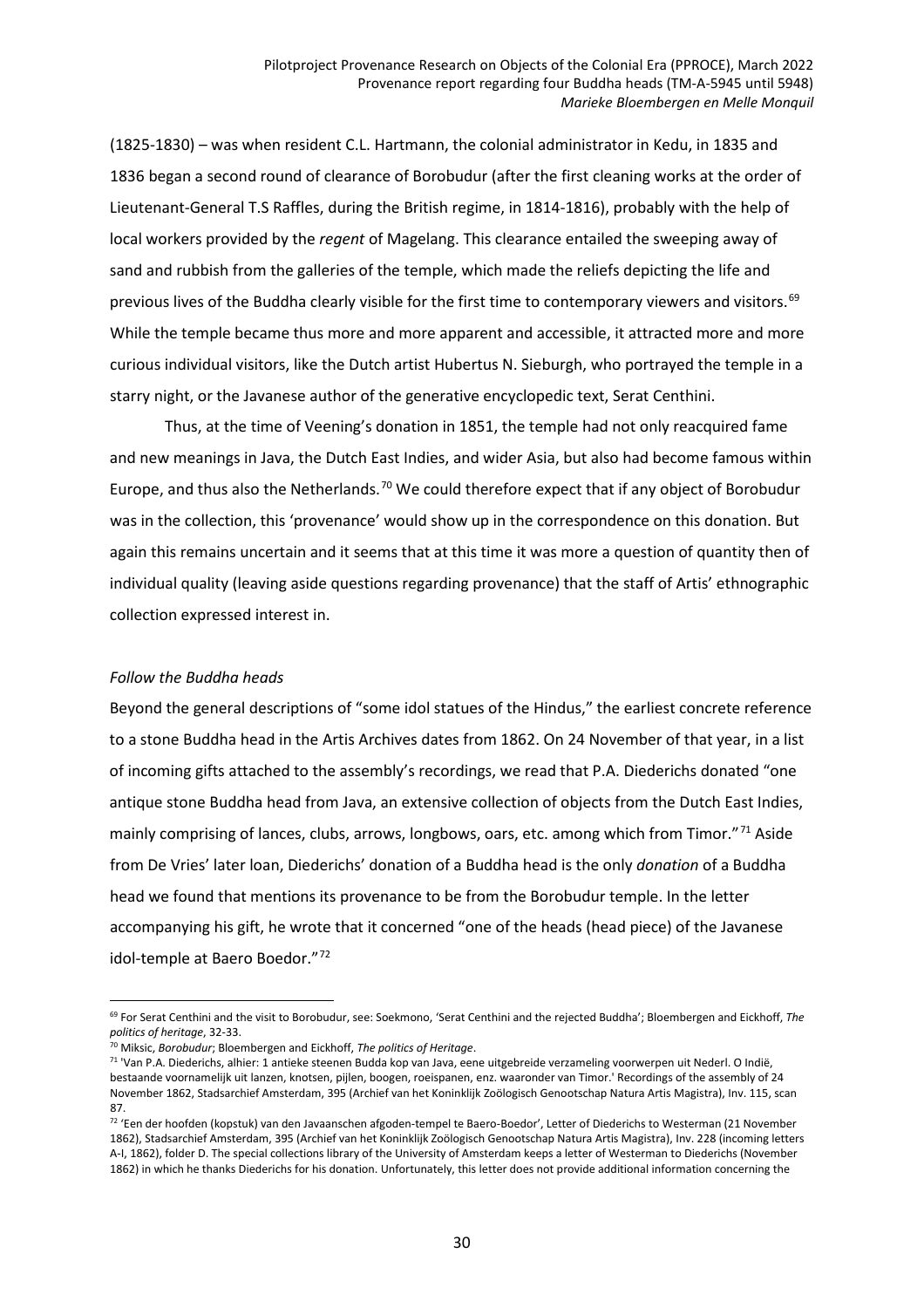Together with his brother George Frederik (1799-1862), Pieter Arnold Diederichs (1804-1874) was a businessman who ran the publishing and bookselling company *Gebr. Diederichs*. From 1831 onwards, this company issued the newspaper *Algemeen Handelsblad* from its offices on the Bloemmarkt in Amsterdam. Besides working as a bookseller and publisher, P.A. Diederichs was an active member of various artistic and philanthropical societies. Typically, within the field of nineteenth century cultural history, in which Diederichs is mentioned, his connections to the Dutch colonial enterprise, or perhaps a market in so-called 'exotic' or ethnographic objects from Java is not explored. He is warm-heartedly evoked as a "powerful figure whose generous laugh was widely heard," but also as an invested collector of autographs, manuscripts, coins, tokens, and portraits. Diederichs' network must have been extensive, stretching far beyond Amsterdam, as can be concluded after a glimpse at his extensive correspondence, which is held at the special collections library of the University of Amsterdam. There, we checked his correspondence with Artis' director Westerman, which provided no information on the way Diederichs obtained the head. Further research in P.A. Diederichs' correspondence prior to 1862 (the year of his donation to Artis) might give more details about his acquisition of the Buddha head.<sup>[73](#page-30-0)</sup>

Again, P.A. Diederichs' 1862 donation is thus far the only *donation* to Artis we found that establishes a link between the object and the Borobudur temple. But this does not necessarily mean that Borobudur was indeed the provenance of this particular head. In the archive, there are more traces to stone Buddha heads, yet nowhere do they carry claims of stemming from Borobudur. Nonetheless, we will shortly discuss these traces below.

A second Buddha head turns up in a list of incoming gifts attached to Artis' assembly recordings. The list, dated 19 November 1883, reads: "J. Schnitzler, here [Amsterdam], 2 standards, 2 racks with arrows, 2 longbows, 1 headgear from Java. 1 Buddha head, hand, foot from idem [Java], 1 Arab. pipe."<sup>[74](#page-30-1)</sup> Notably, one week before these specifications, Schnitzler's donation was already announced in the assembly. There, on 12 November, it reads: "Some objects, by mister J. Schnitzler, also exhibited there."<sup>[75](#page-30-2)</sup> "There" refers to the International Colonial and Export Trade Exhibition in

 $\overline{a}$ 

<span id="page-30-0"></span>73 Biographical information about Diederichs was obtained from Chantal Keijsper, "'Alle vakken, alle vormen, alle prijzen'. Het fonds van de negentiende-eeuwse Amsterdamse uitgeverij de Gebr. Diederichs", *De Boekenwereld* 14 (1997-1998): 54-67. [https://www.dbnl.org/tekst/\\_boe022199701\\_01/\\_boe022199701\\_01\\_0013.php](https://www.dbnl.org/tekst/_boe022199701_01/_boe022199701_01_0013.php)

Buddha head. 'Brief van G.F. Westerman aan Pieter Arnold Diederichs (1804-1874)', Bijzondere Collecties UvA, Allard Pierson Depot OTM: hs. 24 By 2.

<span id="page-30-1"></span><sup>74</sup> 'J. Schnitzler, alhier, 2 standards, 2 rekken met pijlen, 2 handboogen, 1 hoofd-deksel van Java. 1 Boudhakop, hand, voet van idem 1 Arab. pijp', Recordings of the assembly of 19 November 1883, Stadsarchief Amsterdam, 395 (Archief van het Koninklijk Zoölogisch Genootschap Natura Artis Magistra), Inv. 136. The gift registers also mention Schnitzler's donation. There, his address is written to be Keizersgracht 37. This might be valuable information in the search for more background on Schnitzler's persona for, at this point, we have little references regarding this matter. "Registers der geschenken", Stadsarchief Amsterdam, 395 (Archief van het Koninklijk Zoölogisch Genootschap Natura Artis Magistra), Inv. 1272, scan 10.

<span id="page-30-2"></span><sup>75</sup> 'Eenige voorwerpen, door den heer J [L?] Schnitzler, mede aldaar tentoongesteld.' Recordings of the assembly of 12 November 1883, Stadsarchief Amsterdam, 395 (Archief van het Koninklijk Zoölogisch Genootschap Natura Artis Magistra), Inv. 136.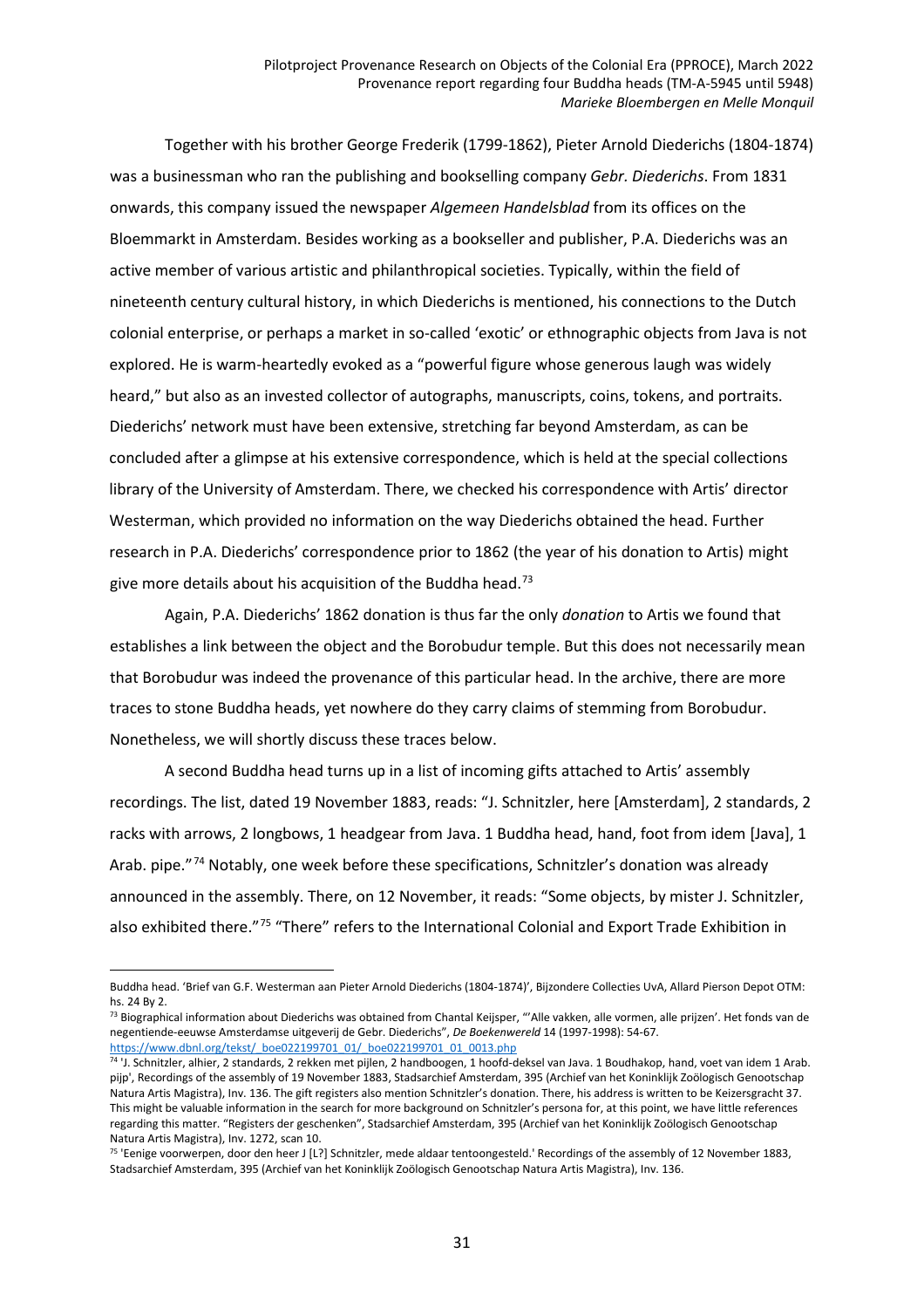Amsterdam (*Internationale Koloniale en Uitvoerhandel tentoonstelling*), which was held behind the Rijksmuseum between May and October 1883. At the request of Professor Veth, Artis loaned several objects to the organisers of this exhibition, amongst which were seventeen "stone statues from Java," which, notably, were insured for 2000 guilders.<sup>[76](#page-31-0)</sup> There was a brief discussion in the correspondence between the organisers of the exhibition and the direction of Artis, whether the statues needed separate pinnacles, or whether they would be installed on a portable showcase, to be provided by the exhibition. The organising committee of the exhibition decided against pinnacles.[77](#page-31-1)

After the exhibition, J. Schnitzler sent a letter to Artis in which he inquired about the willingness of the Artis-directors to take over some objects he had lent to the exhibition. He proposed, amongst other objects: "the head of a woman and two hands from the Buddha times."[78](#page-31-2) Several weeks later, he sent another letter accompanying his donation in which he specified that, indeed, it concerned a Buddha head.<sup>[79](#page-31-3)</sup> One of the four heads at the world exhibition may thus have been this one. However, Schnitzler is not mentioned on the page with relevant entry in the catalogue of the exhibition (Group II, 'The native population of the colonised and ruled regions,'  $12<sup>th</sup>$  class, 'Religion and Religious practices', subsection II. Hindoeïsme, inv. nr. 25, nrs a-d), nor in connection to other 'Hindu-Buddhist' entries in this section, nor in the general introduction to these objects under the 11<sup>th</sup> class, Arts and Sciences' in the catalogue (discussed below), so that we cannot directly link an individual head of the Artis donation to the Colonial Institute (NMVW Tropenmuseum) to Schnitzler's donation.

Keeping other options open, more can be said about the *loan* of a Buddha head to Artis, briefly discussed above, and said to be from Borobudur, that turned up in 1898. It was mentioned as a part of the 'Bruikleen-collection' (Loan), dating from "after 1893" of Jacques H. de Vries (1860-

<span id="page-31-0"></span><sup>76</sup> Internationale Koloniale en Uitvoerhandel tentoonstelling, gehouden te Amsterdam in 1883 van mei-oct. achter het Rijksmuseum, 1880 – 1888, Stadsarchief Amsterdam, 395 (Archief van het Koninklijk Zoölogisch Genootschap Natura Artis Magistra), Inv. 2188, scans 330-331 (Veth) and scan 106 (insurance).

<span id="page-31-1"></span> $77$  Organising committee Exhibition, to G.F. Westerman, 6 April 1883, Stadsarchief Amsterdam, 395 (Archief van het Koninklijk Zoölogisch Genootschap Natura Artis Magistra),inv.nr. 2188.

<span id="page-31-2"></span><sup>&</sup>lt;sup>78</sup> 'Weledele heeren! Bezitter van de ondervolgende voorwerpen door mij in de Tentoonstelling tentoongesteld, ben ik bereid die voorwerpen aan uw museum af te staan, indien u die wenscht te aanvaarden: [...] Een vrouwenhoofd en twee handen uit den Boedah tijden.' Letter Schnitzler to directors NAM (19 October 1883), Internationale Koloniale en Uitvoerhandel tentoonstelling, gehouden te Amsterdam in 1883 van mei-oct. achter het Rijksmuseum, 1880 – 1888, Stadsarchief Amsterdam, 395 (Archief van het Koninklijk Zoölogisch Genootschap Natura Artis Magistra), Inv. 2188, scan 269.

<span id="page-31-3"></span> $79$  Amongst other objects, his gift consisted of a "Bouddha kop," a "Bouddha hand," and a "Bouddha voet," Letter Schnitzler to directors NAM (8 November 1883), Internationale Koloniale en Uitvoerhandel tentoonstelling, gehouden te Amsterdam in 1883 van mei-oct. achter het Rijksmuseum, 1880 – 1888, Stadsarchief Amsterdam, 395 (Archief van het Koninklijk Zoölogisch Genootschap Natura Artis Magistra), Inv. 2188, scan 253. The gift registers also mention Schnitzler's donation. 'Eenige voorwerpen, door den heer J [L?] Schnitzler, mede aldaar tentoongesteld.' Recordings of the assembly of 12 November 1883, Stadsarchief Amsterdam, 395 (Archief van het Koninklijk Zoölogisch Genootschap Natura Artis Magistra), Inv. 136; 'J. Schnitzler, alhier, 2 standards, 2 rekken met pijlen, 2 handboogen, 1 hoofd-deksel van Java. 1 Boudhakop, hand, voet van idem 1 Arab. pijp', Recordings of the assembly of 19 November 1883, Stadsarchief Amsterdam, 395 (Archief van het Koninklijk Zoölogisch Genootschap Natura Artis Magistra), Inv. 136.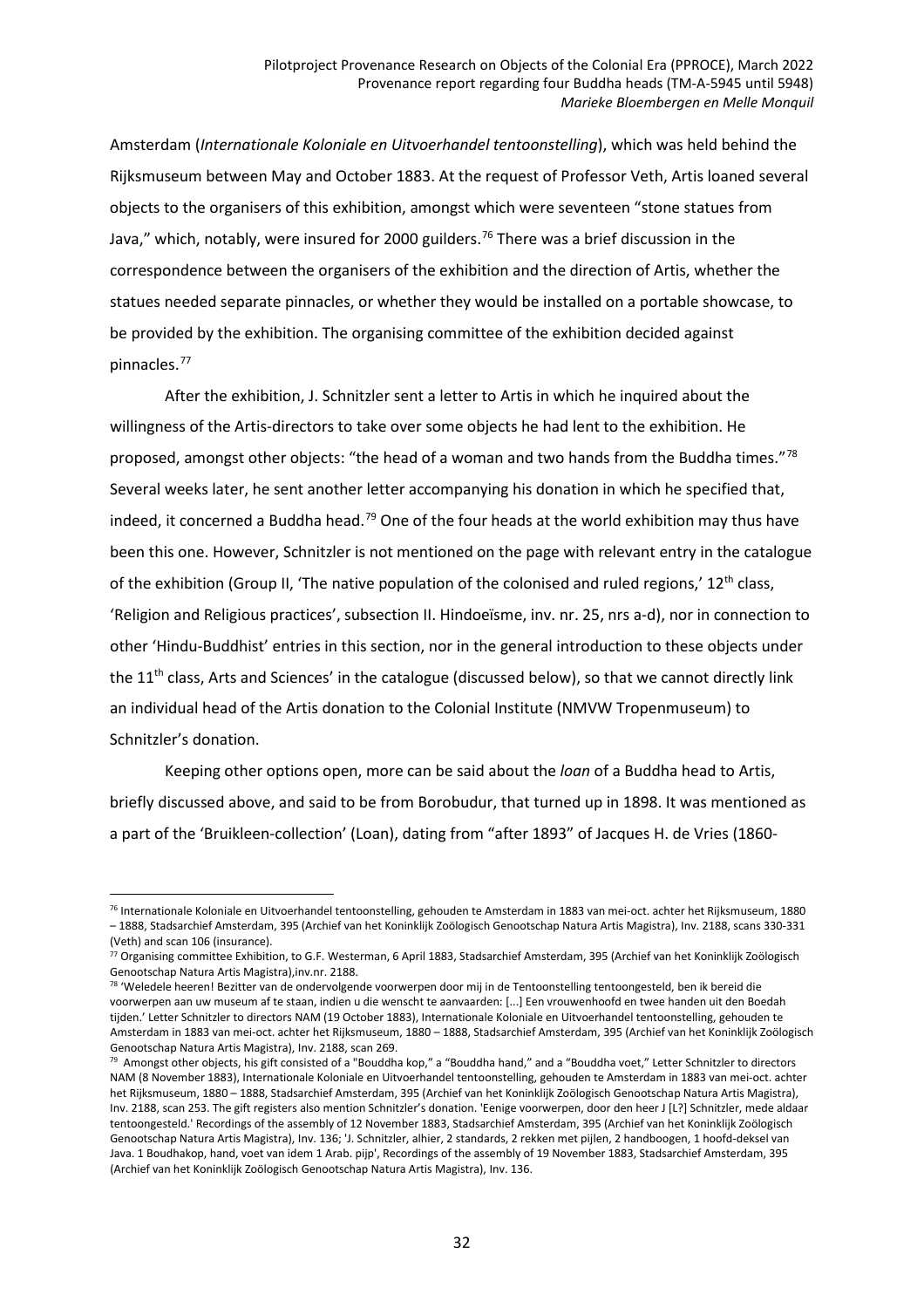1937). De Vries was a minister/ reverend, who worked between 1888-1922 in the Dutch East Indies, beginning in Ambon, and who became a fervent collector of ethnographic objects at the various locations where he worked. From 1892-1898 he was based in Yogyakarta and later on in Magelang, both nearby Borobudur.<sup>[80](#page-32-0)</sup> He came there, notably, just after the year that engineer J.W. IJzerman, together with the Christian court-photographer of the Sultan Hamengkubuwono VII of Yogyakarta, Kasian Cephas, had uncovered, photographed, and recovered the so-called hidden foot of Borobudur.<sup>[81](#page-32-1)</sup> This was a sensational discovery at the time which cannot have escaped the attention of De Vries. The intervention of IJzerman and Kasian Cephas at Borobudur was accompanied, moreover, by further 'clearance' of the site, which may have generated opportunities for others to take (and/or sell) 'loose' objects from the site. However, whatever the conditions under which De Vries acquired a Buddha head, on 15 March 1898 in the book of loans, the registering Artis curator J.C.M. de Meijere adds that this collection was 'transported' from the ethnographic museum of Artis, and returned to the "owner."<sup>[82](#page-32-2)</sup> This information, and the fact that this Buddha head cannot have been on display at the world exhibition in Amsterdam, nor can it be one of the heads mentioned in Pleyte's guide to the Ethnographic Museum of Artis, since this was all before De Vries left for the Dutch East Indies, the chance is small that this Buddha head became part of the Colonial Institute's museum (unless De Vries got hold of the Buddha head before he left for the Dutch East Indies, but then the fact remains that according to the registration of Artis, the head was returned to De Vries).

The last traces of Buddha heads in the archives of Artis can be found in documentation related to the 'Indies Exposition' (*Indische Tentoonstelling*) in 1901, held at the *Stedelijk Museum Amsterdam*. [83](#page-32-3) Together with an exhibition held at the Museum voor Kunstnijverheid in Haarlem, this exhibition was a prestigious spin-off of the Dutch colonial entry to the world exhibition in Paris

<span id="page-32-0"></span><sup>80</sup> Loan from De Vries, as mentioned in Nationaal Archief Inv. 7852 (sisn 7778) from the Inventaris van het archief van het koninklijk Instituut voor de Tropen, (1856) 1910-1995. Information on J.H. De Vries kindly given by Tom van der End, by e-mail, 3-8-2021. 81 Bloembergen and Eickhoff 2020: 64-65.

<span id="page-32-2"></span><span id="page-32-1"></span><sup>82</sup> KIT, inventarisnummer 7852 (sisn 7778), PDF pages 49-53, manuscript pages 27-30: 'Bruikleenverzameling van Dr. J.H. de Vries, predikant te Magelang, Java', see nr 6. 'Boeddhakop (Baraboedoer)', .Notes Melle: Op pdf p. 49 (van 138) [p. 27 van het boek] staat, als onderdeel van: 'Bruikleen verzameling van dr. J.H. de Vries, predikant te Magelang, Java', als No. 6 (oorspronkelijk nummer 61), een 'Boeddhakop (Bara boedoer)'. Verder, op pdf p. 51 [p. 29 van het boek] staat dat deze collectie objecten zijn ontvangen op 20 november 1893. Op pdf p. 52 [p. 30 van het boek] staat dat 'bovenstaande collectie is op 15 maart 1898 van het museum afgevoerd en aan de eigenaar *afgeleverd.'*

<span id="page-32-3"></span><sup>83</sup> At that time, the Stedelijk Museum was not the separate modern art museum which it is now, and housed various 'Period' collections. The Hindu and Buddhist antiquities on show at the Indische Tentoonstelling, including the plaster casts of Borobudur were divided over what were then 'the Vestibule' and the 'Erezaal'. For a brief history of the Stedelijk Museum in that time, see John Jansen van Galen & Huib Schreurs, Het huis van nu, waar de toekomst is. Een kleine historie van het Stedelijk museum, 1895-1995. Naarden: V + K Publishing. No mention there of the Indische Tentoonstelling.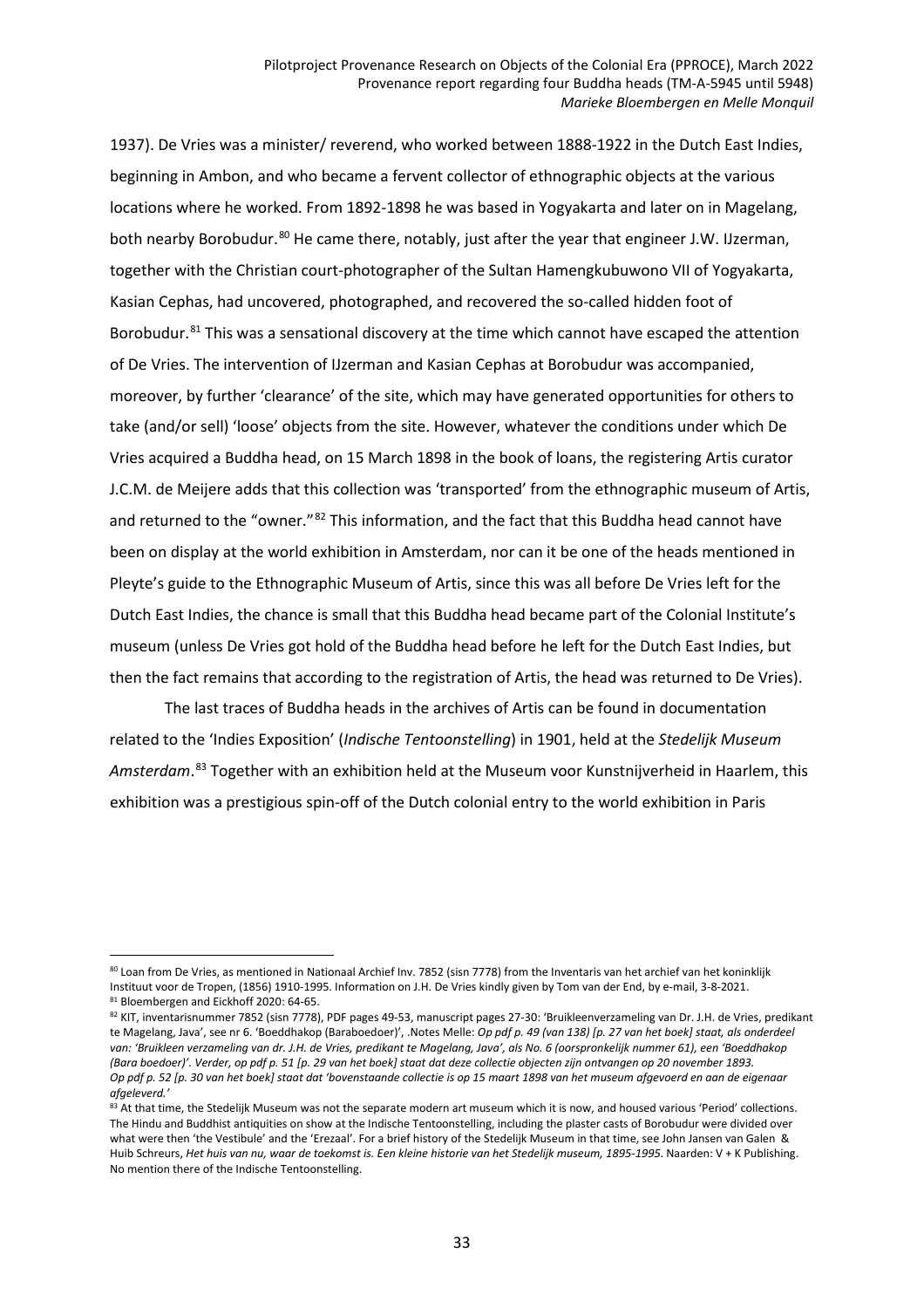(1900).<sup>[84](#page-33-0)</sup> Counting Queen Wilhelmina and Prins Hendrik among its visitors,  $85$  it reflected a rising interest in Hindu-Buddhist antiquities, to legitimise the idea of an ethical Dutch colonial state, to be taken care of by that state, as much as it was also source of inspiration for a Dutch arts and crafts movement. This can be exemplified by the main Dutch pavilion at the world exhibition in Paris, a plaster cast copy of the Buddhist temple Candi Sari filled up with plaster casts from Borobudur reliefs, along with ornaments and statues from other temples on Java.<sup>[86](#page-33-2)</sup> These plaster cast reliefs and objects were also on display in Amsterdam.

For the exhibition in the Stedelijk Museum, Cornelis Pleyte, the former curator of Artis' ethnographic museum (between 1887 and 1896) and co-curator of the exposition at the *Stedelijk Museum*, established a list of objects that had been put on loan to the exposition by his former employer, Artis. On 23 March 1901, he noted that, amongst other objects from the "archaeological collection," two Buddha heads returned to the Artis museum. Notably, other returning antique statues on Pleyte's list were filed with a number that starts with 'Ser. 0'. This is important, because the inventory cards of the four "Artis"-Buddha heads in the NMVW-collection also carry a number that starts with 'N.A.M. Serie O', besides their TM-numbers.<sup>[87](#page-33-3)</sup> This suggests that the 'Serie O'numbers on the inventory cards were already linked to the Buddha heads in 1901. At this point, the 1901 'Indies Exposition' at the *Stedelijk Museum* does not provide us with more information concerning the Buddha heads it put on display. Its visitor's guide mentions only one "head of a *Dhyani*-Buddha, originating from Borobudur," made of "lavatradiet."[88](#page-33-4)

#### *Public life of the Buddha heads in the Netherlands: antiquity, religion or art?*

While not entirely fitting in provenance research *pur sang*, in this section we briefly follow the Artis Buddha heads in their Dutch social lives, comparing categorisations and valuations, from the moment they were put on display at the world exhibition, to the way they gained post in the Ethnographic Museum of the Colonial Institute. Provenance may not be the most interesting aspect

<span id="page-33-0"></span><sup>84</sup> *Tentoonstelling der afgietsels van bouwkundige en ornamentele fragmenten avn eenige Hindoemonumenten op Midden-Java […] geopend op 30 maart 1899 in het museum van kunstnijverheid in Haarlem.* S.l. Nederandsche maatschappi ter Bevordering van Nijverheid, 1899; Saher, E. Von, *De Versierende kunsten in Nederlandsch-Oost-Indië. Eenige Hindoemonumenten op Midden Java*. Haarlem: Erven F. Bohr, 1900.

<span id="page-33-1"></span><sup>85</sup> Het bezoek aan de Indische tentoonstelling.. "Leeuwarder courant". Leeuwarden, 08-03-1901, p. 4. Geraadpleegd op Delpher op 01-03- 2022, https://resolver.kb.nl/resolve?urn=ddd:010596019:mpeg21:p004

<sup>86</sup> See Bloembergen *Colonial Spectacles*, 164-219.

<span id="page-33-3"></span><span id="page-33-2"></span><sup>87</sup> These inventory cards can be consulted, after appointment, in the *Tropenmuseum*. The TM-numbers are related to Artis-numbers in the following way:

TM-A-5945 carries N.A.M. Serie 0, no. 12

TM-A-5946 carries N.A.M. Serie 0, no. 11

TM-A-5947 carries N.A.M. Serie 0, no. 10

TM-A-5948 carries N.A.M. Serie 0, no. 9

Pleyte's list can be found at: Stadsarchief Amsterdam, 395 (Archief van het Koninklijk Zoölogisch Genootschap Natura Artis Magistra), Inv. 1893, scan 4.

<span id="page-33-4"></span><sup>88</sup> N.P. van den Berg, Gids voor den Bezoeker van de Indische Tentoonstelling in het Stedelijk Museum te Amsterdam (Amsterdam: J.H. de Bussy, 1901), 36. https://www.delpher.nl/nl/boeken/view?coll=boeken&identifier=MMSFUBA02:000008952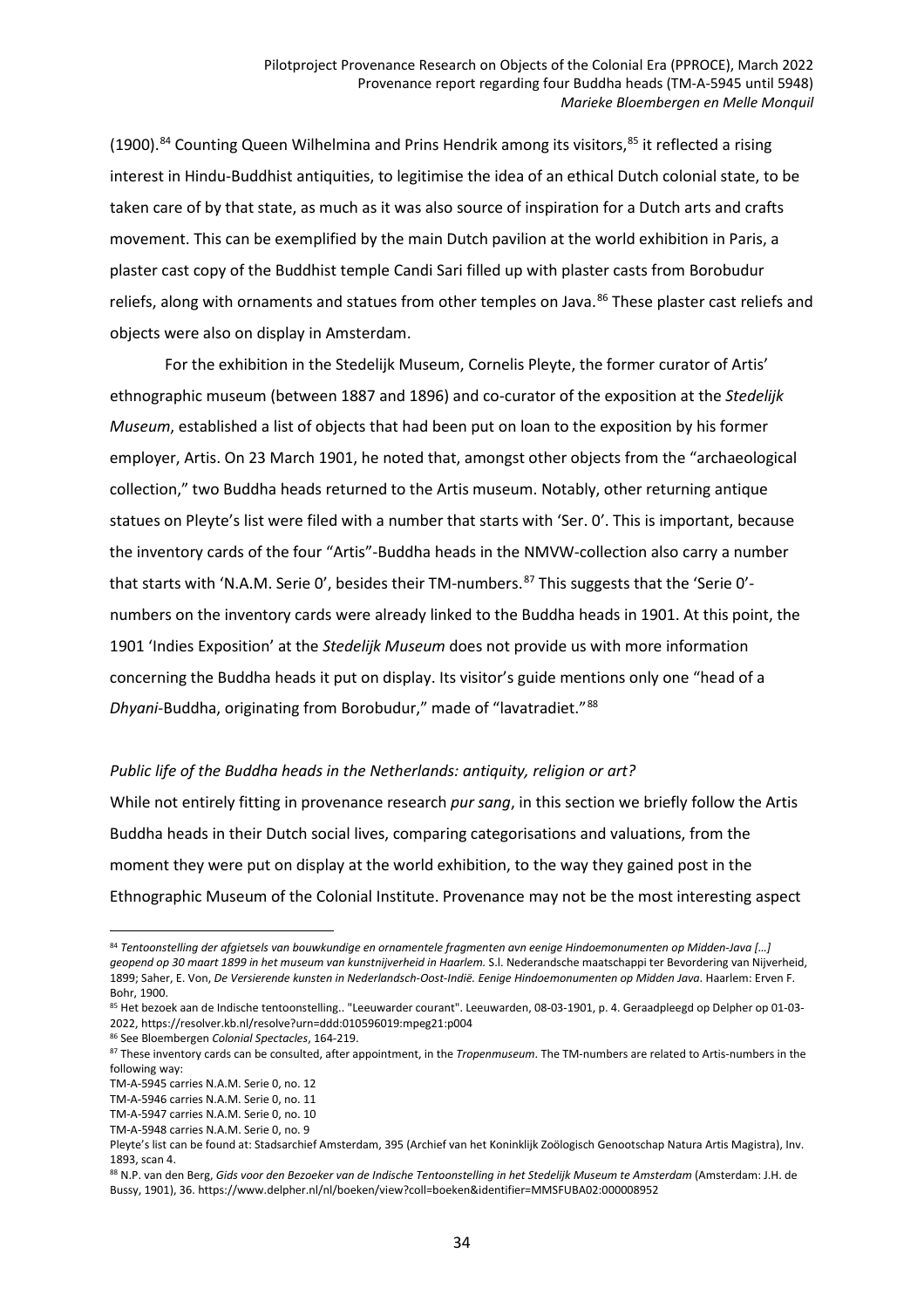of the socio-political biography of an object. The changing valuation and taxonomies of these heads over time tell as much (or more) about their own fate, and about the Dutch and colonial and international (epistemic) violence of heritage politics, as the basic fact that they were once carried away from their site of belonging. Insight into these mechanisms of valuation and taxation that are part and parcel of the politics of heritage also complicate the merits of provenance research directed towards provenance pur sang (i.e. origin). There is also much to win by telling the (international, alternative, violent) histories objects can tell.

The appearance of the Borobudur Buddha head at the exhibition of the Stedelijk Museum reflected a trend, already visible at the 1883 World Exhibition in Amsterdam, where the material remains of the Hindu-Buddhist past of Java, and Asia at large, were, in the Netherlands, and elsewhere, no longer mainly appreciated, in competition, as ethnography or antiquity – as we saw in the request of Leemans to have the stone statues from Java in the Museum of Antiquities. They were also increasingly appreciated as expressions of high art, in competition with 'religion.' Reflecting forms of epistemic violence, we can see this in the interpretations of the Buddha heads from Artis at the world exhibition, as articulated by the experts who compiled and wrote for the catalogue: Leiden based Indologist P.J. Veth, and anthropologist Lindor Serrurier, who had become Director of the Ethnographic Musuem in Leiden in 1882.

At the world exhibition in Amsterdam, the four stone Buddha heads described as "vermoedelijk" (probably) from Borobudur (Veth II, 1883:329) were situated in Group II 'The native population of the colonised and ruled regions,' or the Ethnographic Group, which was one of the three main Groups in which this exhibition was organised – briefly simplified Group I 'Nature'; Group II 'Ethnography' and Group III 'Colonial modernity' – and thus situated in an evolutionary framework of thinking.<sup>[89](#page-34-0)</sup> Within that group, the heads were categorised, as mentioned above, in the  $12^{th}$  class: 'Religion and religious practices' ('Godsdienst en godsdienstige gebruiken'), according to the evolutionary ethnographic scientific standards of that time reflecting higher expressions of civilisation. Moreover, they were grouped in subsection II. 'Hindoeïsme', and to be found there under inv. nr. 25, 'Seventeen Stone statues from Java', Kon. Zool. Gen. Natura Artis Magistra, te Amsterdam, a-d.' At this entry, there is no further detailed information on the four Buddha heads than "Heads of Buddha statues probably originating from Boro Boedoer, one of which with a wart on its head."<sup>90</sup> However, they were described, in a general way, both in the introduction of class 11, 'Arts and Sciences', and in this  $12<sup>th</sup>$  class on religion.

<span id="page-34-0"></span><sup>89</sup> Bloembergen, Marieke, Colonial spectacles: the Netherlands and the Dutch East Indies at the world exhibitions, 1880-1931 (Singapore: Singapore University Press, 2006) 60-63.

<span id="page-34-1"></span><sup>90</sup> Veth, *Catalogus der afdeling Nederlandsche Koloniën* II, 329-330.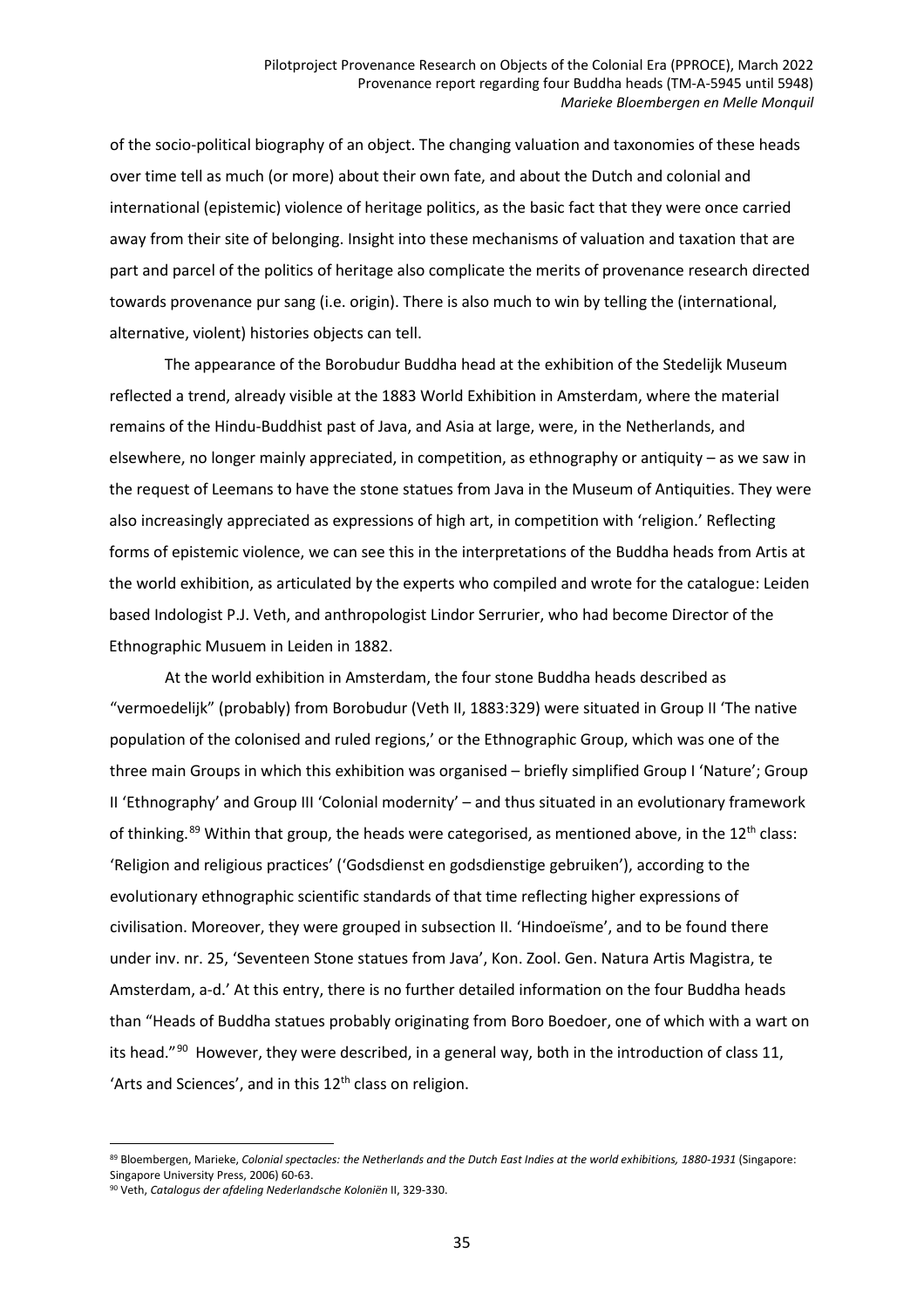The anthropologist Lindor Serrurier (1846-1901), who a year earlier had become Director of the Ethnographic Museum in Leiden, in his introduction to class 11, interpreted the Buddha heads within his general observation on the "impressive remains of Hinduist art." Typically following an evolutionary perspective, and mixing up Buddhist and Hindu religion, he understood these material remains in terms of hierarchies of civilisations, but described them also from an aesthetic viewpoint, as an expression of art, of "half-civilised" peoples. In the catalogue, Serrurier observed that these objects, as expressions of art would clearly have "a larger appeal" to a western public. And he argued that this could be explained by their origin: "Hindu-civilisation." By way of proof, Serrurier pointed to the other "witnesses:" "the stone statues, carried away from temple niches, that in quite numerous quantities are transferred to Europe," thereby explicitly referring to Borobudur and the nearby, likewise eighth-century Buddhist temple Sewu.<sup>[91](#page-35-0)</sup> He furthermore pointed to the "mythological" persons visualised in bronze and stone statues, and reflected on the legacies of such ornamentation in Javanese arts and crafts in his own time "despite centuries of art-destroying influence of Islamism ("niettegenstaande een eeuwenlange kunstdodende invloed van het Islamisme"). This shows a typical anti-Islamic trope and civilisational hierarchical thinking, as well as condescension towards Islam and an ignorance of Islam as a real presence in Java – in fact, the faith to which the majority of the population in the Netherlands-Indies had converted at least since the sixteenth century. Notably, this negative attitude and habit of not seeing Islam in Indonesia was not, and would not be, restricted to the Netherlands, nor to Europe.<sup>[92](#page-35-1)</sup>

Serrurier thus introduced, and predominantly understood the Buddhist and Hindu Sculpture from Java as admirable artistic expressions typical of "Hinduistic" civilisation. However, in the actual exhibition in Amsterdam, and in the inventory in Veth's catalogue, the four Buddha heads from Borobudur were not placed under this artistic category (class 11, Arts and Sciences) but under religion, or class 12, 'Religion and religious practices.' Indologist P.J. Veth, the compiler of the catalogue, explained: "The monuments of Hindu-Art, discussed in this introduction, are scarce and neglected on this exhibition, and, because they are to the largest extent relating to religion, most often not situated in this class [Arts and sciences, MB], but in the 12<sup>th</sup> class ('Religion and religious

l

<span id="page-35-0"></span><sup>91</sup> L. Serrurier, '11de klasse. Kunsten en wetenschappen', *Catalogus der afdeling Nederlandsche Koloniën van de Internationale Koloniale en Uitvoerhandeltentoonstelling van 1 Mei tot ulto October 1883. Groep II.* Leiden: Brill, 1883, 284-5.

<span id="page-35-1"></span><sup>92</sup> See amongst others Mirjam Shatanawi, *Islam at the Tropenmuseum* (Arnhem: LM Publishers, 2014); Mirjam Shatanawi "Making and unmaking Islam: Lagacies of colonialism in museums," PhD thesis, to be defended at the University of Amsterdam, 2022; Formichi, Chiara, 'Islamic Studies or Asian Studies? Islam in Southeast Asia', *The Muslim World*, 106 (October 2016), 696-718. Bloembergen, Marieke, 'Borobudur in 'the light of Asia'. Scholars, pilgrims and knowledge networks of Greater India, 1920s-1970s', in Michael Laffan (ed.), *Belonging across the Bay of Bengal: Rites, Migrations, Rites* (London: Bloomsbury, 2017) 35-56. Bloembergen, 'The politics of Greater India'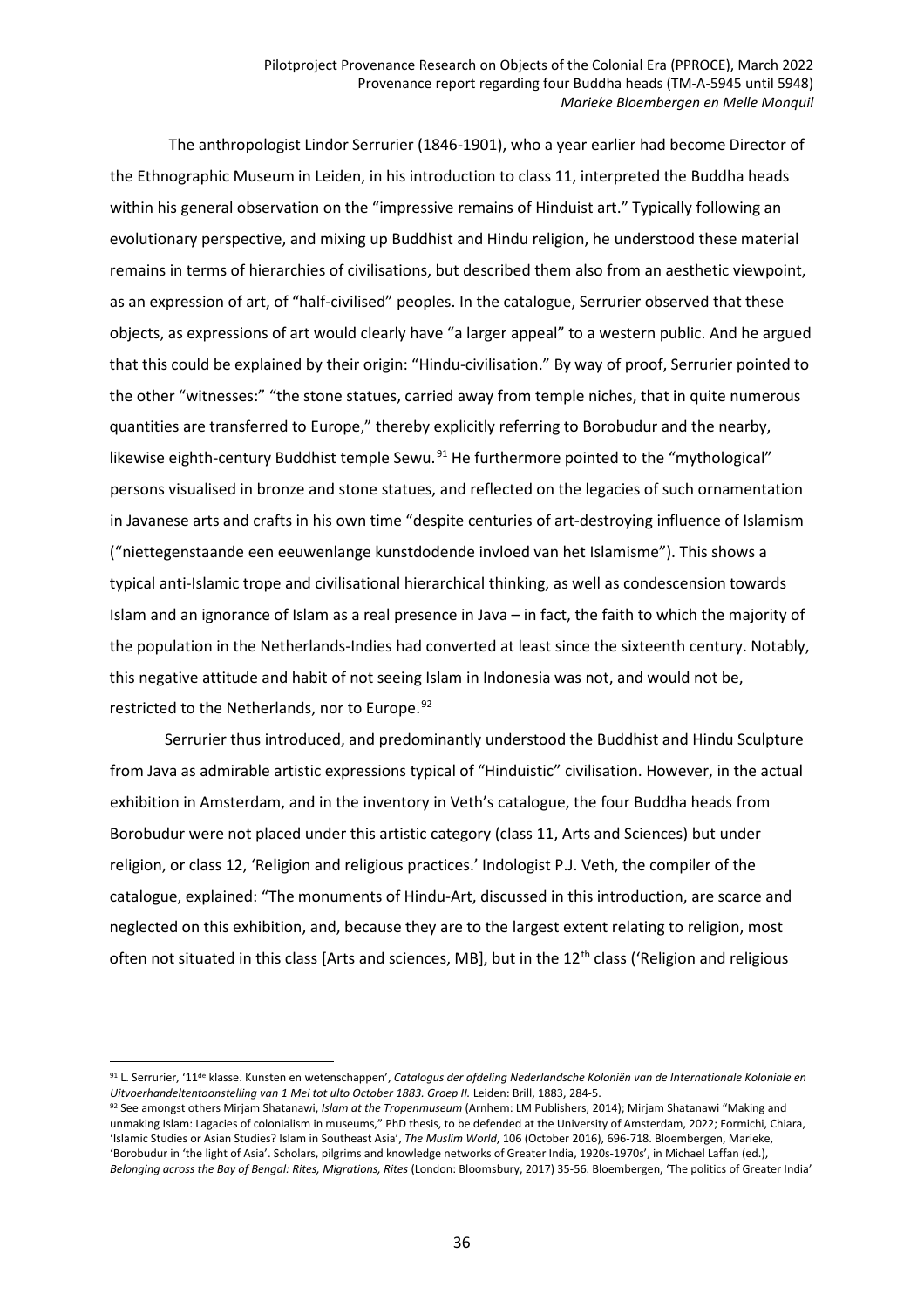practices')." Veth wrote the introduction to this section, likewise from an evolutionary perspective, arguing, typically, that the Hindu-Buddhist civilisation was of foreign "Indian" origin<sup>93</sup>:

The Hindus [meaning from India, MB] brought along their civilisation, their art, and their literature to Java [..] In Central and East Java their influence has been much larger than in the West of Java. [..] the Hindus covered the whole of Java with monuments, which Sivaists and Buddhists founded in competition. […] Remarkable is the amount of temple ruins spread over the island, uncountable the number of statues of gods and heroes, *found* [italics MB] on and around the ruins, many of which reflecting artistic capacity. Memorials like the Buddhist Boroboedoer, the Sivaïst temples of Prambanan and the Dieng plateau, even in their state of decay, fill the European visitor with awe about the magnificence of their conception, and the beauty of their construction. [94](#page-36-1)

The awe expressed here makes the act of taking objects from such sites all the more remarkable. However, next to the longing to have, or greed, an assumption of being in charge, and of knowing better, seems to provide some of the explanations why the person who did the act of taking might think himself (or herself) right. Or, like Serrurier, Veth goes on to explain that "With the establishment of Islam, the Hindu art, to which the original indigenous population never played a larger role than delivering labor to construct the plans of their rulers, got completely lost. […] The period of Hinduism has irrevocably gone. The *Indische* archipelago has, strictly speaking, no right anymore to carry the name "Indië." [95](#page-36-2)

After the four Buddha heads had been transferred to the Colonial Institute, they gained a special place there, in the space left to the main entrance, or the vestibule, which was as a whole dedicated to Borobudur. There, at the start of the ethnographic collection, they personified Borobudur, together with pictures, plaster casts of full Buddha statues and of a lion from Borobudur (described as Indian by origin), served as crown jewels of the Dutch empire. In 1927, one year after the opening, the Colonial Institute published part IV of the guide to the ethnographic collection, dedicated to Hinduism. The author was the archaeologist N.J. Krom, the former head of the Colonial Archaeological Service, also author of a huge monograph on Borobudur. Krom paid scant attention to the Buddha heads: he described them as the only "original" pieces of Borobudur in this room, and pointed to two typical characteristics: the urna, and the long stretched ears. He does not mention

<span id="page-36-0"></span> $\overline{a}$ 93 For the Greater India perspective on the Hindu-Buddhist remains of Indonesia's past, amongst others Bloembergen Bloembergen, "The politics of Greater India.'

<span id="page-36-1"></span><sup>94</sup> Veth, *Catalogus der afdeling Nederlandsche Koloniën* II, 321-2.

<span id="page-36-2"></span><sup>95</sup> Veth, *Catalogus der afdeling Nederlandsche Koloniën* II, 324.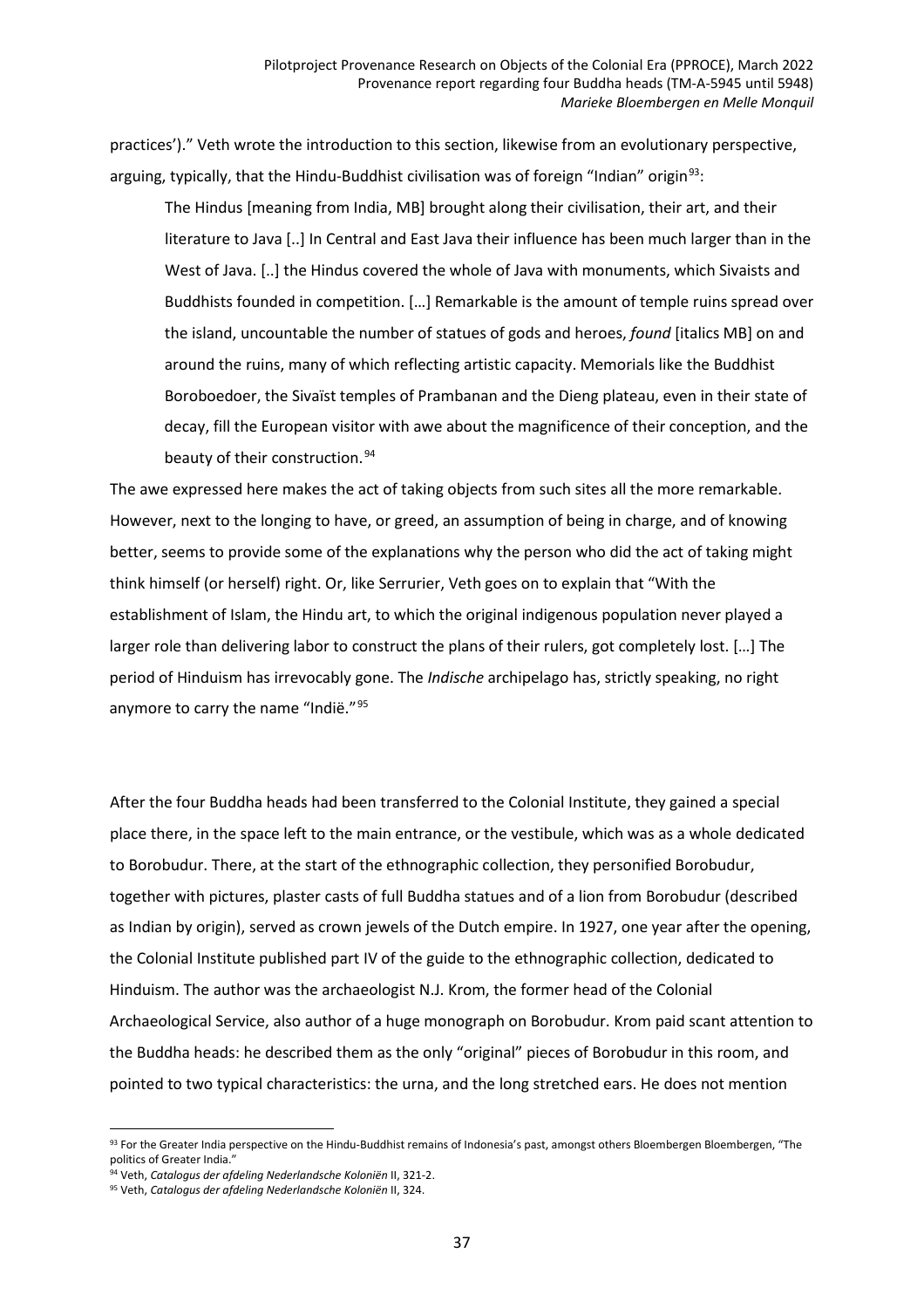whether one or more Buddha heads missed the urna. The guide features a photograph of the vestibule (fig. 3) where we can identify at least two, maybe three of the heads (the third further behind, one on the left, against the wall) and one photograph zooming in on one of them, a Buddha head that carries an urna (fg 4.). Comparing that picture to what is now TM-A-5947 (the Artis head that still today has an urna), they look different. But the photographed head of 1927 also seems different from the other three.<sup>[96](#page-37-0)</sup> Given the fact that, as far as the TMS data informs us, before 1929, the Colonial Institute had no other Buddha heads than the four acquired from Artis, this raises questions about whether the heads have changed due to cleaning or conservation-interventions. We have not explored this lead (nor was it brought up by the curators we consulted with a more general question).

Krom, meanwhile, situated the Buddha heads both in the context of an analysis of Buddhism, and the temples religious meanings, but also as part and parcel of "Hindoe-Javaanse kunst" (referring to another influential book he wrote).<sup>[97](#page-37-1)</sup> In line with the Greater India mindset by which 'experts' valued the remains of Asia's Hindu-Buddhist past, he argued that this Hindu-Javanese 'art' was, like the religion, imported from India. Situating himself in a discussion on who could then be the builders of the temple sites on Java, he followed a middle line: converted Javanese followed the architectural ideas and rules originating from India, which were orally given to them over time.<sup>[98](#page-37-2)</sup> He highly esteemed the 'art' produced under the Sailendra dynasty, following subjective criteria, and progressive teleological thinking.

De gebouwen zijn grootscher en gedurfder; zijkapellen omgeven de heiligdommen, de versiering is weelderiger en ovalender, de techniek verbeterd. In de complexen treedt vooral aan het licht, hoe naar streng volgehouden principes en in volstrekte regelmaat alles medewerkt om de eenheid van de kunstschepping als geheel, culmineerend in het centrale heiligdom, te doen uitkomen<sup>99</sup>

Thus Krom deemed Borobudur a "kunstschepping" (a work of art).

The double, or ambiguous evaluation of the Buddha heads – is it art or is it religion? – expressed in the evaluations and categorisation of the Buddha heads at the world exhibition, and in the Colonial Institute, shows that the hierarchies and ways of gauging and valuating such objects were not yet fixed in this period. This ambiguity was to be the fate of most objects that belonged to ancient Hindu and Buddhist temples in the Netherlands Indies, and that have been carried away to other sites and collections in Asia, Europe, the US and Australia, ending up, if not in private

<span id="page-37-0"></span><sup>96</sup> Krom, *Gids in het Volkenkundig Museum,*: 49, and figures 3 and 4.

<span id="page-37-1"></span><sup>97</sup> Krom, N.J., *Inleiding tot de Hindoe-Javaansche kunst*. I-III ('s-Gravenhage: Nijhoff, 1920 [2nd revised edition 1923].

<span id="page-37-2"></span><sup>98</sup> Krom, *Gids in het Volkenkundig Museum,*: 32-36

<span id="page-37-3"></span><sup>99</sup> Krom, *Gids in het Volkenkundig Museum*, 38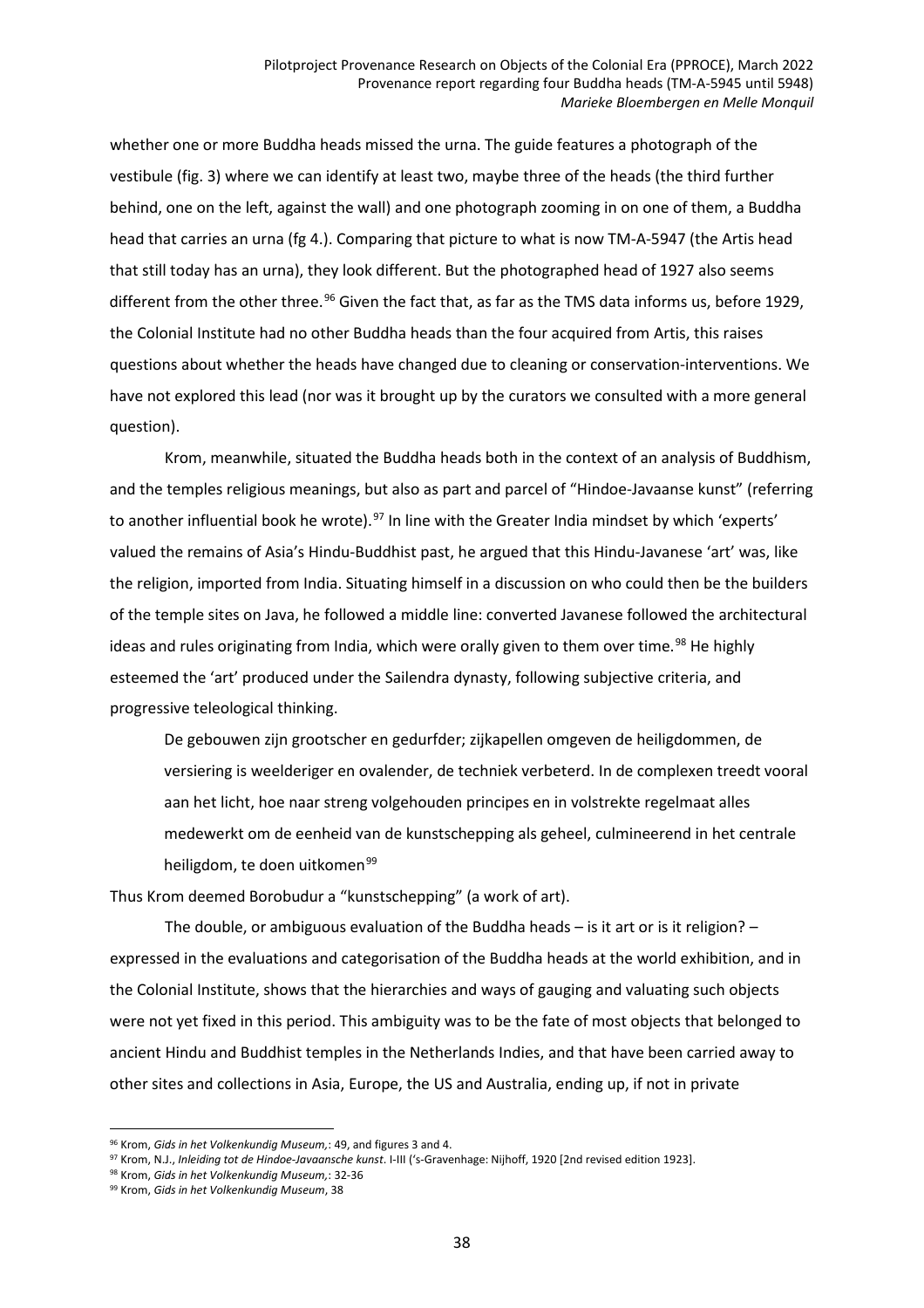collections, either in ethnographic museums, museums of world civilisations, or museums of Asian Art.

## *A comparison*

For comparison, we can briefly look at the 'social life' of five other Borobudur Buddha heads, which Bloembergen (2021) explored in another context, and that turned up a bit later in Europe, in this case, in France, around the 1910s, in the midst of the high tide of Buddhist Art trade.<sup>[100](#page-38-0)</sup> Some of these Buddha heads ended up in the Museum of Asian Art in Paris. Another one, via France, in the Metropolitan Museum of Art in New York. All along, these Buddha heads became part of changing taxonomies and valuation of the material remains of Asia's Hindu-Buddhist past that helped transform them into High Art. That is: of Higher artistic value than what was considered the standard then in the west: Roman-Greco Arts. According to influential art theorists like Ananda Coomaraswamy and Ernest Havell, who became well known at the time, this was because of the capacity of the makers of these Hindu-Buddhist sculptures to visualise the divine. Yet, these objects were also appreciated as Arts of Greater India. Or, they were put on display as art "representing the capacity of its *Indian* creators to visualise the divine." Their market price rose accordingly, between 1911 (in France, about 442 USD in today's prices) and 1918 (in the US, about 2240 USD in today's prices), by around 1700 dollars – which is nothing compared to prices asked and paid in the 2000s.<sup>[101](#page-38-1)</sup>

The comparison between Dutch and international trajectories of Buddha heads of Borobudur may reveal how periodisation mattered as to where they ended up, that is, in what kind of museum collection. Objects that entered the Netherlands in the nineteenth century became part of a circuit of ethnographic and/or antiquarian museums, and were predominantly considered to be objects of science, generating a dispute about where they belonged, antiquarian study or ethnographic study. The Buddha heads the Colonial Institute (NMVW Tropenmuseum) received from Artis, entered – and remained within – ethnographic museum collections. This can partly be explained by their relative early arrival in Europe, in this case in the Netherlands, in the context of direct colonial relationships. The Buddha heads that arrived after the 1890s could also directly enter the circuit of the art market,

l 100 Discussed in: Bloembergen, "The politics of Greater India."

<span id="page-38-1"></span><span id="page-38-0"></span><sup>101</sup> Bloembergen, "The politics of Greater India," 188. For example, at an auction in Paris, in 2016, a ninth-century Buddha head from Central Java sold 86 500 Euros. See: [https://conflictantiquities.wordpress.com/2016/12/15/dismembered-buddha-indonesia-sold](https://conflictantiquities.wordpress.com/2016/12/15/dismembered-buddha-indonesia-sold-estimate-christies-paris-auction/)[estimate-christies-paris-auction/](https://conflictantiquities.wordpress.com/2016/12/15/dismembered-buddha-indonesia-sold-estimate-christies-paris-auction/) consulted 16 Feb. 2022.